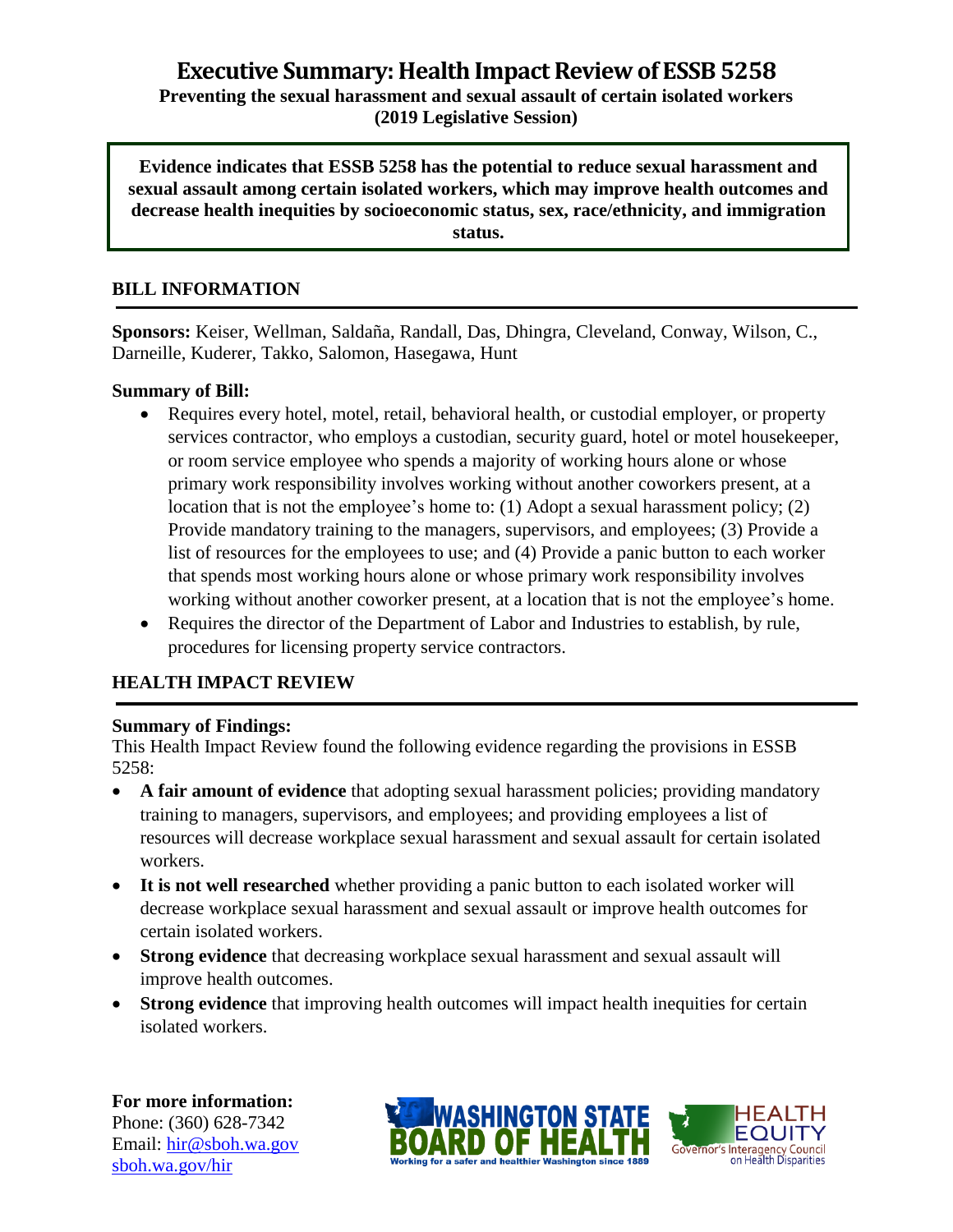# **Health Impact Review of ESSB5258**

**Preventing the sexual harassment and sexual assault of certain isolated workers (2019 Legislative Session)**

March 11, 2019

**Staff contact:** Caitlin Lang-Perez Phone: (360) 628-7342 Email: [caitlin.lang@sboh.wa.gov](mailto:caitlin.lang@sboh.wa.gov)

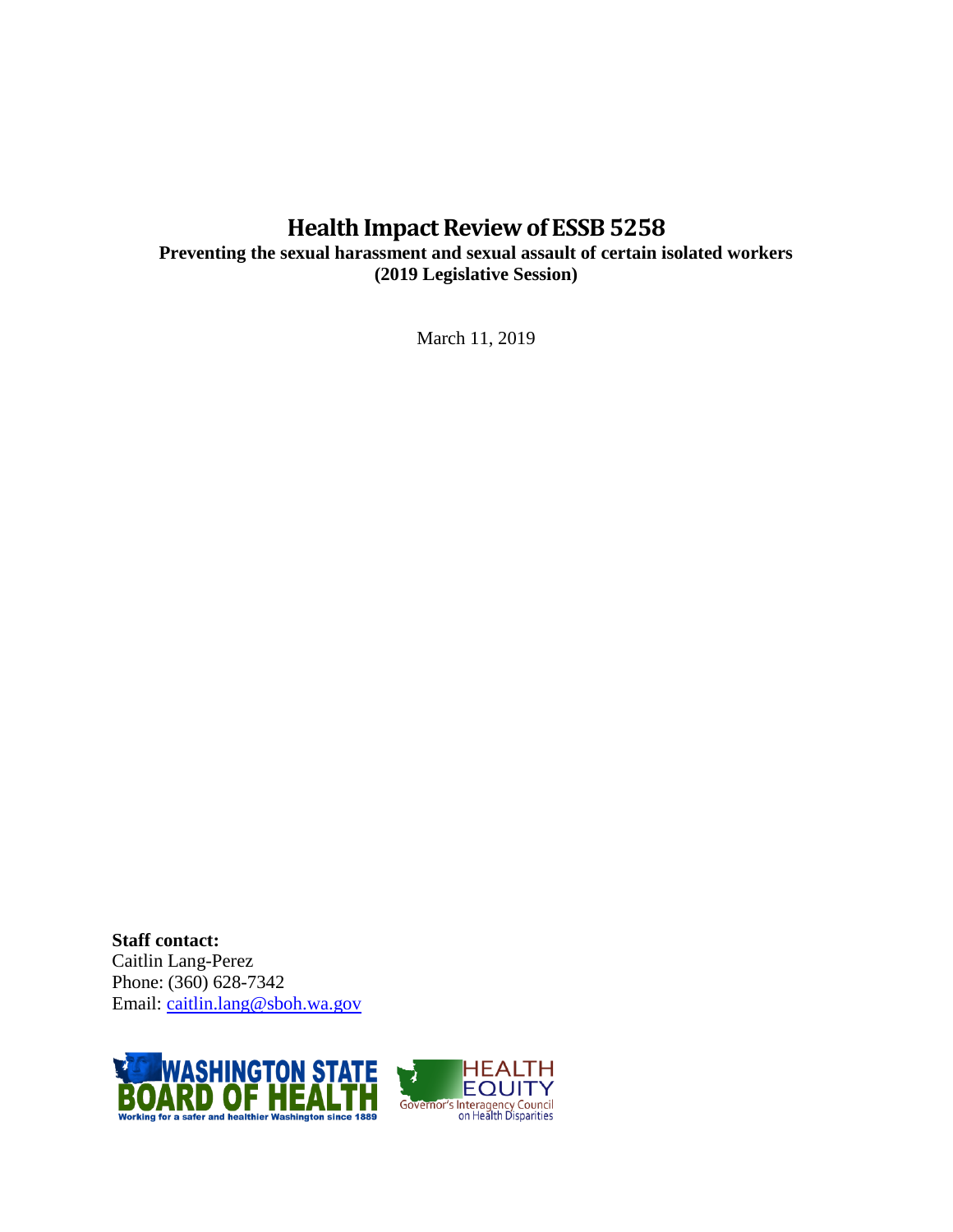# **Acknowledgements**

We would like to thank the key informants who provided consultation and technical support during this Health Impact Review.

# **Contents**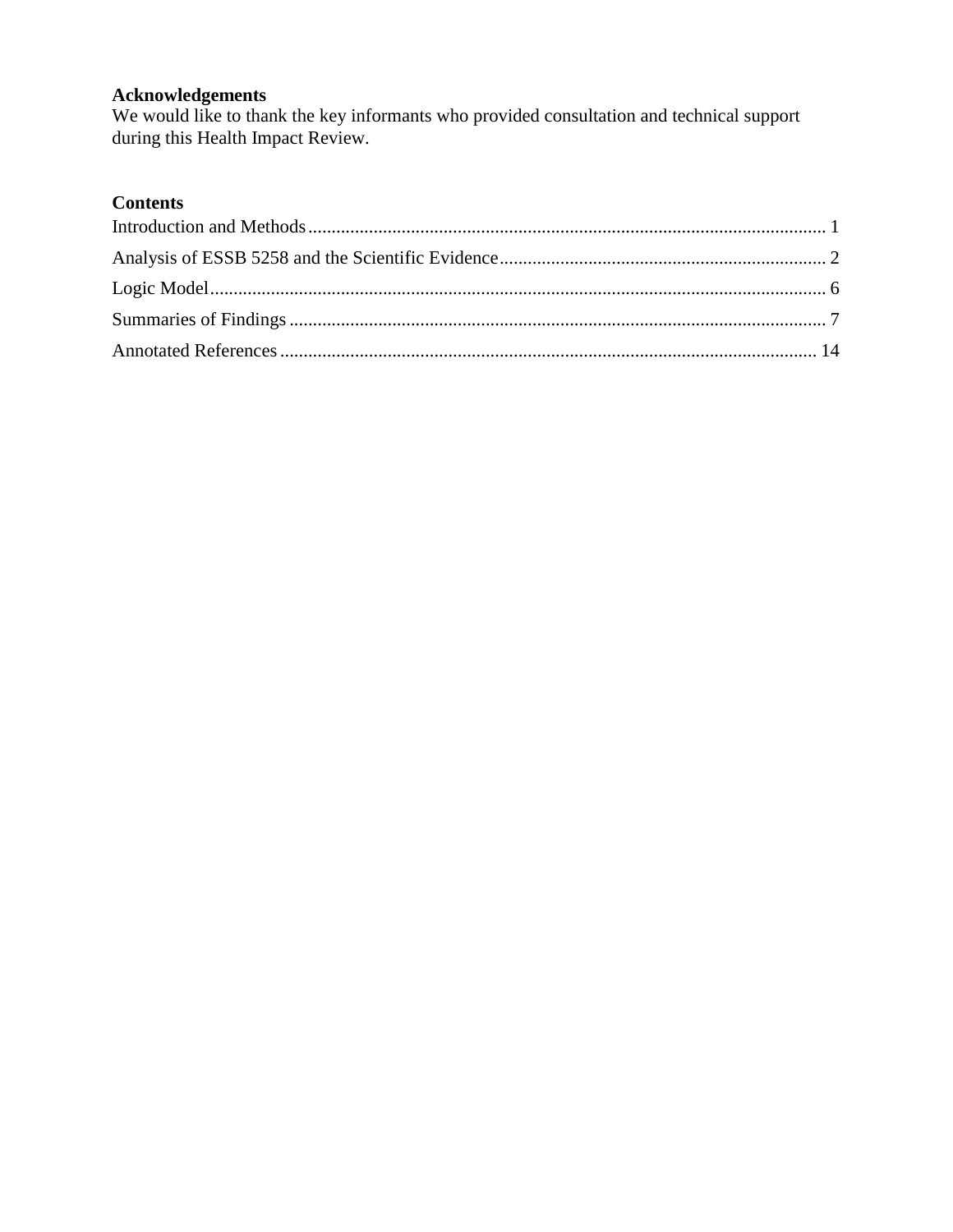#### **Introduction and Methods**

<span id="page-3-0"></span>A Health Impact Review is an analysis of how a proposed legislative or budgetary change will likely impact health and health disparities in Washington State [\(RCW 43.20.285\)](http://apps.leg.wa.gov/rcw/default.aspx?cite=43.20.285). For the purpose of this review 'health disparities' have been defined as the differences in disease, death, and other adverse health conditions that exist between populations [\(RCW 43.20.270\)](http://apps.leg.wa.gov/rcw/default.aspx?cite=43.20.270). This document provides summaries of the evidence analyzed by State Board of Health staff during the Health Impact Review of Engrossed Substitute Senate Bill 5258 [\(ESSB 5258\)](https://app.leg.wa.gov/billsummary?BillNumber=5258&Year=2019&Initiative=false).

Staff analyzed the content of ESSB 5258 and created a logic model depicting possible pathways leading from the provisions of the bill to health outcomes. We consulted with experts and contacted key informants about the provisions and potential impacts of the bill. We conducted an objective review of published literature for each pathway using databases including PubMed, Google Scholar, and University of Washington Libraries. More information about key informants and detailed methods are available upon request.

The following pages provide a detailed analysis of the bill including the logic model, summaries of evidence, and annotated references. The logic model is presented both in text and through a flowchart (Figure 1). The logic model includes information on the strength-of-evidence for each relationship. The strength-of-evidence has been defined using the following criteria:

- Not well researched: the review of literature yielded few if any studies or only yielded studies that were poorly designed or executed or had high risk of bias.
- **A fair amount of evidence:** the review of literature yielded several studies supporting the association, but a large body of evidence was not established; or the review yielded a large body of evidence but findings were inconsistent with only a slightly larger percentage of the studies supporting the association; or the research did not incorporate the most robust study designs or execution or had a higher than average risk of bias.
- **Strong evidence:** the review of literature yielded a large body of evidence on the relationship (a vast majority of which supported the association) but the body of evidence did contain some contradictory findings or studies that did not incorporate the most robust study designs or execution or had a higher than average risk of bias; or there were too few studies to reach the rigor of "very strong evidence;" or some combination of these.
- Very strong evidence: the review of literature yielded a very large body of robust evidence supporting the association with few if any contradictory findings. The evidence indicates that the scientific community largely accepts the existence of the association.

This review was subject to time constraints, which influenced the scope of work for this review. The annotated references are only a representation of the evidence and provide examples of current research. In some cases only a few review articles or meta-analyses are referenced. One article may cite or provide analysis of dozens of other articles. Therefore the number of references included in the bibliography does not necessarily reflect the strength-of-evidence. In addition, some articles provide evidence for more than one research question, so are referenced multiple times.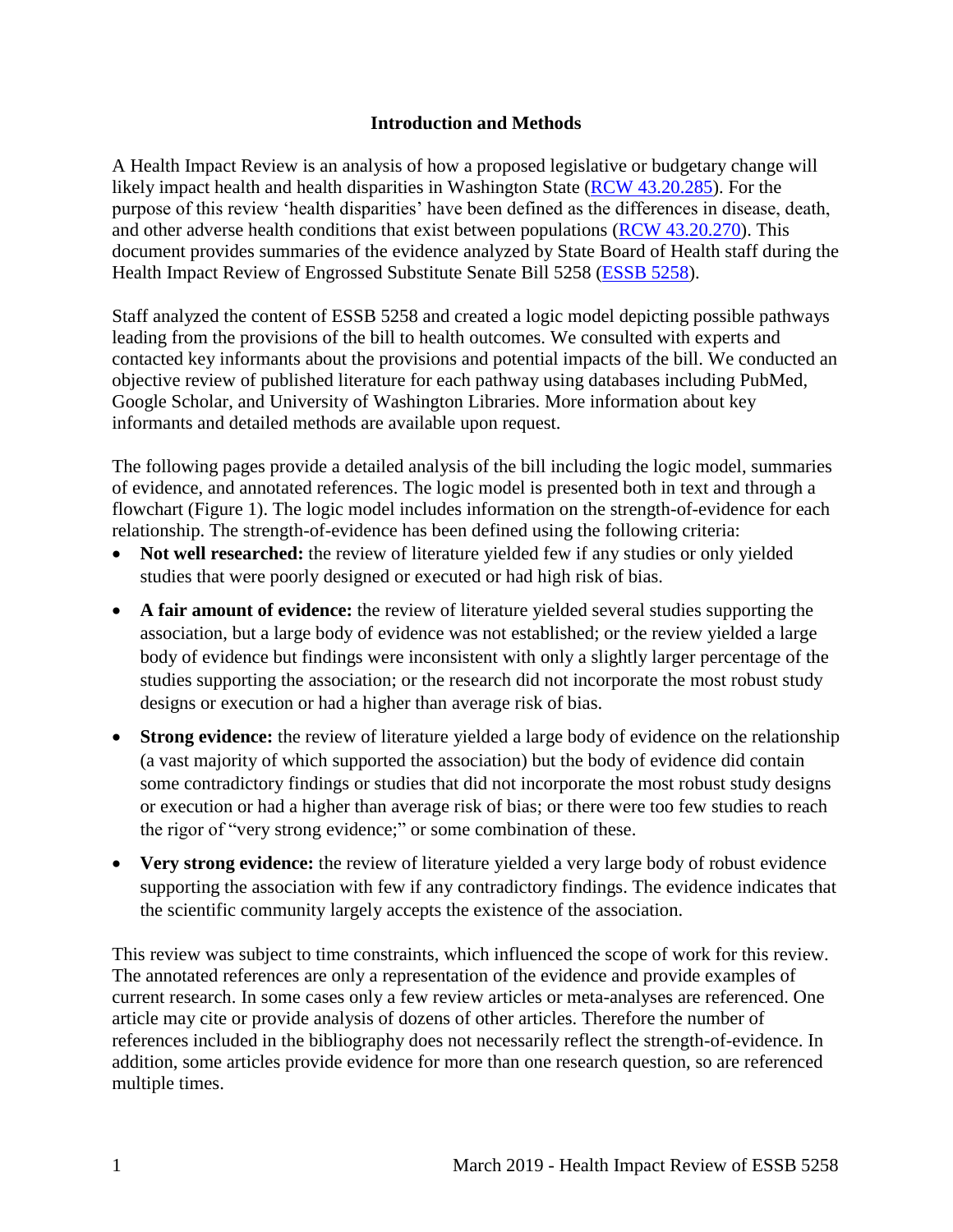## **Analysis of ESSB 5258 and the Scientific Evidence**

## <span id="page-4-0"></span>**Summary of relevant background information**

- The U.S. Equal Employment Opportunity Commission (EEOC) is responsible for enforcing federal laws that make it illegal to discriminate against a job applicant or an employee (e.g., sex, race, national origin). Additionally, it is illegal to "discriminate against a person because the person complained about discrimination, filed a charge of discrimination, or participated in an employment discrimination investigation or lawsuit."<sup>1</sup>
- State law [\(RCW Chapter 49.60\)](https://apps.leg.wa.gov/rcw/default.aspx?cite=49.60&full=true) protects people in Washington from unfair and discriminatory practices. Specifically, complaints of employment discrimination are filed with the Washington State Human Rights Commission (WSHRC). The WSHRC's jurisdictional criteria include: 1) employer has at least 8 employees (does not include religious organizations) and 2) signed complaints need to be filed within 6 months of last date of alleged discrimination.<sup>2</sup>
- In the workplace, a harasser can be supervisor, co-worker, client, or customer.
- There are two types of sexual harassment:
	- o Quid pro quo—occurs when a supervisor or manager asks for sexual favors from an employee in return for employment benefits "such as a promotion, salary increase, career development opportunities, special projects, or other [work related] benefits."<sup>3</sup>
	- o Hostile work environment—occurs when harassment is frequent or severe enough to interfere with an employee's ability to perform their job. Behaviors can include "unwelcome, sexually suggestive or gender based comments or jokes; unwelcome and repeated requests for dates; offensive gestures; inappropriate touching; or display of pornographic materials."<sup>3</sup>
- In 2016, California passed [AB 1978,](http://leginfo.legislature.ca.gov/faces/billTextClient.xhtml?bill_id=201520160AB1978) Employment: property service workers. Among other provisions, the legislation required the Division of Labor Standards Enforcement to establish a biennial in-person sexual violence and harassment prevention training requirement for all employees (janitorial workers) and employers (any person or entity that employs at least one employee and one or more covered janitorial workers and enters into contracts, subcontracts, or franchise arrangements to provide janitorial services) by January 1, 2019.<sup>4</sup>
- In 2016, Seattle voters passed Initiative 124, a ballot measure regulating labor relations in the hotel industry. Among the various provisions, the ordinance required employers to provide panic buttons to hotel employees providing in-room services.<sup>5</sup> The American Hotel and Lodging Association (AHLA), the Seattle Hotel Association, and the Washington Hospitality Association filed a lawsuit claiming the ballot measure was too broad, and in December 2018, the Washington State Court of Appeals struck down the Seattle ordinance.<sup>6</sup> However, the decision has been appealed to the State Supreme Court and is still in effect as of March 2019.
- The Seattle Hotel Association and Washington Hospitality Association testified in support of ESSB 5258, stating the sexual harassment policy, required anti-sexual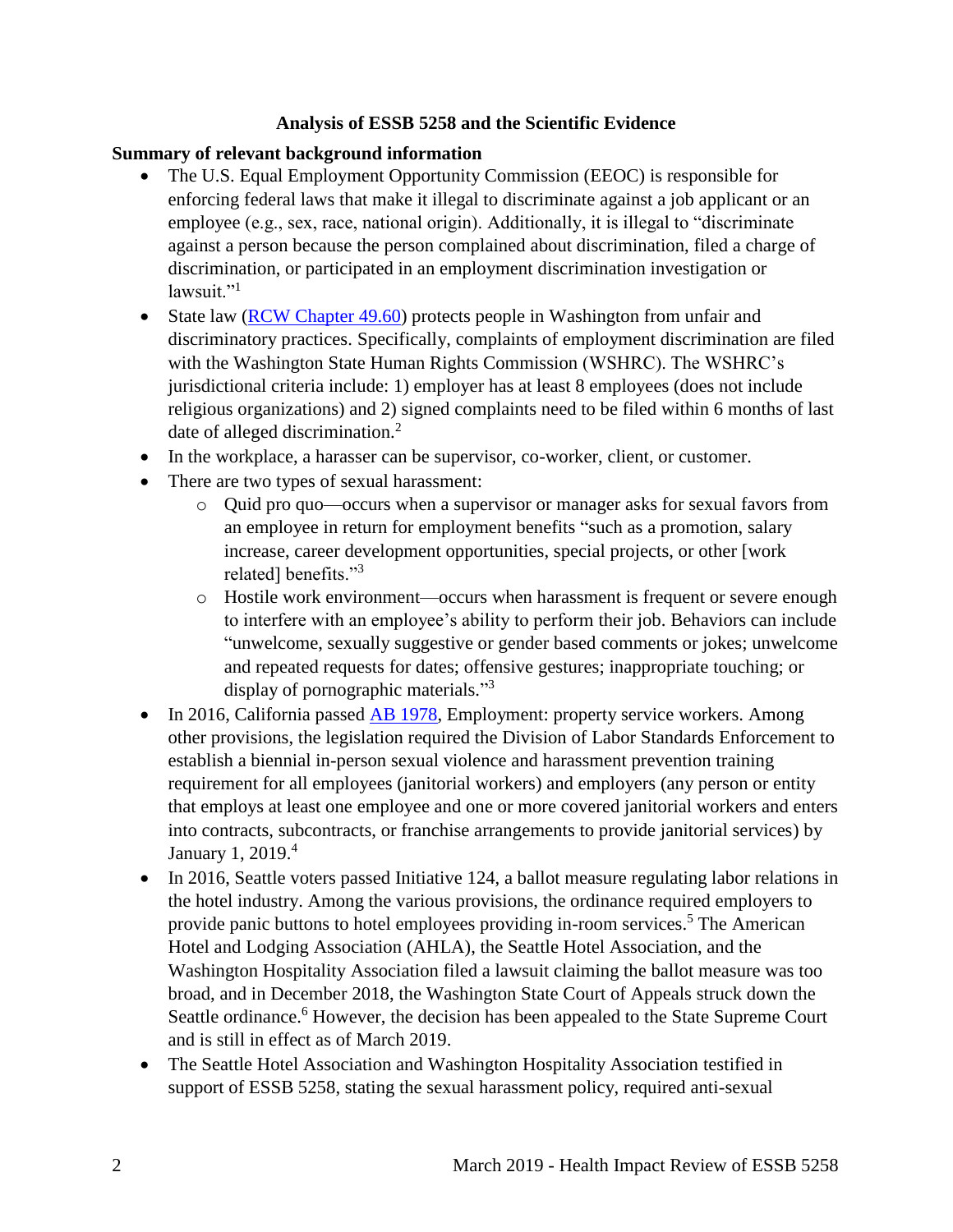harassment trainings, provision of employee resources, and use of employee safety devices (e.g., panic buttons) align with the AHLA's 5-Star Promise, "a pledge to provide hotel employees across the U.S. with employee safety devices (ESDs) and commit to enhanced policies, trainings and resources that together are aimed at enhancing hotel safety, including preventing and responding to sexual harassment and assault."<sup>7</sup>

#### **Summary of ESSB 5258**

- Requires every hotel, motel, retail, behavioral health, or custodial employer, or property services contractor, who employs a custodian, security guard, hotel or motel housekeeper, or room service employee who spends a majority of working hours alone or whose primary work responsibility involves working without another coworkers present, at a location that is not the employee's home to: (1) Adopt a sexual harassment policy; (2) Provide mandatory training to the managers, supervisors, and employees; (3) Provide a list of resources for the employees to use; and (4) Provide a panic button to each worker that spends most working hours alone or whose primary work responsibility involves working without another coworker present, at a location that is not the employee's home.
- Requires the director of the Department of Labor and Industries to establish, by rule, procedures for licensing property service contractors.

#### **Health impact of ESSB 5258**

Evidence indicates that ESSB 5258 has the potential to reduce sexual harassment and sexual assault among certain isolated workers, which may improve health outcomes and decrease health inequities by socioeconomic status, sex, race/ethnicity and immigration status.

#### **Pathway to health impacts**

The potential pathway leading from the provisions of ESSB 5258 to decreased health inequities are depicted in Figure 1. There is a fair amount of evidence that adopting sexual harassment policies; providing mandatory training to managers, supervisors, and employees; and providing employees a list of resources will decrease workplace sexual harassment and sexual assault for certain isolated workers. $8-17$  There is strong evidence that decreasing workplace sexual harassment and sexual assault will improve health outcomes.<sup>18-24</sup> There is strong evidence that improving health outcomes would decrease health inequities for certain isolated workers<sup>[22](#page-26-0)[,24](#page-28-0)[,25](#page-29-0)</sup> by socioeconomic status,  $25-30$  sex,  $18,31$  $18,31$  race/ethnicity,  $10,22,24-26,29,32-34$  $10,22,24-26,29,32-34$  $10,22,24-26,29,32-34$  $10,22,24-26,29,32-34$  $10,22,24-26,29,32-34$  and immigration status.  $25,35-37$  $25,35-37$ 

It is not well researched whether providing a panic button to each isolated worker will decrease workplace sexual harassment and sexual assault or improve health outcomes for certain isolated workers. See page 14 for discussion of potential pathways related to this provision.

Due to time limitations, we only researched the most direct connections between provisions in the bill and decreased health inequities and did not explore the evidence for all possible pathways. For example, we did not evaluate potential impacts to:

 An individual's financial situation, opportunities for career advancement, or employment status, $^{25}$  which may indirectly impact health outcomes through employment and earning potential. For example, one study found that women who experienced workplace sexual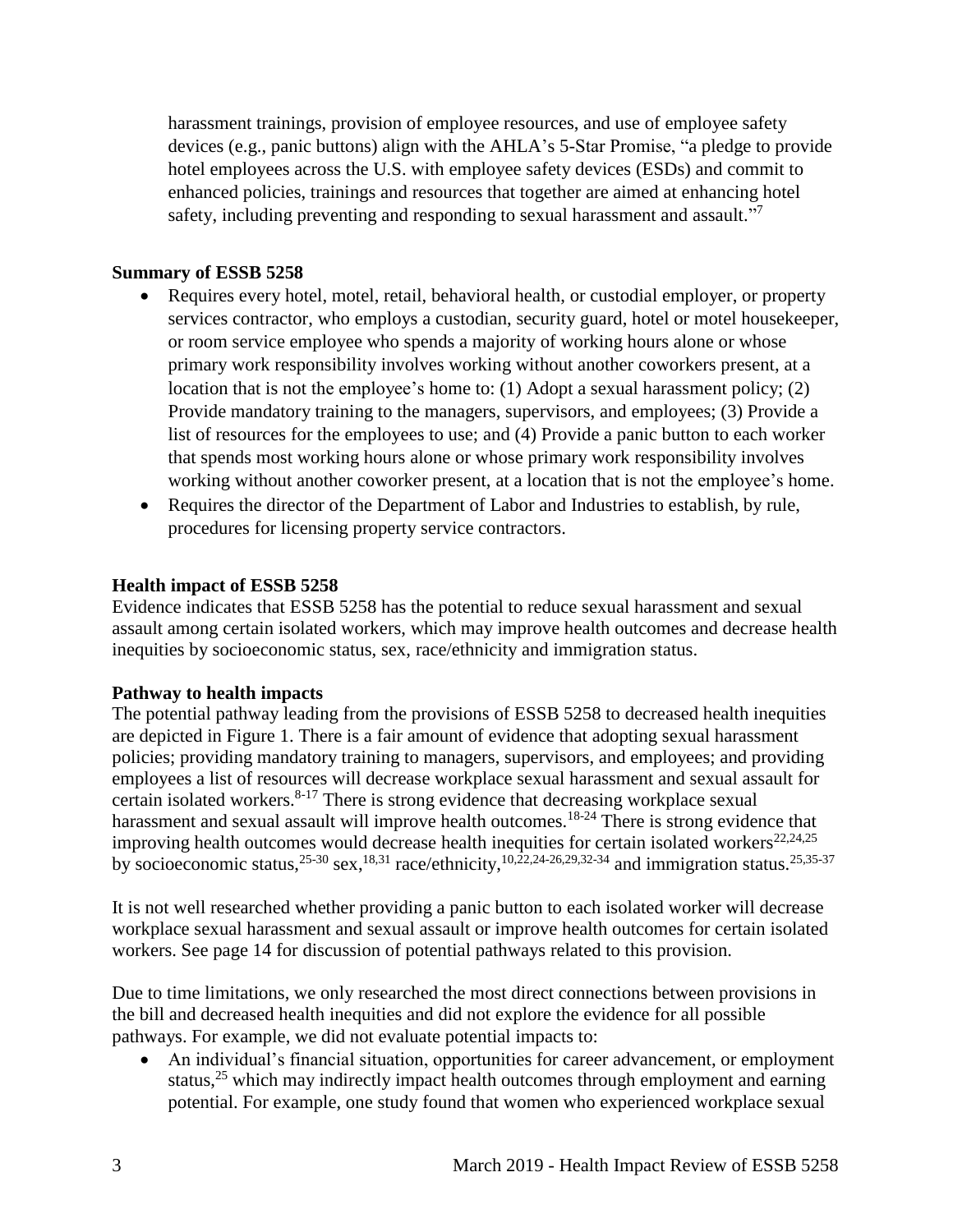harassment were 6.5 times as likely to change jobs compared to women who did not experience harassment.<sup>25</sup>

- The organizations or companies stipulated in ESSB 5258. For example, a literature review found that workplace harassment can result in high legal costs, increased employee absences, high employee turnover, decreased productivity, and lower motivation and commitment from employees, and poorer team performance,  $25$  which may impact business solvency and employment opportunities.
- The organizations or companies detailed in ESSB 5258 related to licensing through the Washington State Department of Labor and Industries (L&I).

In addition, while most of the literature related to sexual assault and sexual harassment focuses on cisgender women and/or trans women, cisgender men, trans men, and non-binary individuals are also at risk of experiencing sexual violence. Findings in this report are limited to the study populations of published literature. To the greatest extent possible, staff attempted to specifically note populations included in the original research article.

## **Magnitude of impact**

According to May 2017 data, the U.S. Bureau of Labor Statistics (BLS) estimates there are 19,760 security guards; 44,680 janitors and cleaners (not including maids and housekeeping cleaners); and 17,800 maids and housekeeping cleaners working in Washington State.<sup>38</sup> Additionally, there were an estimated 2,440 first-line supervisors of housekeeping and janitorial workers.<sup>38</sup>

Due to limited data on sexual harassment and sexual assault generally (e.g., underreporting, unavailable internal employer investigations data),<sup>13</sup> analysts were unable to identify the prevalence of workplace sexual harassment and sexual assault. However, past research has indicated that working in isolation is a risk factor for workplace rape/sexual violence.<sup>[8](#page-18-0)[,10](#page-20-0)[,13](#page-21-0)</sup> Nationally, the Equal Employment Opportunity Commission (EEOC) received approximately 28,000 charges in fiscal year 2015 that alleged harassment from employees working for private employers or for state and local government employers, generally.<sup>8</sup> Of these, approximately 45% alleged harassment on the basis of sex. Further, an analysis of EEOC data from 2005 to 2015 found that 85,257 sexual harassment charges were filed with the EEOC over that time period, with 80% of the claims made by women.<sup>9</sup> By industry, the largest percentage of claims were made by individuals in the accommodation and food services industries (14.23%), followed by individuals in retail trade (13.44%), manufacturing (11.72%), health care and social assistance  $(11.48\%)$ , and administrative and support and waste management and remediation  $(6.92\%)$ . Finally, an analysis of Bureau of Justice Statistics, National Crime Victimization Survey data from 2002 to 2011 found an annual average of 15,200 workplace rape/sexual assault among government employees (rate of 0.6 per 1,000 employees age 16 or older) and 28,180 among private-sector employees (rate of 0.2 per  $1,000$  employees age 16 or older).<sup>39</sup>

Similarly, analysts could not identify Washington-specific prevalence data on workplace sexual harassment and sexual assault among workers specified in ESSB 5258. However, a 2016 survey conducted among housekeeping staff working in downtown Seattle hotels found that, of respondents willing to answer questions related to sexual harassment and assault, 53% (52 of 99) reported a total of 262 incidents of sexual harassment and assault (e.g., groped or otherwise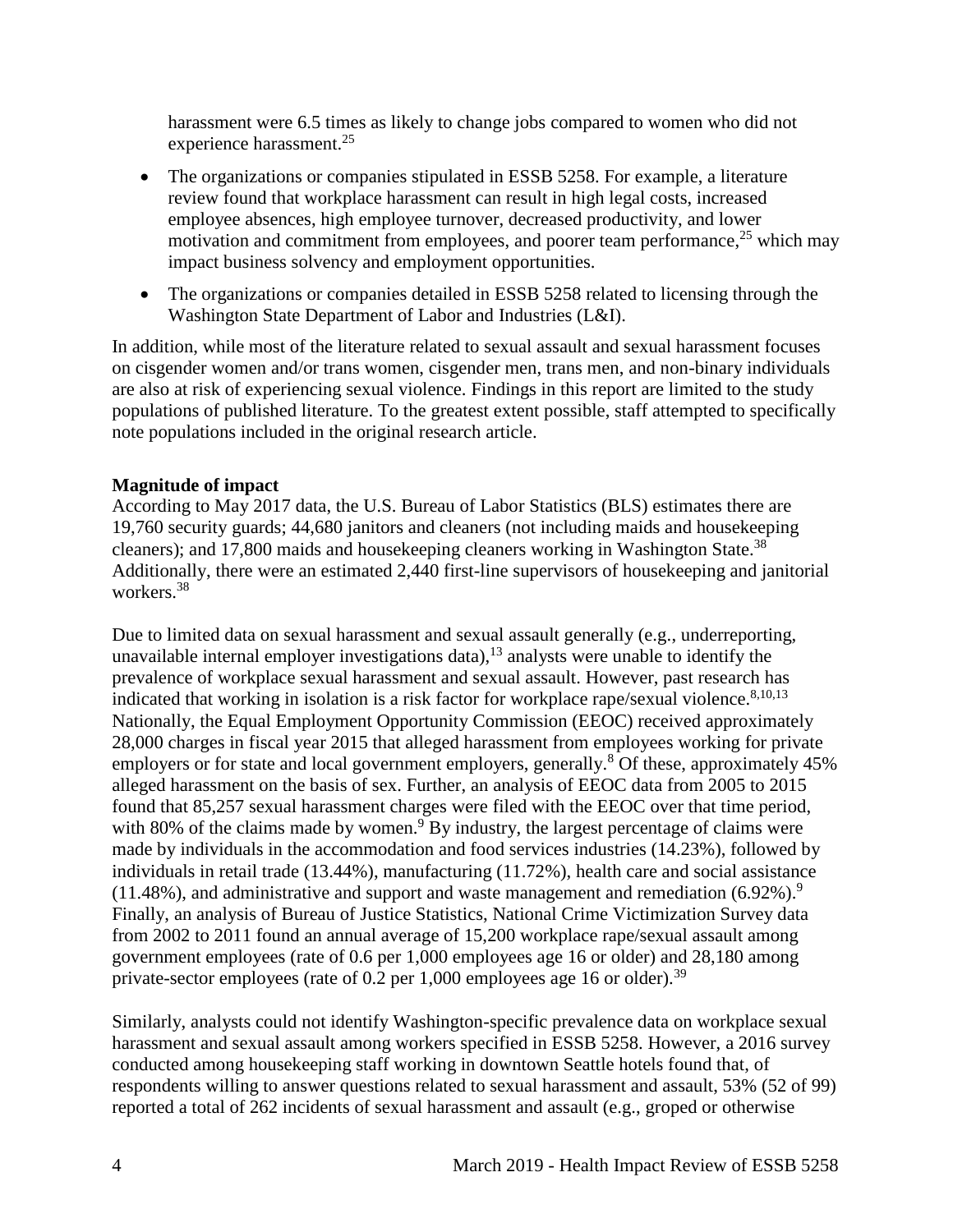physically harassed, received unwanted sexual comment or gesture, flashed or exposed to nudity).<sup>11</sup> Moreover, 47% reported hearing from friends or coworkers of similar experiences.<sup>11</sup> These findings are consistent with a similar survey conducted among hospitality workers in Chicago, Illinois.<sup>12</sup>

Analysts contacted staff at the King County Prosecuting Attorney's Office (KCPAO) and Washington State Department of Labor and Industries (L&I) to learn more about whether victims and survivors of sexual violence may report workplace sexual assaults to entities other than through their employer. A key informant at the KCPAO shared that the data system does not include a category of crime for workplace sexual assault (KCPAO, personal communication, March 2019). Anecdotally, the key informant shared the office does not see many such cases on the criminal prosecution side, and that such victimizations are underreported, especially in many immigrant communities (KCPAO, personal communication, March 2019). Analysts obtained L&I data from the Safety & Health Assessment & Research Prevention (SHARP) program through communication with Darrin Adams, SHARP's data scientist in February 2019.

"'Assault', within the Occupational Injury and Illness Classification System used by workers' compensation, is a characterization of the events leading to injury. According to Washington Workers' Compensation data from 2007 to present, 24 claims from employees in relevant industries and occupations have been characterized as sexual assaults. However, no determination is made as to the intent of the non-claimant/alleged perpetrator, and no determination is made as to whether an actionable criminal or tort offense has occurred. Because these determinations are not germane to adjudication of the claim, elements necessary to characterize these distinctions are often absent from the administrative data. Therefore, this number is likely an undercount as some of the other assaults involving persons  $(N=2,975)$  may also be pre-cursor or unrecognized sexual assaults."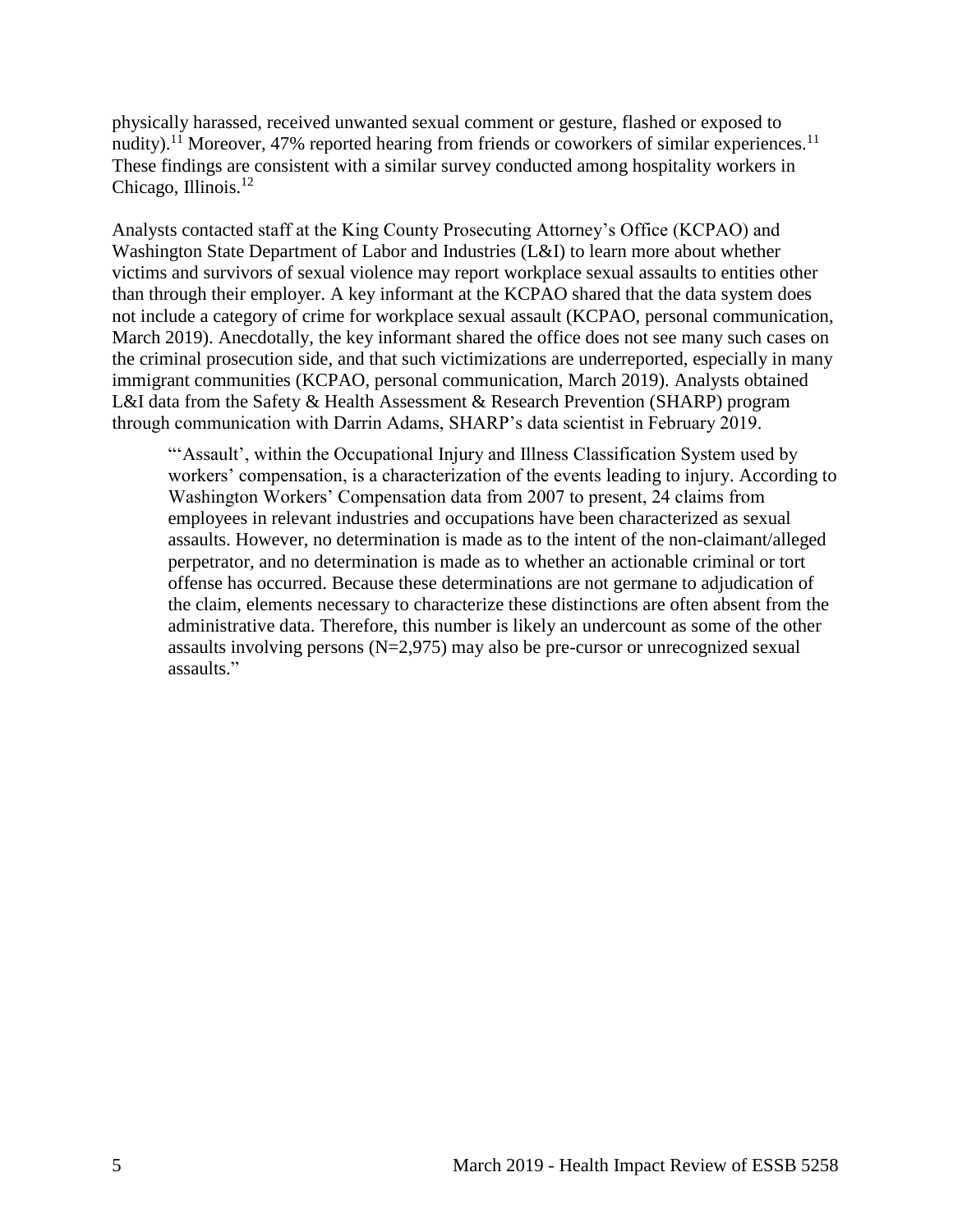#### **Logic Model**

<span id="page-8-0"></span>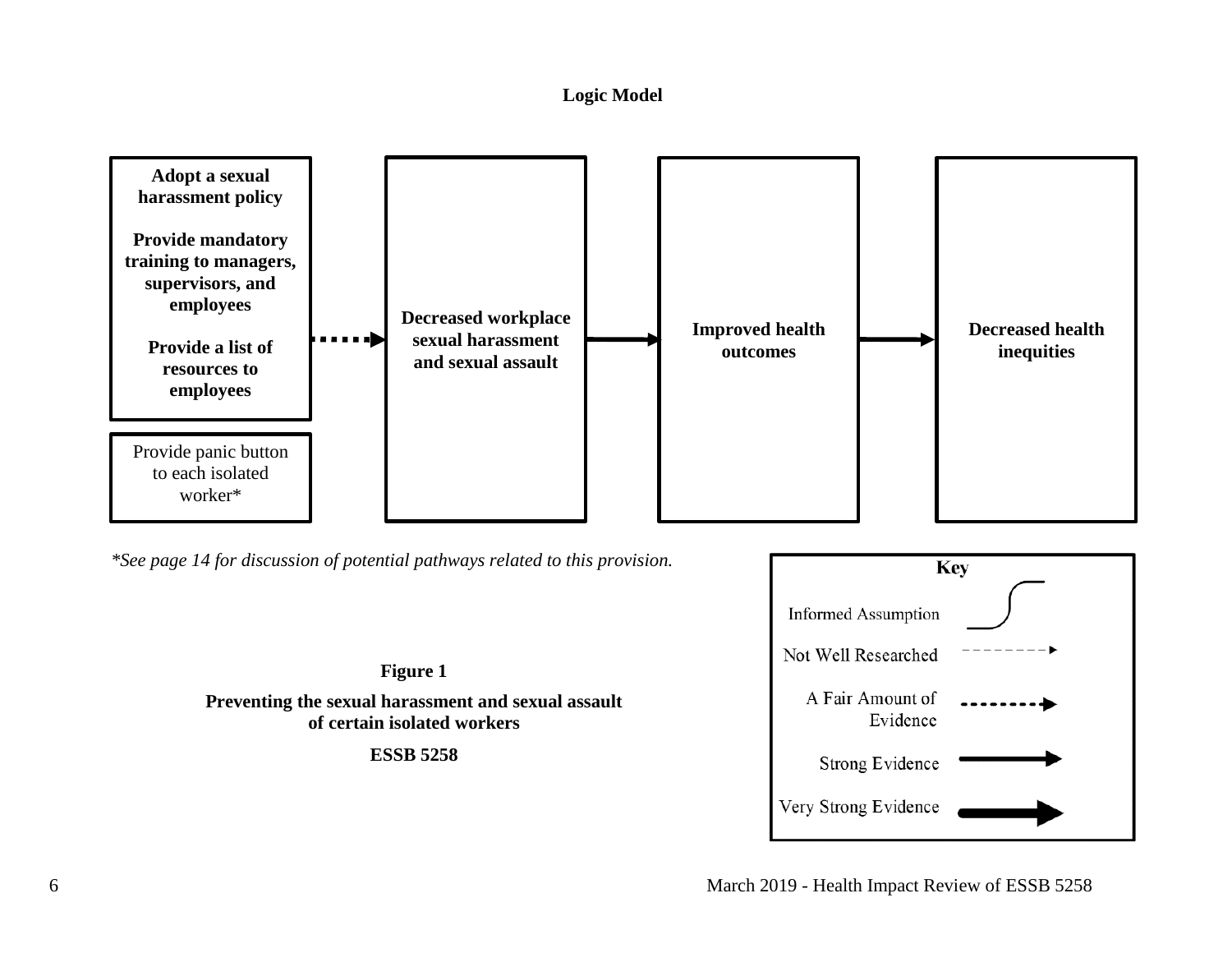#### **Summaries of Findings**

<span id="page-9-0"></span>**Will adopting sexual harassment policies; providing mandatory training to managers, supervisors, and employees; and providing employees a list of resources decrease workplace sexual harassment and sexual assault for certain isolated workers?**  There is a fair amount of evidence that adopting sexual harassment policies; providing mandatory training to managers, supervisors, and employees; and providing employees a list of resources will decrease workplace sexual harassment and sexual assault for certain isolated workers. In January 2015, the Equal Employment Opportunity Commission (EEOC) convened the Select Task Force on the Study of Harassment in the Workplace (Select Task Force) to examine the myriad and complex issues associated with harassment in the workplace.<sup>8</sup> Over the course of 18 months, the multidisciplinary group (i.e., representatives from academia, legal practitioners, employers and employee advocacy groups, and organized labor) conducted an extensive literature review, interviewed more than 30 witnesses, and received multiple public comments. 8

The Select Task Force determined that although workplace harassment remains a persistent problem, "[t]he least common response to harassment is to take some formal action – either to report the harassment internally or file a formal complaint."<sup>8</sup> Specifically, approximately "three out of four individuals who experience harassment never talked to a supervisor, manager, or union representative about the harassing conduct." <sup>8</sup> Factors contributing to an individual's decision not to report or file a complaint included fear that their claim would not be believed, fear that their claim would not be acted on, fear that they would be blamed, or fear that they would experience social or professional retaliation.<sup>8</sup> Analysis of EEOC data from 2005 to 2015 found that 75% of sexual harassment claims filed with the EEOC included an allegation of retaliation.<sup>9</sup> Evidence indicates that "[t]he threat of retaliation keeps workers from reporting and increases the harassers' confidence that they will not be caught."<sup>10</sup> The EEOC report states "[t]he most common workplace-based responses by those who experience sex-based harassment are to avoid the harasser, deny or downplay the gravity of the situation, or attempt to ignore, forget, or endure behavior."<sup>8</sup>

The EEOC findings are consistent with experiences documented in surveys conducted with hotel housekeeping staff and shared by key informants in Washington State. Results of a 2016 survey of housekeeping staff in downtown Seattle hotels found that 51% of those surveyed who had experienced sexual harassment in the workplace rarely or never told their supervisors about the incident.<sup>11</sup> Similarly, a survey of hotel workers in Chicago found that just 1 in 3 workers who stated they had experienced incidents of sexual harassment by guests had reported it to a supervisor.<sup>12</sup> Respondents shared that they did not see value coming forward about the sexual harassment they experienced.<sup>12</sup> A key informant who experienced sexual harassment in the workplace from a supervisor explained that their coworkers would not corroborate the harassing behaviors they witnessed for fear of losing their jobs (personal communication, February 2019). Additionally, key informants shared that lack of time/space to make reports and lack of language assistance services also function as barriers to reporting incidents (Unite Here Local 8, personal communication, February 2019). In addition, results from the Chicago survey indicate that of those hospitality workers who did report sexual harassment by a guest to their manager or supervisor, "only 38% said they always felt satisfied with the response."<sup>12</sup>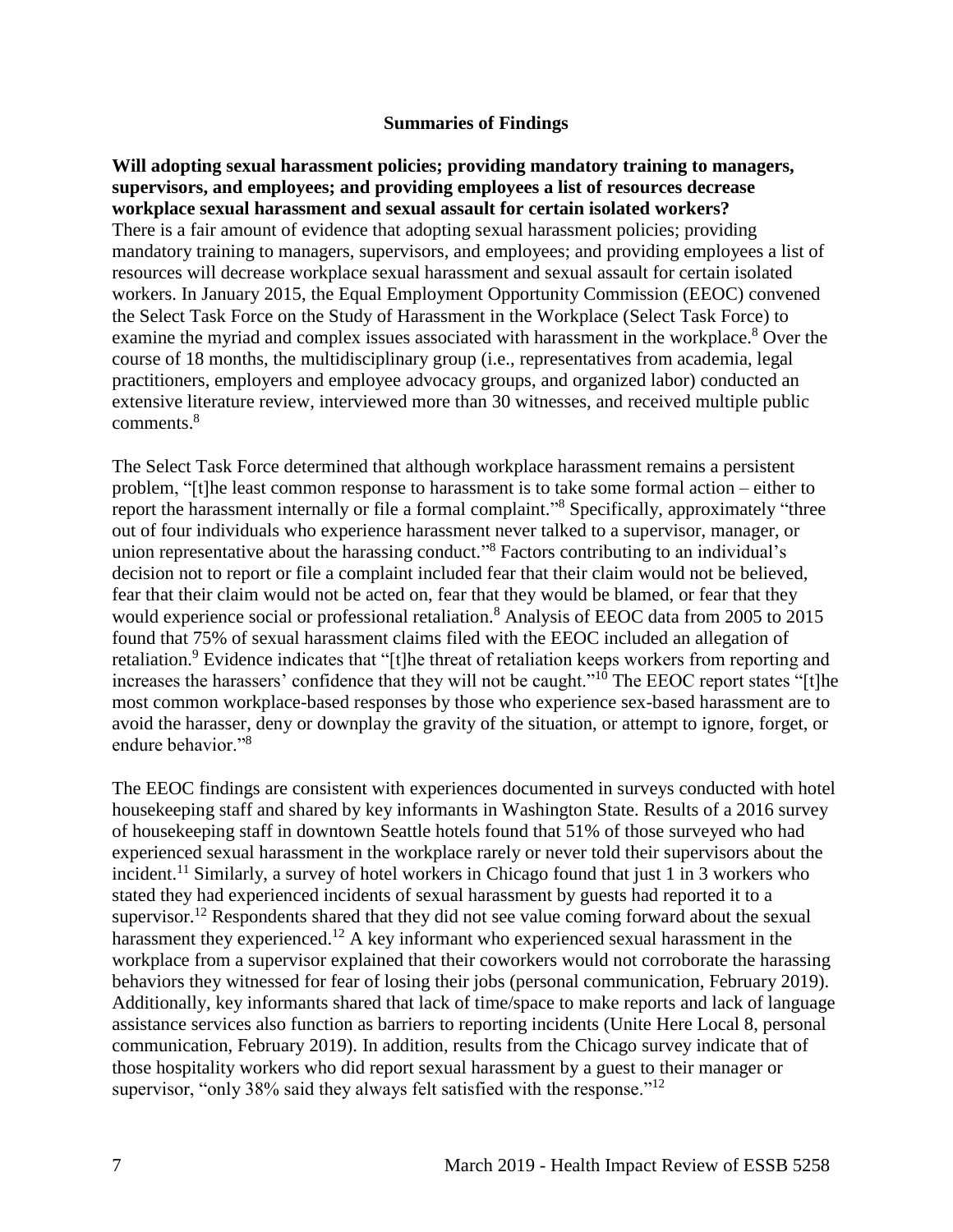Past research has found that organizational characteristics are predictors of sexual assault risk<sup>13</sup> and that "levels of influence that interact to form an individual's perception of workplace stress are largely driven by workplace policies and procedures, including interactions with co-workers and supervisors as well as general life experience with violence, abuse, and/or discrimination."<sup>23</sup> Similarly, the EEOC study found that "[w]orkplace culture has the greatest impact on allowing harassment to flourish, or conversely, in preventing harassment.<sup>38</sup> Leadership (from the top), accountability systems (i.e., meaningful, appropriate, and proportional responses), and investment of time and resources are critical to effectively handling and preventing sexual harassment.<sup>8</sup> Based on practical and anecdotal evidence collected from employers and trainers, the Select Task Force concluded that "training *is* an essential component of an anti-harassment effort. However, to be effective in stopping harassment, such training *cannot stand alone but rather must be part of a holistic effort*[.]"<sup>8</sup> Due to limited empirical evidence, authors cite the need for additional research on "what types of training are effective, and what components, beyond training, are needed to make the training itself most effective."<sup>8</sup>

Experience shared by practitioners indicated that compliance training for all employees is important to educate "employees about what forms of conduct are not acceptable in the workplace and about which they have the right to complain."<sup>8</sup> Additionally, authors recommend that trainings should not be limited to the legal definition of harassment, but "rather should also describe conduct that, *if left unchecked*, might rise to the level of illegal harassment."<sup>8</sup> Requiring this type of training is particularly important for middle-management and first-line supervisors so that they are able to address such conduct before it rises to the level of illegal harassment.<sup>8</sup>

The EEOC report included detailed recommendations related to implementing a holistic approach to preventing and appropriately addressing harassment in the workplace.<sup>8</sup> For example, recommendations included developing anti-harassment policies; communicating policies regularly to employees; implementing reporting systems that provide a supportive environment where employees feel safe to express their views and do not experience retaliation; and others.<sup>8</sup> The authors noted that better empirical evidence on the effectiveness of reporting systems is necessary. Similarly, a key informant from Unite Here Local 8, which represents about 5,000 workers in the hospitality industries of Oregon and Washington States, shared that clarifying for workers what constitutes sexual harassment and sexual assault and outlining the employers' responsibility would provide a valuable roadmap for employees (Unite Here Local 8, personal communication, February 2019). For example, "[j]ust 19% of hospitality workers surveyed [in Chicago] said they had received training from their employer on how to deal with sexual harassment by guests."<sup>12</sup> Moreover, it is critical that policies and investigation protocols are implemented consistently. The EEOC recommends, "[w]here harassment is found to have occurred, discipline is consistent, and does not give (or create the appearance of) undue favor to any particular employee."<sup>8</sup> Thus, complaints against frontline supervisors or managers should be handled with the same degree of gravity.

While slightly less generalizable, a case control study quantitatively evaluated the impact of written workplace violence policies on physical assault in educational settings in Minnesota.<sup>14</sup> As part of the Minnesota Educators' Study, the authors evaluated whether nine different workplace violence policies were in place before physical assault events or during the month of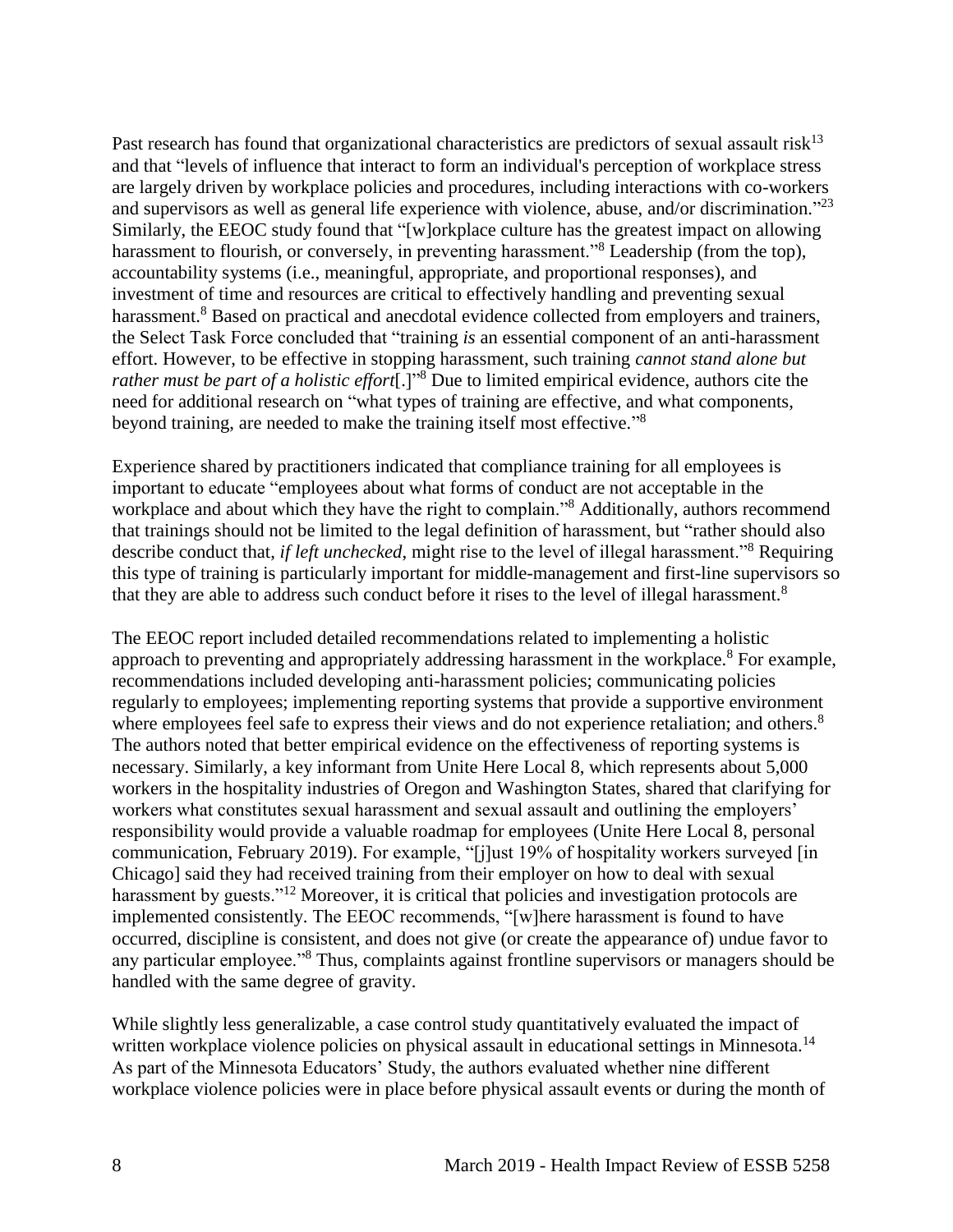the event for 372 educators who reported work-related physical assault in the past 12 months and for 1,116 educators who did not report assault.<sup>14</sup> While they found that the presence of all nine policies were associated with decreased physical assault, the risk of physical assault significantly decreased with the presence of policies about specifying how to report sexual harassment, verbal abuse, and threat; policies assuring confidential reporting; and policies stipulating zero tolerance for violence.<sup>14</sup> Although these findings may not be wholly generalizable to other occupations, they do suggest that policies addressing sexual harassment and sexual assault in the workplace may decrease the risk of workplace violence.

Assessing the effectiveness of sexual harassment policies and trainings is challenging as sexual harassment and sexual assault often go unreported. In addition, the effectiveness of the policy, training, and resources will also be impacted by implementation (e.g. level of transparency, level of engagement,<sup>15</sup> language access, and cultural humility), organizational and leadership attitudes,  $16,17$  $16,17$  funding,  $14$  and enforcement.  $14$  However, since developing and implementing policies, trainings, and resources to prevent or reduce workplace sexual harassment and sexual assault may shift workplace culture, there is a fair amount of evidence that these provisions may decrease workplace sexual harassment and assault for certain isolated workers.

#### **Will decreasing workplace sexual harassment and sexual assault improve health outcomes?**

There is strong evidence that decreasing workplace sexual harassment and sexual assault will improve health outcomes. Sexual assault and sexual harassment can result in acute health outcomes as well as long-term physical and mental health problems.

The American College of Obstetricians and Gynecologists (ACOG) recognizes acute medical consequences of sexual assault, including injuries ranging from scratches and fractures, to head and facial trauma, lacerations, bullet wounds, and death.<sup>18</sup> Evidence indicates that two-thirds of victims of rape who report to the emergency department report general body trauma.<sup>19</sup> Victims of sexual assault are also at risk of unintended pregnancy, sexually transmitted infections (STIs), and mental health conditions.<sup>[13,](#page-21-0)[18](#page-24-0)</sup> Long-term physical health effects include chronic pelvic pain, dysmenorrhea, and sexual dysfunction.<sup>18</sup> Additionally, long-term psychologic and mental health concerns may include anxiety, fear, depression, self-destructive behavior, somatic symptoms, Posttraumatic Stress Disorder (PTSD), rape trauma syndrome, and substance use.<sup>[13,](#page-21-0)[18](#page-24-0)</sup> For example, one study found that sexual assault was significantly associated with greater odds of depressive symptoms, anxiety, and poor sleep, and women that experienced sexual assault had a 3-fold greater odds of a major depressive disorder compared to women who did not experience sexual assault.<sup>20</sup> Lastly, "long-term manifestations of sexual assault include diminished quality of life, an altered perception of one's health, decreased overall functional status, nonspecific genital symptoms, depression, chronic pelvic pain, and sexual dysfunction."<sup>21</sup>

In the short-term, workers that experience workplace sexual harassment may experience worse health outcomes including general poor mental health, anxiety, depression, poor self-rated health and unhealthy days, headaches, stomachaches, and disrupted sleep.<sup>22</sup> A nationally-representative survey of 2,151 workers aged 18 and older in the U.S. found that generalized workplace harassment, sexual harassment, and job threat/pressure were independently and significantly associated with reporting an occupational injury, illness, or assault, even after controlling for age, sex, race/ethnicity, and occupation.<sup>23</sup> For example, workers that experienced sexual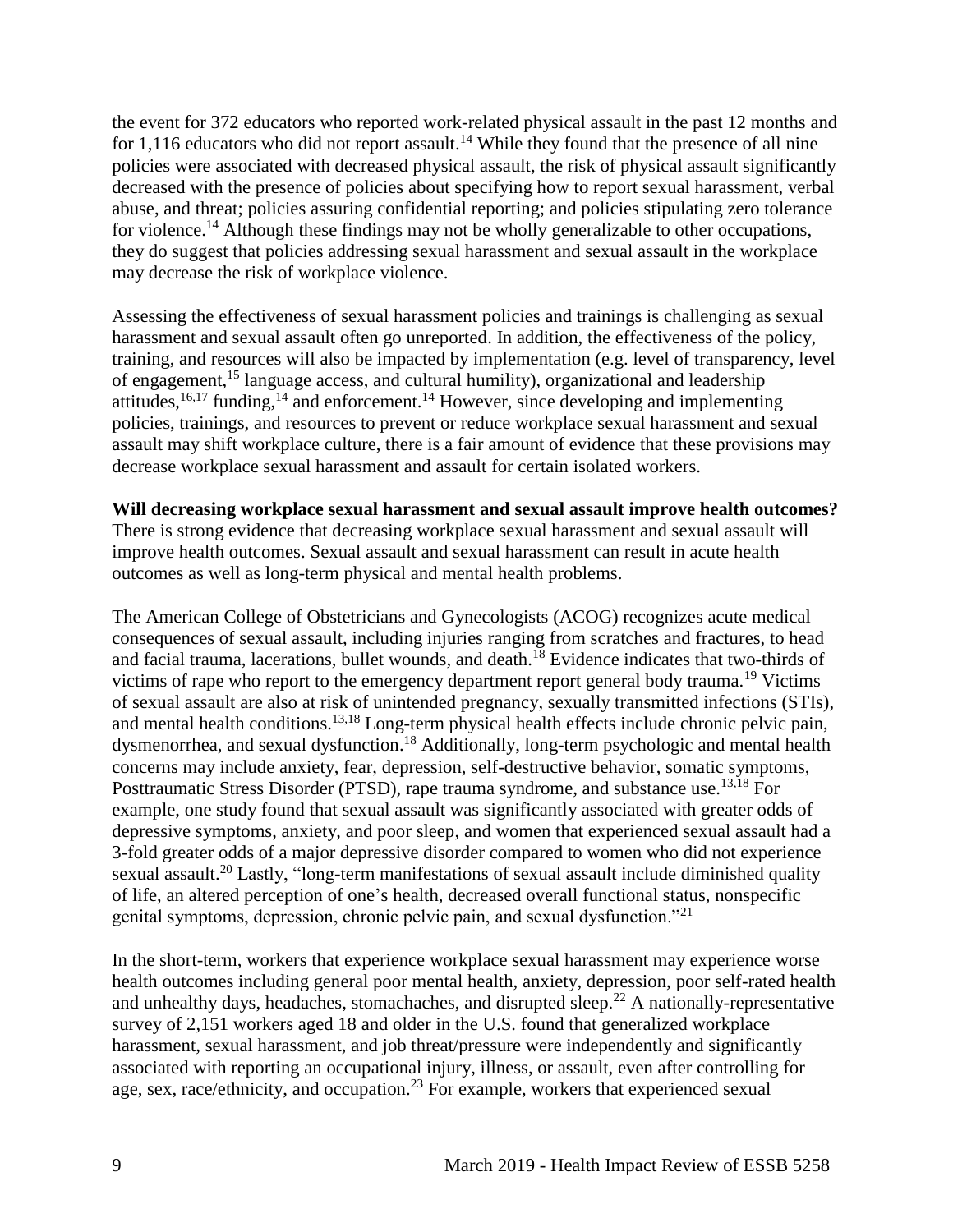harassment were 1.18 times as likely to report occupational injury, illness, or assault in the past 12 months. $^{23}$ 

Workplace sexual harassment may also have long-lasting physical and mental health effects. These impacts may include chronic pain, STIs, unintended pregnancies, PTSD, depression, panic, anxiety, nervousness, substance abuse, and a myriad of other conditions, many of which affect an individual's ability to work.<sup>22</sup> A 2019 cohort study with women aged 40 to 60 living in Pittsburgh, Pennsylvania found that workplace sexual harassment was significantly associated with greater odds of hypertension and poor sleep.<sup>20</sup> The increase in systolic blood pressure was clinically significant as well, resulting in a 20% increased risk for cardiovascular disease among women who had experienced workplace sexual harassment.<sup>20</sup>

Research has found that occupational stress generally may have multiple health impacts, including depression, anxiety, diminished mental functioning (e.g., inattentiveness, fatigue), headaches, absenteeism, and occupational injuries.<sup>23</sup> In addition, generalized work harassment and sexual harassment have been linked to "recipients feeling a sense of threat and insecurity in their jobs, potentially influencing their ability to function productively and safely carry out work tasks. Research suggests that harassment in the workplace represents a particularly pathogenic form of stress, as [sexual harassment and generalized work harassment] have been shown to predict negative mental health outcomes above and beyond the effects of more typically studied job stressors."<sup>23</sup> Overall, work-related psychosocial factors (including harassment) have been associated with increased depression, anxiety, mood disorders, psychosomatic symptoms, low self-esteem, substance use (e.g., alcohol use), and mental and psychological distress.<sup>24</sup> An analyses of the 2010 National Health Interview Survey found that poor mental health outcomes were significantly higher for women reporting job insecurity, workplace harassment, and workfamily conflict.<sup>24</sup>

Overall, there is strong evidence that decreasing workplace sexual harassment and sexual assault will improve short and long-term health outcomes.

**Will improving health outcomes impact health inequities for certain isolated workers?**

There is strong evidence that improving health outcomes would decrease health inequities for certain isolated workers. A review of literature found that certain employment situations were associated with high rates of sexual harassment including, working for tips (including hotel housekeepers); working in isolation (including janitors, domestic care workers, hotel workers, agricultural workers); lacking legal immigration status or having only a temporary work visa; working in a male-dominated job (e.g., construction); and working in a setting with significant power differentials.<sup>25</sup> These workplace characteristics may contribute to underlying health disparities as disadvantaged populations are more likely to experience harassment.<sup>22</sup> In addition, the impact of these work-related psychosocial factors on health have been shown to differ by race/ethnicity and sex: individuals of color and women are more likely to experience negative health outcomes as a result of workplace harassment.<sup>24</sup>

## *Inequities by socioeconomic status*

The occupations included in ESSB 5258 are predominately low-wage positions. In Washington State the annual mean wage for all occupations is \$57,480.<sup>38</sup> Janitors and cleaners (except maids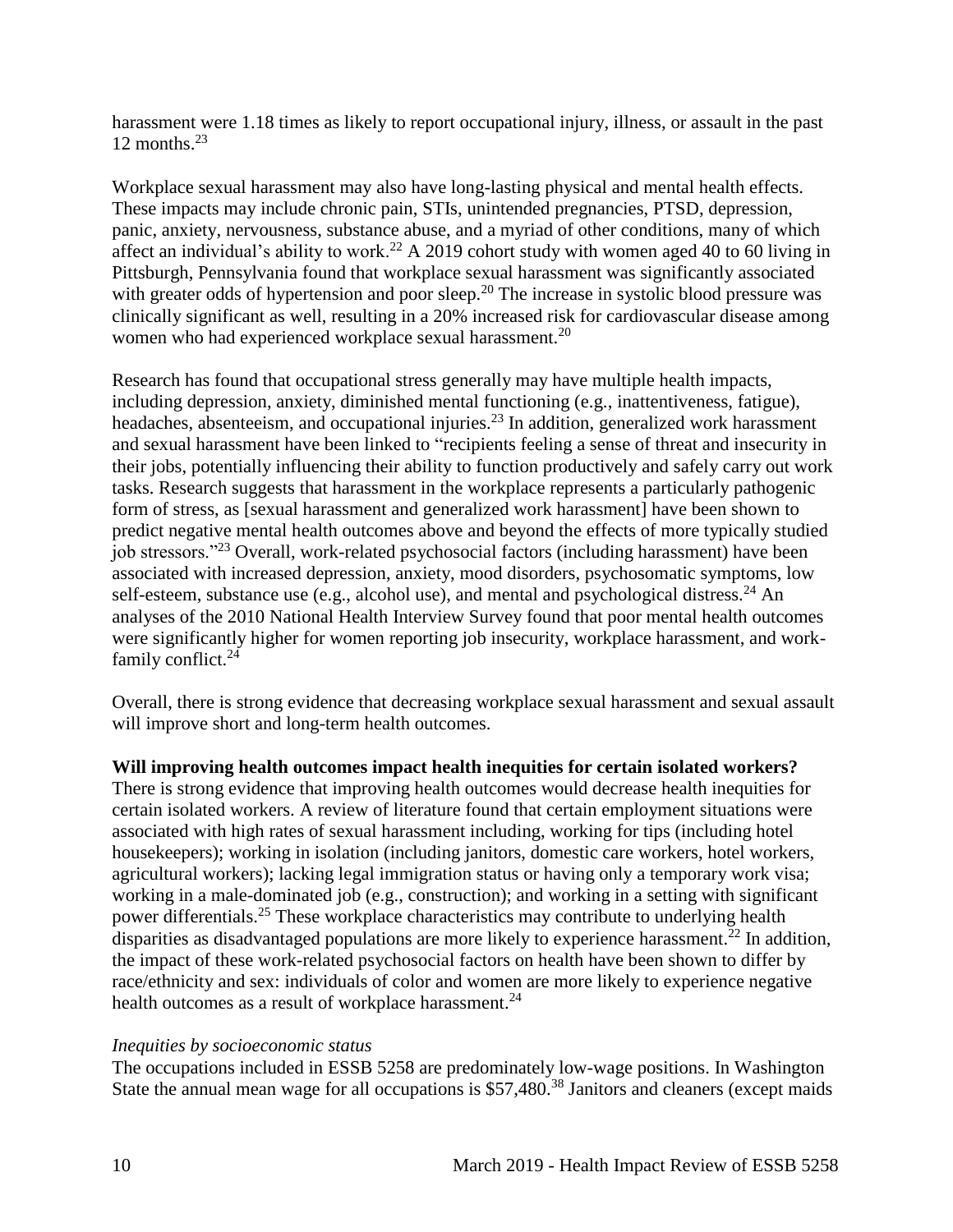and housekeeping cleaners) make an annual mean wage of \$32,830; maids and housekeeping cleaners make an annual mean wage of \$27,390; and security guards make an annual mean wage of \$37,410.<sup>38</sup> Evidence from California indicates that while inflation-adjusted average earnings in California's private sector industries grew by 128% from 1990-2014, the janitorial services and security services industries have only grown by 6% and 18%, respectively.<sup>10</sup> Moreover, wages in property services have been stagnate or declining since 2000.<sup>10</sup>

Low-wage workers are at increased risk of sexual harassment, and lower socioeconomic position may make it more difficult for a worker to leave a job or file a complaint due to fears of job loss or retaliation. <sup>25</sup> In addition, hotel, hospitability, restaurant, and retail workers are more likely to depend on tips to supplement wages, which puts them at heightened risk of sexual harassment.<sup>26</sup> A report by the National Women's Law Center explained, "the reliance on customer tips as income forces tipped workers to tolerate sexual harassment and other inappropriate behavior from customers just to make a living, which in turn perpetuates a culture of harassment in tipped industries."<sup>26</sup>

A report by the U.S. Agency for Healthcare Research and Quality stated, "more than half of measures show that [low-income] households have worse care than high-income households" and that "significant disparities continue for people [with low-incomes] compared with highincome people who report they were unable to get or were delayed in getting needed medical care due to financial or insurance reasons."<sup>27</sup> Significant correlations exist between lower income and a number of health indicators including worse overall self-reported health, depression, asthma, arthritis, stroke, oral health, tobacco use, women's health indicators, health screening rates, physical activity, and diabetes.<sup>28</sup> Further, 2015 data indicate that age-adjusted death rates were higher in Washington census tracks with higher poverty rates.<sup>29</sup> Household income was the strongest predictor of self-reported health status in Washington in 2016, even after accounting for age, education, and race/ethnicity.<sup>30</sup> There is strong consensus in the scientific literature that improving health outcomes for low income populations would help decrease health disparities by income.

#### *Inequities by sex*

According to 2018 U.S. occupational data from the BLS, women accounted for 34.1% of janitors and building cleaners, 90.1% of maids and housekeeping cleaners, and 22.4% of security guards and gaming surveillance officers.<sup>40</sup> Overall, the majority of surveys of sex-based harassment at work have focused on harassment experienced by cisgender women.<sup>8</sup> However, people of all gender identities and sexual orientations are at risk of sexual harassment and sexual assault in the workplace, and trans women of color generally are at greater risk of sexual violence.

Nationally, an estimated 25% to 85% of women have experienced workplace sexual harassment<sup>8</sup> and 36% of women have experienced sexual assault.<sup>20</sup> In addition, 80% of claims filed with EEOC from 2005 to 2015 were made by women.<sup>9</sup> Furthermore, "research shows that when workplace power disparities are gendered (e.g., most of the support staff are women and most of the executives are men), more harassment may occur."<sup>8</sup> Individuals who can become pregnant are at risk of negative health outcomes associated with sexual harassment and sexual assault, including unintended pregnancy,<sup>18</sup> gynecological complications, cervical cancer, as well as other physical (e.g. STIs, migraines) and psychological (e.g., anxiety and depression).<sup>31</sup>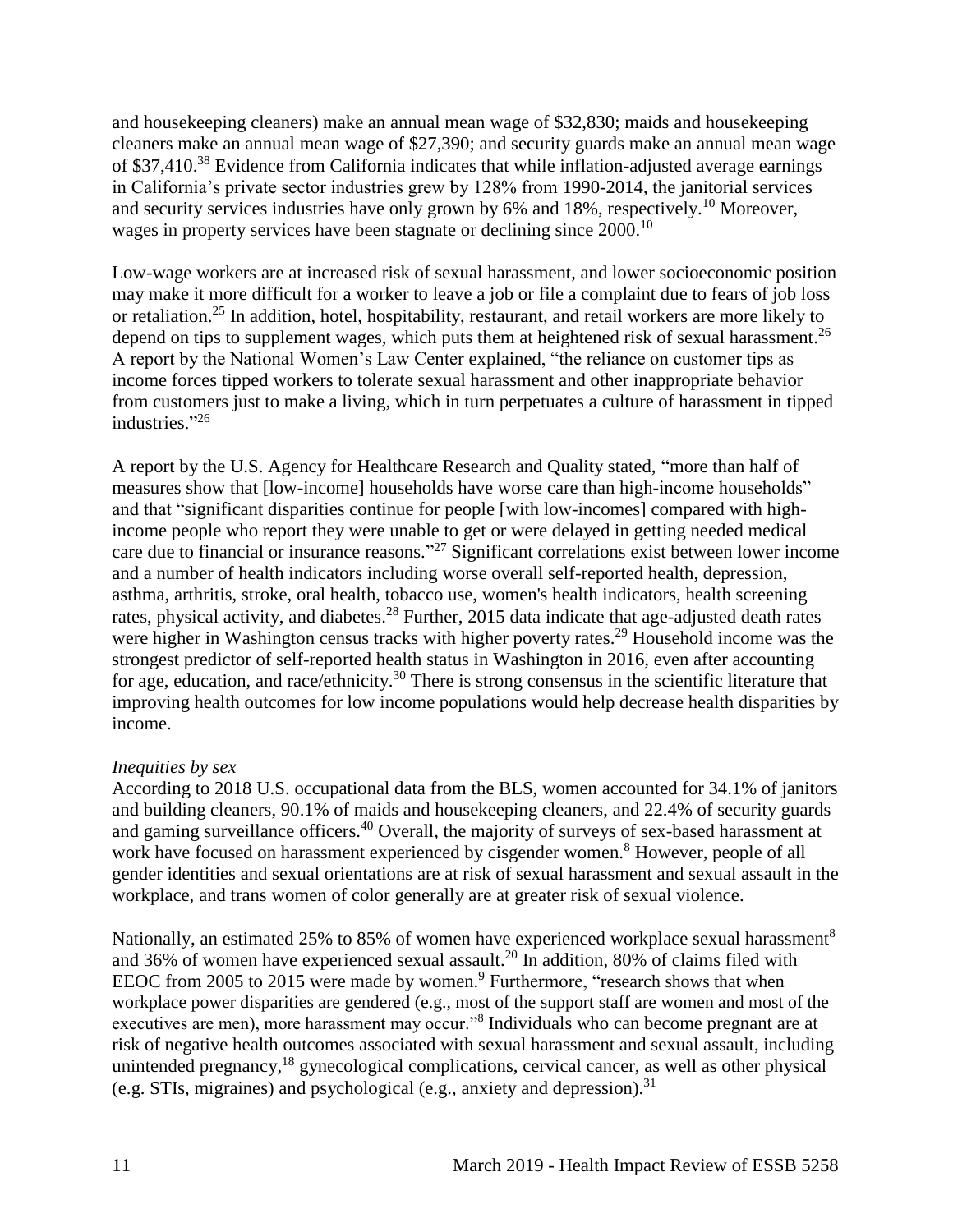## *Inequities by race/ethnicity*

While Washington specific occupation data are not available by race/ethnicity, 2018 nationwide data from the BLS indicate that Black/African American and Hispanic/Latino workers are disproportionately represented in occupations included in ESSB 5258 (Table 2).<sup>40</sup>

|                                                     | 2018     |                           |                 |       |           |  |
|-----------------------------------------------------|----------|---------------------------|-----------------|-------|-----------|--|
|                                                     |          | Percent of total employed |                 |       |           |  |
|                                                     |          |                           | <b>Black or</b> |       |           |  |
|                                                     | Total    |                           | African         |       | Hispanic  |  |
| Occupation                                          | employed | White                     | American        | Asian | or Latino |  |
| Total U.S. employment, 16<br>years and over         | 155,761  | 78.0                      | 12.3            | 6.3   | 17.3      |  |
| Janitors and building cleaners                      | 2,342    | 73.0                      | 19.1            | 3.5   | 32.8      |  |
| Maids and house keeping<br>cleaners                 | 1,512    | 74.1                      | 16.1            | 4.5   | $49.3*$   |  |
| Security guards and gaming<br>surveillance officers | 958      | 60.0                      | $30.7*$         | 3.9   | 16.8      |  |

| Table 2. Employed persons in the United States by selected occupation, race, and Hispanic |
|-------------------------------------------------------------------------------------------|
| or Latino ethnicity [numbers in thousands] $40$                                           |

NOTE: Estimates for the above race groups (White, Black or African American, and Asian) do not sum to totals because data are not presented for all races. Persons whose ethnicity is identified as Hispanic or Latino may be of any race.

 $*$  Indicates practical significance<sup>41</sup>

An analysis of sexual harassment claims filed with the EEOC between 2012 and 2016 found that, "women of color…are disproportionately [more] likely to experience sexual harassment at work. Out of the charges filed by women, 56 percent were filed by women of color; yet, women of color only make [up] 37 percent of women in the workforce."<sup>26</sup> In addition, a 2014 review of literature found that "minority and other disadvantaged workers are systematically hired into certain (usually lower power) positions."<sup>22</sup> The authors cite data showing that people of color and immigrants are disproportionately hired into jobs with poorer working conditions, and are therefore at higher risk for work-related injury or illness.<sup>22</sup> They stated, "available evidence" suggests that, after controlling for differences in education and experience, African-American and Hispanic workers are consistently more likely to be employed in occupations where serious injuries and illnesses are more likely to occur." 22

EEOC data show that Black women are more likely than any other race/ethnicity to file a claim for sexual harassment.[25,](#page-29-0)[26](#page-30-0) Black women filed sexual harassment charges at 3 times the rate of white, non-Hispanic women and were disproportionately represented in sexual harassment charges across every industry.<sup>26</sup> For example, Black women make up 13.6% of the accommodation and food services industry, but file 31.4% of the sexual harassment charges within that industry.<sup>26</sup> An analyses of the 2010 National Health Interview Survey found that poor mental health outcomes related to workplace factors were highest among non-Hispanic Black women (36%) compared to Hispanic women (34%) and white women (30%).<sup>24</sup>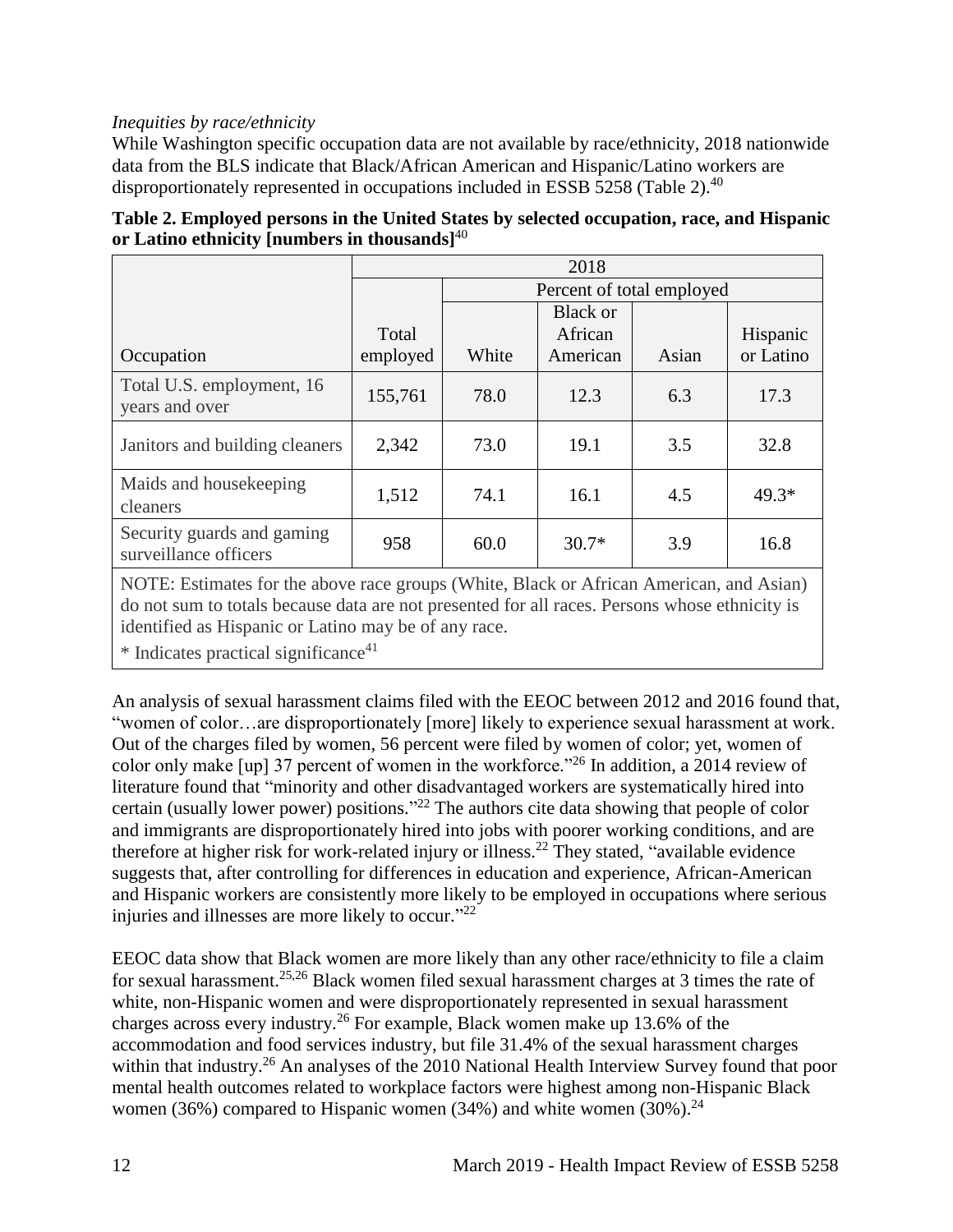A 2016 review of literature found that working-class Latinas in the U.S. experience mental health disparities and are at high risk for depression, anxiety, and substance use.<sup>32</sup> The review found that workplace sexual harassment contributes to these poor mental health outcomes as well as to poor physical and psychological health and job and life dissatisfaction.<sup>32</sup> Evidence indicates that the top concern of many Latina workers is "keeping their jobs, even at the expense of their health or accepting unfair treatment at work."<sup>10</sup> Further, related specifically to occupational hazards, they found that dangerous jobs, occupational mobility, workplace racial discrimination, sexual harassment, and external work-related factors (e.g., language access) contribute to these poor mental health outcomes.<sup>32</sup>

Lastly, it is well-documented that communities of color experience worse health outcomes than their counterparts for many health measures. A report by University of California Berkeley's Henderson Center for Social Justice stated that "overall, people of color rate their health status lower than Whites ([non-Hispanic]). The life expectancy at birth for African Americans is five years less than for Whites...In general, people of color report less access to health care and poorer quality health care than Whites ([non-Hispanic])."<sup>33</sup> In Washington, communities of color have higher rates of tobacco use, and poorer self-reported health and mental health.<sup>[29](#page-31-1)[,34](#page-32-1)[,42](#page-35-0)[,43](#page-36-0)</sup> In addition, data indicate black residents experience a variety of health inequities compared to other groups in the state, including higher age-adjusted death rates and shorter life expectancies at birth.[29,](#page-31-1)[44-48](#page-36-1)

#### *Inequities by immigration status*

According to the Pew Research Center, in 2014 "more than a third (35%) of the 6.7 million people in building and grounds cleaning and maintenance occupations were immigrants."<sup>35</sup> In addition, immigrants accounted for about half of maids and housekeeping cleaners.<sup>35</sup> The Institute for Women's Policy Research found that individuals who are undocumented often work in agricultural, food processing, garment, domestic work, and janitorial services occupations.<sup>25</sup> They explain that victims of workplace sexual harassment and sexual assault have protections against deportation, "yet many fear that reporting harassment or assault will put their immigration status at risk...Retaliation against women who speak up against workplace sexual assault may involve threats to call Immigration and Customs Enforcement or to revoke temporary work visas."<sup>25</sup> Immigrants may also find it difficult to understand their rights or to report an incident due to lack of language accessibility (e.g., trainings, handbooks, materials).<sup>25</sup>

Immigrants are more likely to experience poor reproductive health outcomes, including unintended pregnancy, unintended birth, STIs, adverse birth outcomes, and longer durations of infertility than the general population.<sup> $49-51$ </sup> Individuals who are undocumented experience worse reproductive health outcomes than immigrants with legal status or the general population.<sup>51</sup> Individuals who are undocumented also experience higher rates of morbidity and mortality.<sup>37</sup> For example, individuals who are undocumented have lower immunization rates, untreated mental health issues, and are less likely to follow-up for treatment for infectious diseases, tuberculosis, and HIV/AIDS.<sup>36</sup>A systematic review found that individuals who are undocumented "are at highest risk of depressive symptoms and are disproportionately impacted by PTSD, anxiety, and depression when compared to other documented immigrants and citizens."<sup>37</sup>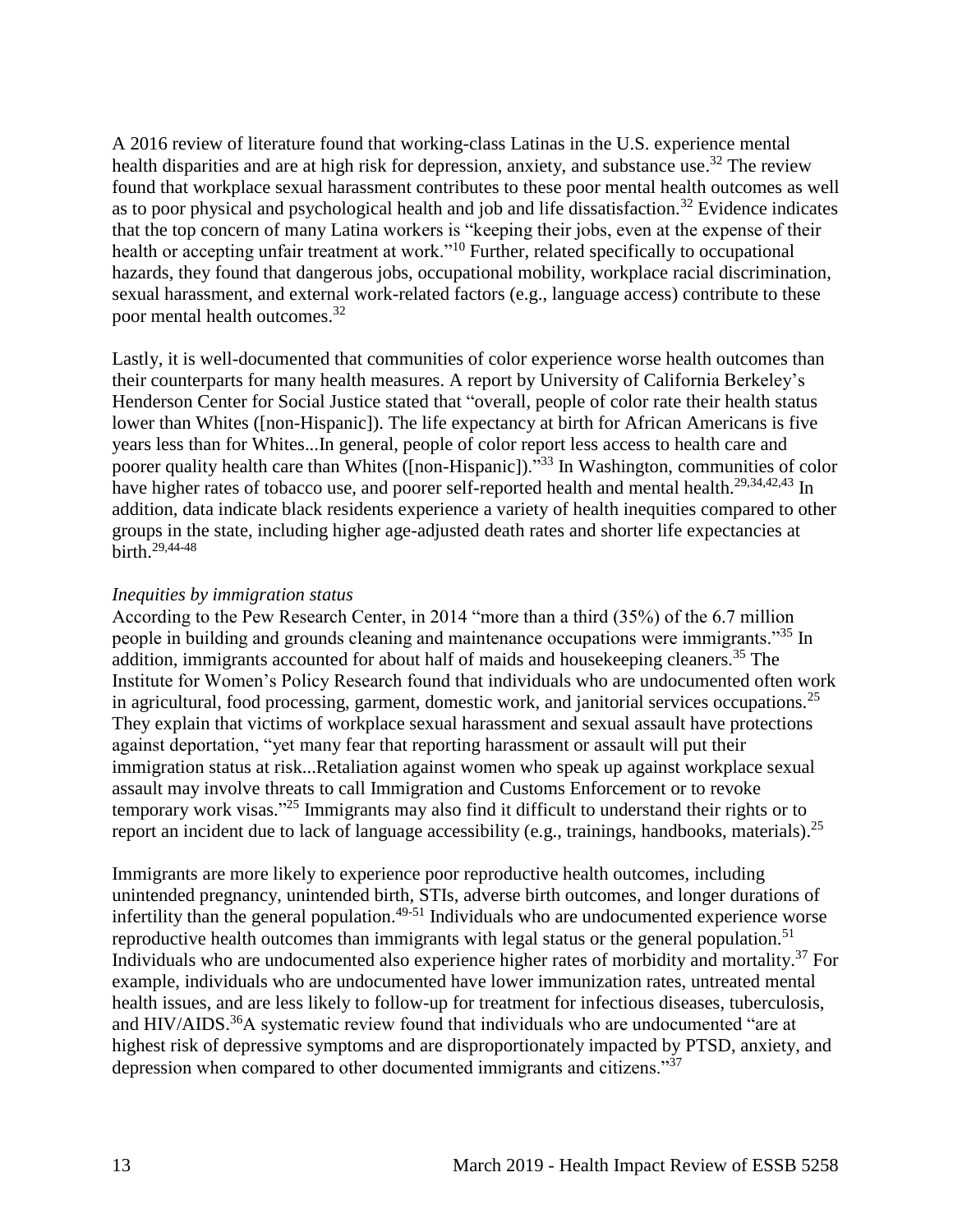Overall, there is strong evidence that improving health outcomes would decrease health inequities for certain isolated workers by socioeconomic status, sex, race/ethnicity, and immigration status.

#### **Other considerations**

<span id="page-16-0"></span>We also researched the potential pathways from provisions in the bill related to providing a panic button to each isolated worker. However, it is not well-researched whether providing a panic button to each isolated worker may prevent sexual harassment and sexual assault or improve health outcomes. The impact of panic buttons on deterring sexual harassment and sexual assault or on increasing individuals' sense of safety has not been evaluated. However, anecdotal information suggests that panic buttons may increase perceived sense of safety or decrease fear.[11,](#page-20-1)[12,](#page-20-2)[52](#page-39-0) For example, among Seattle hotel housekeeping staff surveyed, 95% said they would feel safer if equipped with a panic button.<sup>11</sup> Similarly, survey results from Chicago hotel housekeeping staff found that 96% of housekeepers said they would feel safer if equipped with a panic button.<sup>12</sup>

Though less generalizable, in 2016, the Indian government mandated that cell phones sold in India after 2017 include a panic button for women's safety.<sup>53</sup> A qualitative study with women in New Delhi, India determined that women generally felt a panic button could hypothetically act as a deterrent for a potential perpetrator of a crime.<sup>53</sup> However, "women's sense of safety may be deconstructed into a multitude of factors- personal, public, social, technological- that must align for this sense of [personal] safety to be preserved" and that the current panic button system in India does not address all of these factors.<sup>53</sup> For example, the authors cited a number of limitations to the efficacy of panic buttons, including the unreliability of accessing a mobile phone during an incident; the reactive (instead of proactive or preventive) nature of a panic button; the uncertainty of whether help would arrive every time or in time to prevent the incident; the discomfort of contacting the police (who may also be a source of harassment); and the lack of awareness and accurate knowledge about the system.<sup>53</sup> Contacting the police differed culturally, and the authors recommended that panic buttons be configurable so that a woman could choose whether the button contact the police or family, friends, or coworkers.<sup>53</sup> They noted that the panic button would not work for all users and that, "interventions like the panic button are designed for something that should not be happening in the first place and…rely on certain assumptions of how sexual assault 'typically happens.'"<sup>53</sup> While the findings from this study are specific to the context in New Delhi, some of the limitations may apply to workers in Washington as well.

Overall, there is not a large enough body of research to determine whether providing a panic button to each isolated worker may reduce sexual assault or sexual harassment or improve health outcomes. For this reason, this pathway was not included in the logic model on page 5.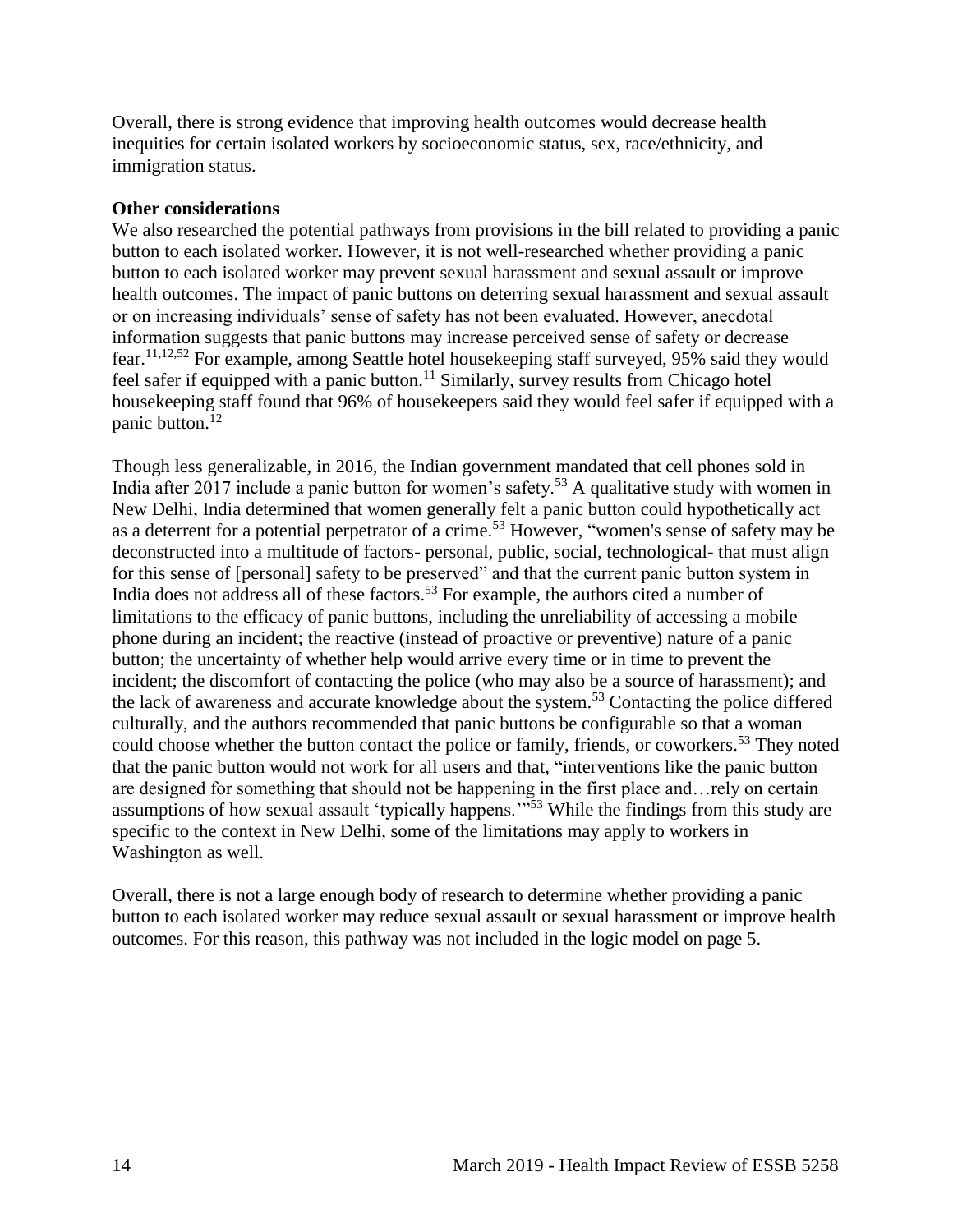## **Annotated References**

## 1. **U.S. Equal Employment Opportunity Commission. Overview. Available at: [https://www.eeoc.gov/eeoc/.](https://www.eeoc.gov/eeoc/) Accessed.**

This webpage provides an overview of the U.S. Equal Employment Opportunity Commission (EEOC), which is responsible for enforcing federal anti-discrimination laws. "The laws apply to all types of work situations, including hiring, firing, promotions, harassment, training, wages, and benefits."

## 2. **Washington State Human Rights Commission. Employment | Washington State Law Against Discrimination. 2019; Available at: [https://www.hum.wa.gov/employment.](https://www.hum.wa.gov/employment) Accessed March, 2019.**

This Washington State Human Rights Commission webpage provides an overview of the Commission's jurisdiction, prohibited actions (i.e., discrimination and retaliation), how to file complaints, investigations, and relevant laws and regulations (RCW / WAC).

# 3. **Sexual Harassment Law | A Guide for Employees in Washington State. Olympia, Washington: Washington State Office of the Attorney General.**

This document provides an overview of sexual harassment law. It defines sexual harassment, details requirements for employers, and provides options and resources for those who experience or observe sexual harassment to report to government agencies.

# 4. **Assembly Bill No. 1978 The Property Service Workers Protection Act, 1429.5 Labor Code(2016).**

This California State Legislative Information website details AB-1978, Employment: property service workers, which the governor signed into law on September 15, 2016. Among other requirements, the law creates a sexual violence and sexual harassment prevention training requirement for employers and employees that provide janitorial services (i.e., contracts, subcontracts, or franchise arrangements).

# 5. **Initiative 124, An act establishing minimum health and safety standards for hotel employees in the City of Seattle. . 2016.**

This City of Seattle Clerk document details Initiative 124, which required certain size hotelemployers to further protect employees against assault, sexual harassment, and injury through a variety of provisions (panic buttons [employee safety devices], protections from chemical hazards, enforcement, etc.).

## 6. **American Hotel & Lodging Association, Seattle Hotel Association, and Washington Hospitality Association v. City of Seattle, Unite HERE! Local 8, and Seattle Protects Women. In: I CoAD, ed.** *No. 77918-4-1 Division One Published Opinion.* **Vol No. 77918-4- 1/4. Seattle, Washington: Washington Courts; 2018.**

This Opinion from the Court of Appeals for the State of Washington's Division 1 details why the court ruled the Seattle ordinance, Initiative 124, unconstitutional. "Because there is not rational unity between the provisions of I-124, it is impossible for the court to determine whether any provision would have received majority support if voted on separately." Thus, the opinion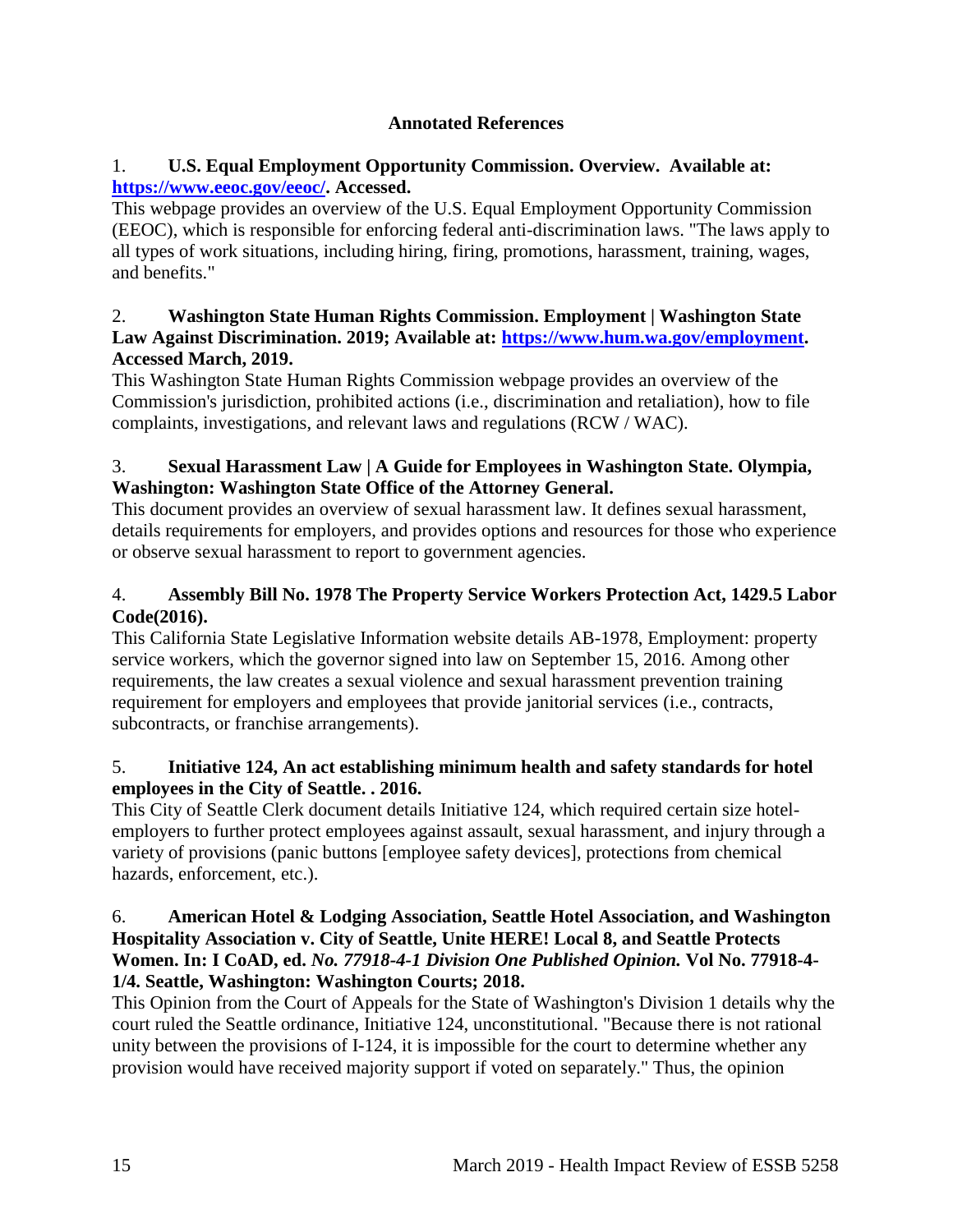concludes that "I-124 violated the single subject rule set out in RCW 35A.12.130 and article IV, section 7 of the Seattle City Charter."

#### 7. **Hotel Industry Announces Added Safety Measures for Employees; Builds on Layers of Security Procedures [press release]. Washington, DC: American Hotel & Lodging Assocation, 6 September 2018 2018.**

This press release from the American Hotel & Lodging Association outlines the industry's 5-Star Promise, "a pledge to provide hotel employees across the U.S. with employee safety devices (ESDs) and commit to enhanced policies, trainings and resources that together are aimed at enhancing hotel safety, including preventing and responding to sexual harassment and assault." The document notes that ESDs had been deployed in New York, Washington, DC, Chicago, and Seattle. The announcement states that the Association members intend to expand implementation across the country by 2020.

#### <span id="page-18-0"></span>8. **Feldblum C.R., Lipnic V.A. Select Task Force on the Study of Harassment in the Workplace.Washington, DC: Equal Employment Opportunity Commission;2016.**

This report from the Equal Employment Opportunity Commission's (EEOC) Select Task Force on the Study of Harassment in the Workplace ("Select Task Force") documents 18-months of work examining the myriad and complex issues associated with harassment in the workplace. Created in January 2015, the Select Task Force was comprised of 16 members from around the country (e.g., representatives from academia, legal practitioners, employers and employee advocacy groups, and organized labor). From April 2015 through June 2016, the Select Task Force held meetings (i.e., public meetings, closed work sessions, mixture of the two), received testimony from more than 30 witnesses, and received numerous public comments. The Select Task Force found that workplace harassment remains a persistent problem. Of the approximately 28,000 charges received by EEOC in fiscal year 2015 that alleged harassment from employees working for private employers or for state and local government employers, approximately 45% alleged harassment on the basis of sex. "The least common response to harassment is to take some formal action -- either to report the harassment internally or file a formal complaint." Approximately three out of four individuals who experience harassment never talked to a supervisor, manager, or union representative about the harassing conduct. Fear of disbelief of their claim, inaction on their claim, blame, or social or professional retaliation often contribute to people's decision not to report or file a complaint. "The most common workplace-based responses by those who experience sex-based harassment are to avoid the harasser, deny or downplay the gravity of the situation, or attempt to ignore, forget, or endure behavior." The study found that "[w]orkplace culture has the greatest impact on allowing harassment to flourish, or conversely, in preventing harassment." Authors discuss how leadership from the top, accountability systems (i.e., meaningful, appropriate, and proportional responses), and investment of time and resources are critical to effectively handling and preventing sexual harassment. Based on practical and anecdotal evidence collected from employers and trainers, the Select Task Force concluded that "training is an essential component of an anti-harassment effort. However, to be effective in stopping harassment, such training cannot stand alone but rather must be part of a holistic effort". Due to limited empirical evidence, authors cite the need for better empirical evidence on "what types of training are effective, and what components, beyond training, are needed to make the training itself most effective." Experience shared by practitioners indicates that compliance training for all employees is important to educate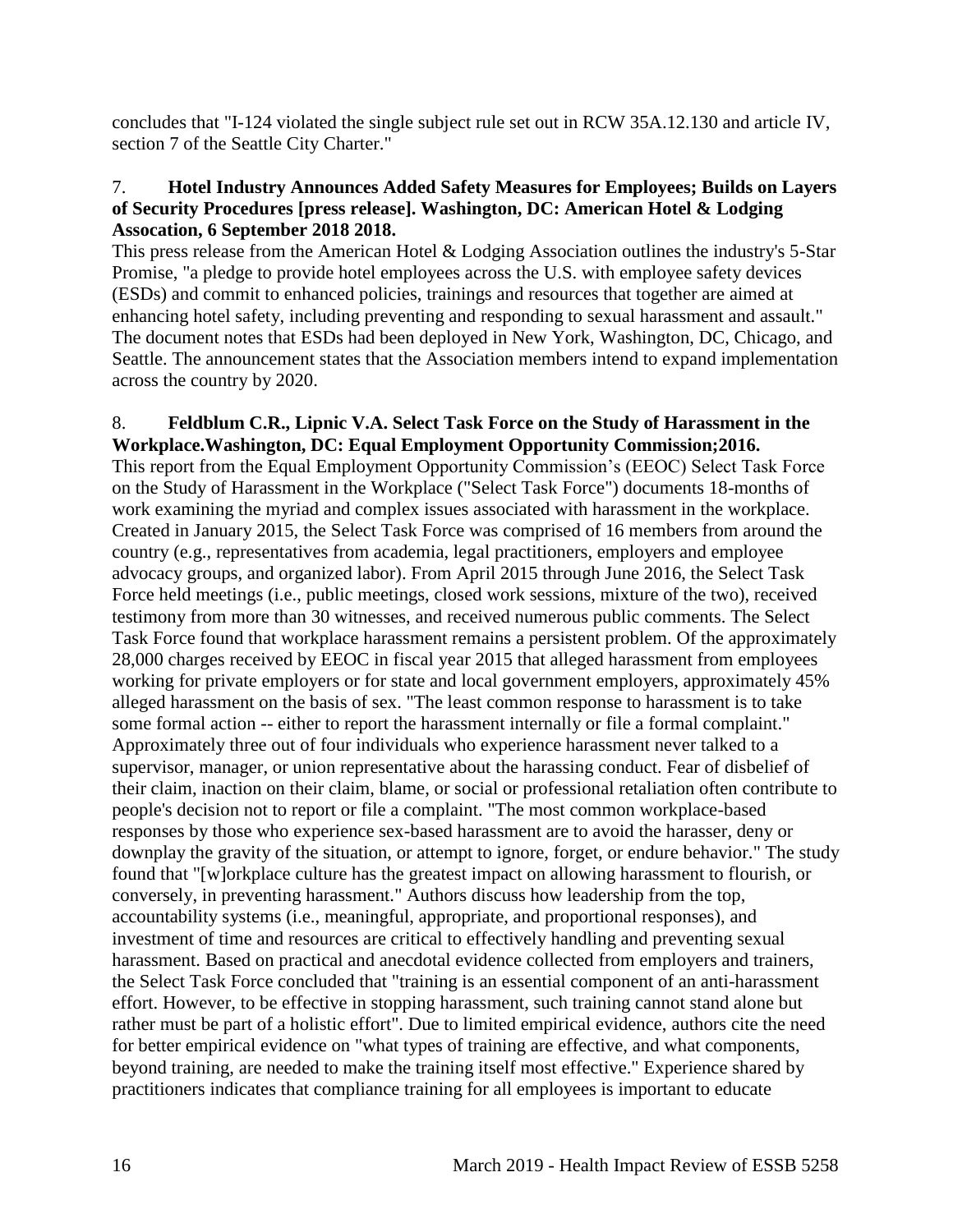"employees about what forms of conduct are not acceptable in the workplace and about which they have the right to complain." Authors recommend that trainings should not be limited to the legal definition of harassment, but "rather should also describe conduct that, if left unchecked, might rise to the level of illegal harassment." Additionally, middle-management and first-line supervisors require additional training to address conduct before it rises to the level of illegal harassment. Training should be conducted by qualified, live, and interactive trainers. The report includes detailed recommendations related to implementing a holistic approach to preventing and appropriately addressing harassment in the workplace. For example, anti-harassment policies should include: a clear explanation of prohibited conduct, including examples; clear protections against retaliation; a clear complaint process that provides multiple, accessible avenues of complaint; assurance the employer will protect confidentiality to the extent possible; a clear complaint process with a prompt, thorough, and impartial investigation; and assurance the "employer will take immediate and proportionate corrective action when it determines that harassment has occurred, and respond appropriately to behavior which may not be legallyactionable "harassment" but which, left unchecked, may lead to same." Policies should both be written and communicated regularly to employees. Related to reporting systems, the Select Task Force recommends: complaints be taken seriously; the system must provide timely responses and investigations; provide a supportive environment where employees feel safe to express their views and do not experience retaliation; investigators must be well-trained, objective, and neutral (particularly if investigators are internal employees); privacy of both the accuser and accused should be protected to conduct a thorough, effective investigation; and investigators should document all steps taken from point of first contact, prepare a written report using guidelines to weigh credibility, and communicate the determination to all relevant parties. However, authors note that better empirical evidence on the effectiveness of reporting systems is necessary.

## 9. **Frye J. Not Just the Rich and Famous: The pervasiveness of sexual harassment across industries affects all workers. Vol 5 March 20192017.**

In this report from the Center for American Progress, Frye analyzed unpublished data from the U.S. Equal Employment Opportunity Commission (EEOC) about sexual harassment charges in the private sector from 2005 to 2015. The analysis found that 85,257 sexual harassment charges were filed with the EEOC over that time period, with 80% of the claims made by women. By industry, the largest percentage of claims were made by individuals in the accommodation and food services industries (14.23%), followed by individuals in retail trade (13.44%), manufacturing (11.72%), health care and social assistance (11.48%), and administrative and support and waste management and remediation (6.92%). The Bureau of Labor Statistics shows that women represent the majority of workers in the accommodation and food services industry. Overall, the analysis found that 25% of sexual harassment charges were filed in industries with large numbers of service-sector workers. In addition, Frye analyzed data from 2016 to 2017 and found that 75% of sexual harassment charges included an allegation of retaliation. Frye noted that, "women of color, in particular, often must confront the combined impact of racial, ethnic, and gender prejudice that can result in degrading stereotypes about their sexual mores or availability and increase their risk of being harassed. Furthermore, women- particularly women of color- are more likely to work lower-wage jobs, where power imbalances are more pronounced and where fears of reprisals or losing their jobs can deter victims from coming forward."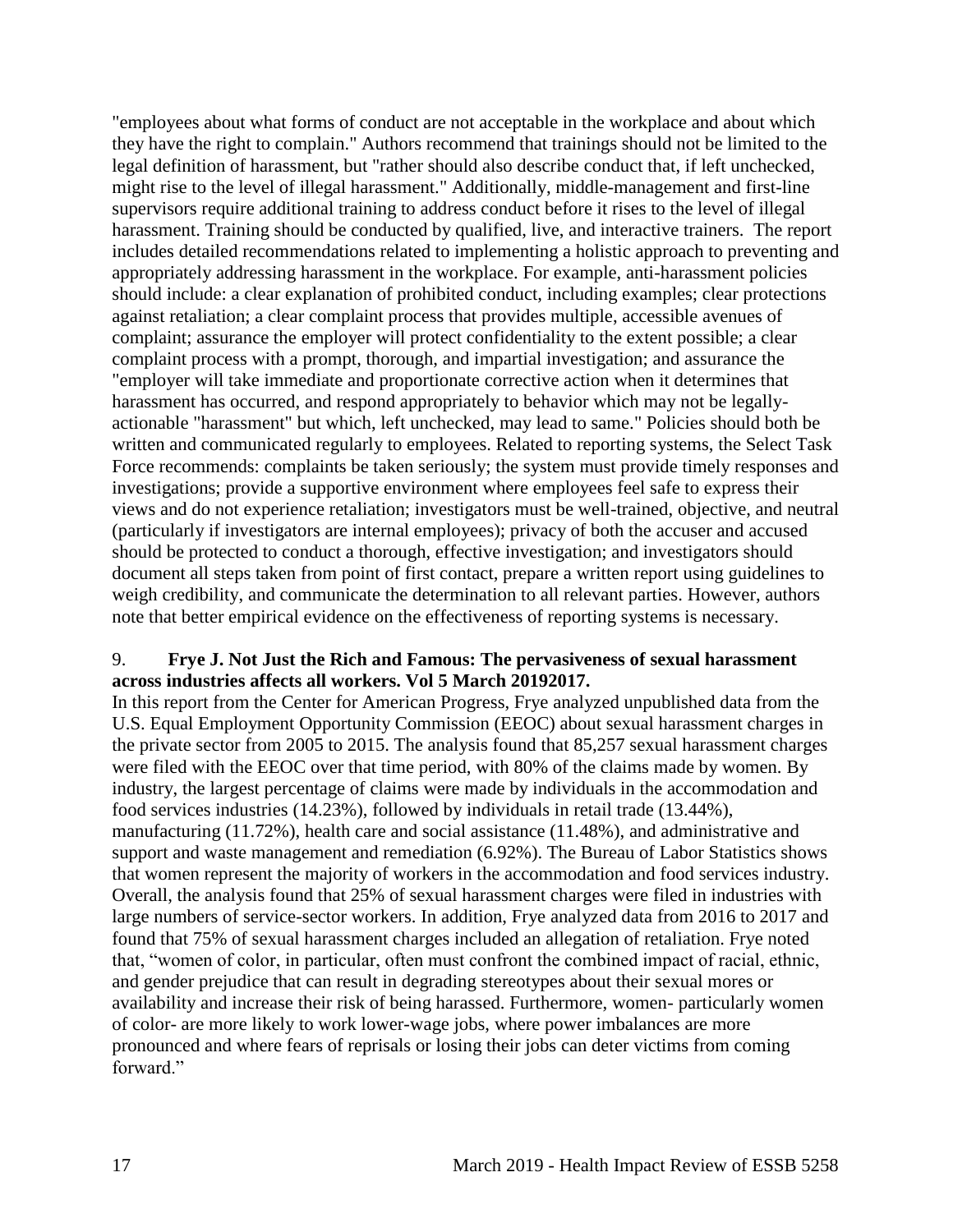<span id="page-20-0"></span>10. **Hinkley S., Bernhardt A., Thomason S. Race to the Bottom: How Low-Road Subcontracting Affects Working Conditions in California's Property Services Industry. University of California, Berkeley, Center for Labor Research and Education;2016.** Hinkley et al. analyze the substantial growth of subcontracted work in California in janitorial and security services. Authors discuss how wages and working conditions of subcontracted workers in these occupations differ from other California workers. Authors note that "subcontracting can make workers particularly vulnerable to wage theft and other forms of workplace violations." While other industries have seen inflation-adjusted average earning increase dramatically since 1990 (128% among private sector industries), janitorial services and security services have only seen modest growth (6% and 18%, respectively). Authors cite evidence from the Human Rights Watch that suggest "the larger proportion of immigrant workers reduces the likelihood that workers will feel comfortable filing a complaint." The report specifically addresses sexual harassment in the workplace. Harassers may be a supervisor, co-worker, client, or customer; targets are usually women but not exclusively. Evidence indicates that sexual harassment can have long-term impacts on a survivor's mental health (e.g., substance use, depression, PTSD, suicidal behavior) and physical health (e.g., weight loss, inability to sleep).

## <span id="page-20-1"></span>11. **Survey of Downtown Seattle Hotel Housekeepers Reveals Frequent Sexual**

**Harassment and Pain.Seattle, Washington: Puget Sound Sage; 26 September 2016 2016.** This Puget Sound Sage document summarizes findings from a survey created and administered by Unite Here Local 8 members between June and July 2016. Survey respondents (N=105) consisted of a convenience sample of Unite Here Local 8 members working at 7 major hotels in downtown Seattle. Of the 99 respondents willing to answer questions regarding sexual harassment and sexual assault, 52 respondents reported a total of 262 incidents of sexual harassment and assault. Reported incidents included being cornered or blocked form exiting the room (8 incidents); groped or otherwise physically harassed (17); shown unwanted sexual content (7); received unwanted sexual comment or gesture (27); pressured for a date or sexual favors (12); flashed or exposed to nudity (175); and received comments about their body, uniform, or appearance (16). Forty-seven percent of respondents reported hearing from friends or coworkers about "being touched or groped, blocked from leaving the room, exposed to sexual content, and harassed in other ways by guests." Of those who experienced sexual harassment, 51% stated that they rarely or never tell their supervisors about the incident. In addition, "nearly all respondents (95%) reported they would feel safer if equipped with a panic button."

## <span id="page-20-2"></span>12. **Hands Off Pants On | Sexual Harassment in Chicago's Hospitality Industry.Chicago, Illinois: Unite Here Local 1; July 2016 2016.**

UNITE HERE Local 1, Chicago's hospitality workers union, surveyed 487 women who worked in Chicagoland hotels and casinos to understand the experiences of sexual harassment by guest among its women members. Survey results show that of 381 hotel workers in the Chicagoland area (2016), 58% respondents had experienced had been sexually harassed by a guest. Nearly 49% of housekeepers surveyed reported having had guests answer the door naked, expose themselves, or flash them. The next most commonly reported indecent behaviors by guests included: unwanted sexually suggestive looks or gestures; unwelcome sexual comment, joke, or question; and leaned over or cornered. The survey found that, "among the hotel workers surveyed who had been harassed by a guest, over half (56%) of women said they did not feel safe returning to work after the incident." Of the 459 hospitality workers surveyed, only 33%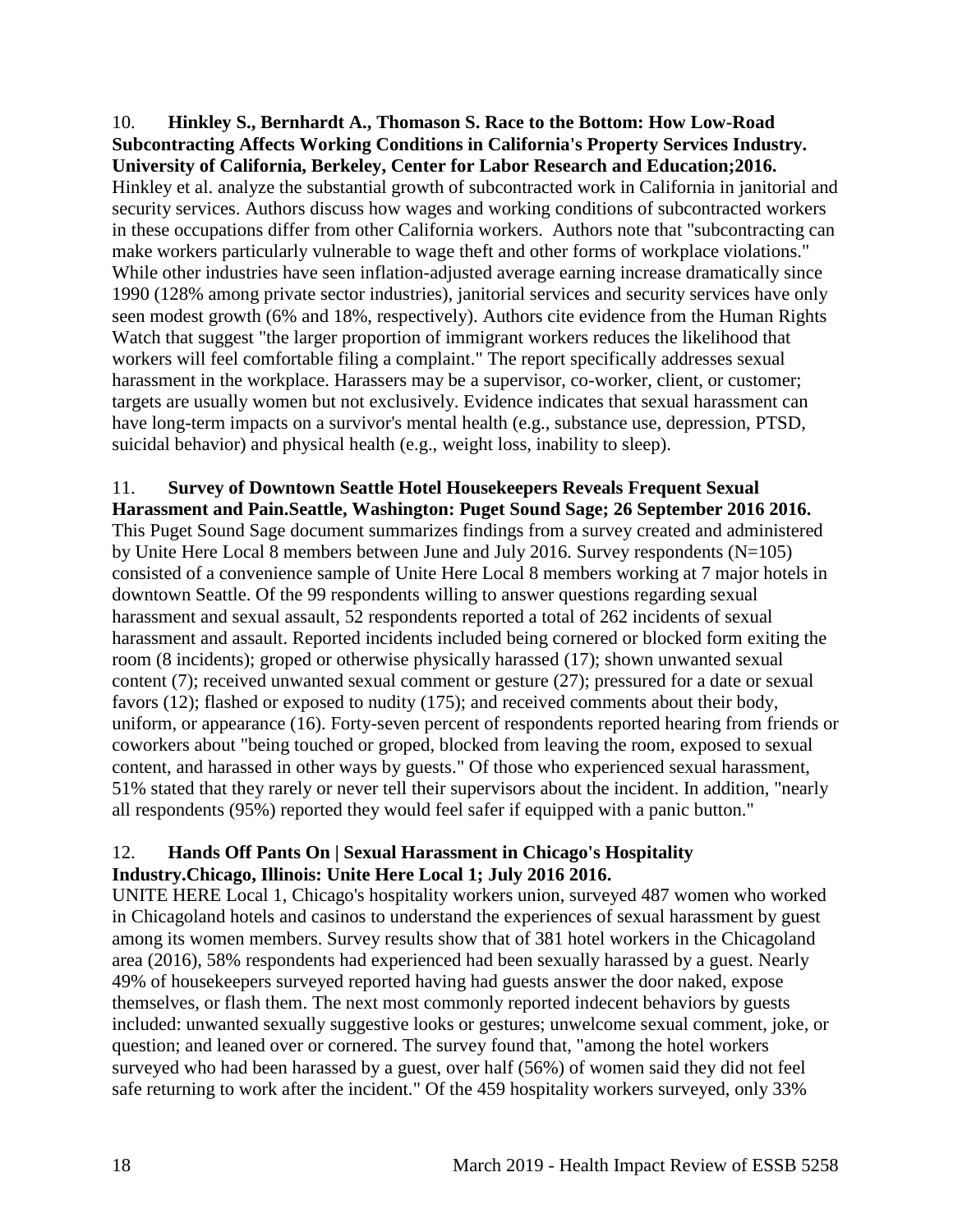said they told their supervisor or manager when a guest sexually harassed them. Of those who said they never or sometimes report a guest's harassment, "43% said they knew someone who reported sexual harassment and nothing changed." Others explained that the behavior is so widespread within the industry "it feels normal." However, "51% of hospitality workers surveyed reported feeling uncomfortable because of something a guest did or said." Moreover, "[j]ust 19% of hospitality workers surveyed said they had received training from their employer on how to deal with sexual harassment by guests." Of those who did report sexual harassment by a guest to their manager or supervisor, only 38% said they always felt satisfied with the response. Ninetysix percent of housekeepers surveyed said they would feel safer if they were equipped with a panic button.

## <span id="page-21-0"></span>13. **Garrett L.H. Sexual Assault in the Workplace.** *Journal of American Association of Occupational Health Nurses.* **2011;59(1):15-22.**

Garrett provides an overview and summary of sexual assault in the workplace as well as treatment protocols for occupational health nurses. She noted that the prevalence of sexual assault and violence is difficult to determine due to underreporting and under-prosecuting. She stated that, for adult women in the U.S., lifetime prevalence rates of completed rape range from 18% to 30%, yet only 14% to 18% of reported cases are ever prosecuted. She cited evidence that, "isolation of workers from fellow employees has been identified as a risk factor for workplace rape" and "characteristics of the organization are predictors of sexual assault risk." Sexual assault can result in long-term physical and mental health problems, including anxiety, fear, depression, self-destructive behavior, somatic symptoms, headache, gynecological complaints, posttraumatic stress disorder, rape trauma syndrome, pregnancy, sexually transmitted infections, substance use, irritable bowel syndrome, fatigue, and fibromyalgia. To prevent workplace sexual assault, she recommended implementing sexual harassment training and policies, including transportation policies and procedures (e.g. buddy system or safety officer transport in parking facilities), community safety programs within the work environment (e.g. proper lighting), and crime prevention programs.

#### 14. **Feda D. M., Gerberich S. G., Ryan A. D., et al. Written violence policies and risk of physical assault against Minnesota educators.** *Journal of Public Health Policy.*  **2010;31(4):461-477.**

Feda et al. used a nested case control study to quantitatively evaluate the impact of written workplace violence policies on physical assault in educational settings in Minnesota. They noted that, "written violence policies may be an important part of preventing workplace violence." As part of the Minnesota Educators' Study, they randomly selected a cohort of 26,000 educators for participation in na screening study and identified 6.469 eligible participants. Participants in the case control study included 372 educators who reported at least one work-related physical assault event during the prior 12 months, and 1,116 educators who did not report any physical assault events (serving as controls) (response rate= 84%). They found that 97% of events were perpetrated by a student. All educators reported on whether nine different policies were in place before the event or during the month of the event, including policies that: 1) outlined violence prevention training requirements; 2) prohibited behaviors against employees; 3) prohibited behaviors against students; 4) outlined how to report sexual harassment, verbal abuse, or threats; 5) stipulated how to report physical assault; 6) provided assurance about confidential reporting; 7) outlined consequences for engaging in violence; 8) provided a zero tolerance policy; and 9)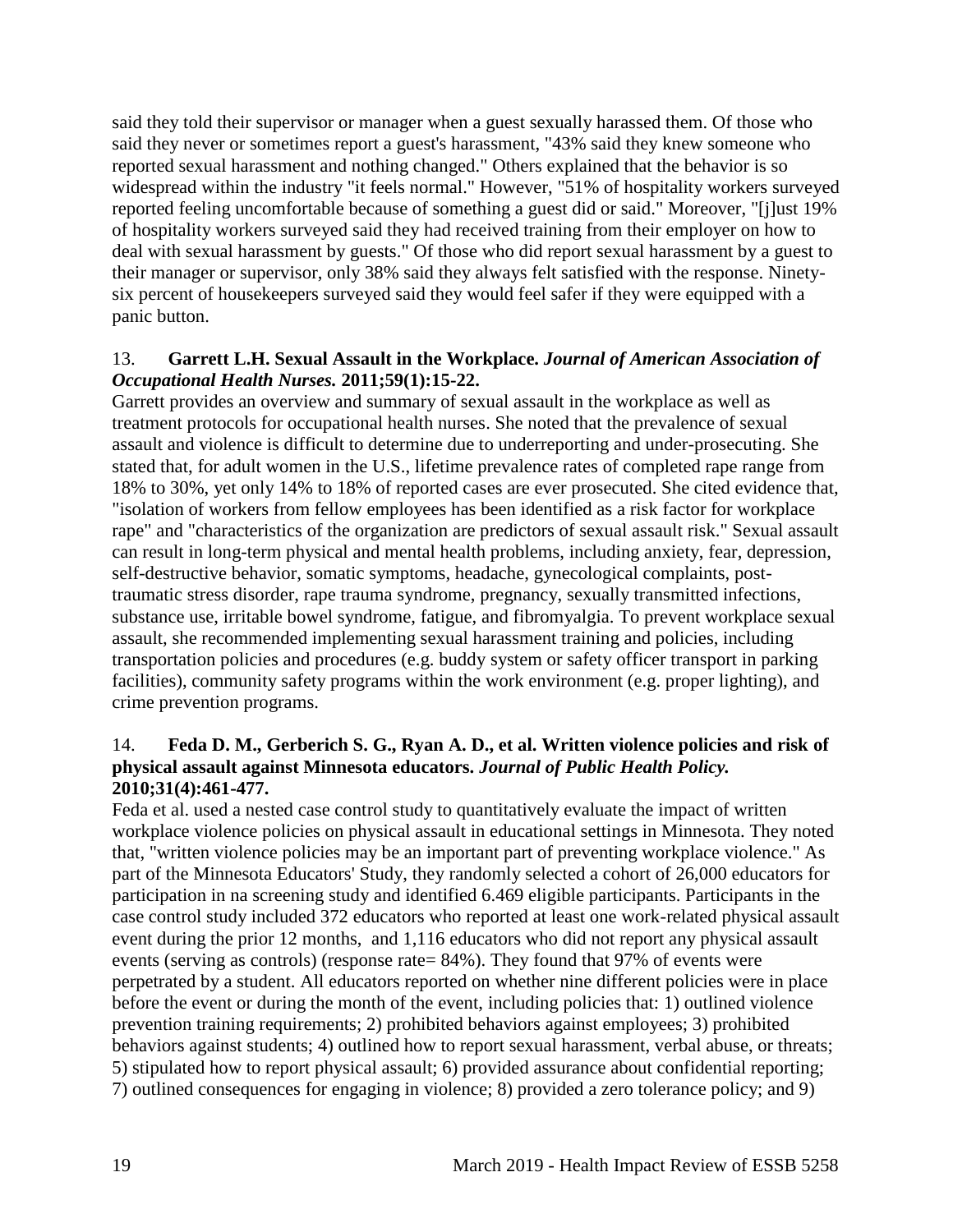outlined a visitor policy. While the authors found that all policies generally decrease physical assault, multivariate analyses found that risk of physical assault significantly decreased with the presence of policies about how to report sexual harassment, verbal abuse, and threat  $OR = 0.53$ ; 95% CI= 0.30-0.95); policies assuring confidential reporting (OR=0.67; 95% CI= 0.44-1.04); and policies stipulating zero tolerance for violence  $OR = 0.70$ ; 95% CI=0.47-1.04). The authors speculate that the presence of policies outlining how to report sexual harassment, verbal abuse, and threat may reduce fears that the situation may worse or continue unchanged, reducing underreporting. They did not find that policies related to training were associated with decreased risk of or increased protection from physical assault. The authors concluded, "the presence of certain workplace violence policies in the educational environment appeared to be associated with, or suggestive of, decreased risks of work-related physical assault." Their analyses did not account for enforcement or funding.

## 15. **Burke M.J., Sarpy S.A., Smith-Crowe K., et al. Relative Effectiveness of Worker Safety and Health Training Methods.** *American Journal of Public Health.* **2006;96(2):315- 324.**

Burke et al conducted a meta-analysis of studies of worker safety and health trainings to assess relative effectiveness of different methods of training. They assessed 95 quasi-experimental studies from 1971-2006 and divided the interventions into three groups by level of participant engagement: least engaging (lecture, reading and video); moderately engaging (programmed instruction and some feedback); and most engaging (behavioral modeling and hands-on). They found that increased engagement leads to greater knowledge acquisition and improved health and safety outcomes. Prior to this review, qualitative reviews had concluded that trainings do have positive effects on knowledge, behavior and practices; but hadn't pinpointed specific factors that make trainings more or less effective. Within workplace health and safety trainings there exists a variety of training methods that vary widely on level of participant engagement. The authors note that computer-based instruction is now widely used and is considered to be moderately engaging. The most engaging methods focus on stages of knowledge development and behavioral modeling. Often trainees are engaged in dialogue with trainer. The existing literature shows evidence that active approaches to learning like these are generally more effective than passive ones. The authors' findings were consistent with the expectation that more engaging training methods would lead to greater effects on knowledge acquisition: "…mean knowledge acquisition effect sizes for the least engaging, moderately engaging, and the most engaging safety training interventions… were 0.55, 0.74, and 1.46, respectively." These effects were statistically significantly different from each other. Changes in behavior had more moderate effects and the three groups' results were not statistically significantly different from each other. A few of the studies had followed up with participants to measure decay in knowledge over time; however within that pool, 7 of the studies were low engagement and only 2 were moderate or high engagement. The authors note that more research is needed to make conclusions about the decrease in effects of trainings over time. The authors make a number of suggestions of how to apply these findings to practice, including making computer-based trainings as participatory as possible, allowing modeling, feedback and dialogue where possible to enhance knowledge acquisition. As limitations, the authors note that it is possible that certain training areas are more likely to receive passive or active training methodology—for example, it's likely that routine tasks are more often taught through low-engagement methods. This pattern within the classification could obscure some of the effect of the training methodology. Additionally, it's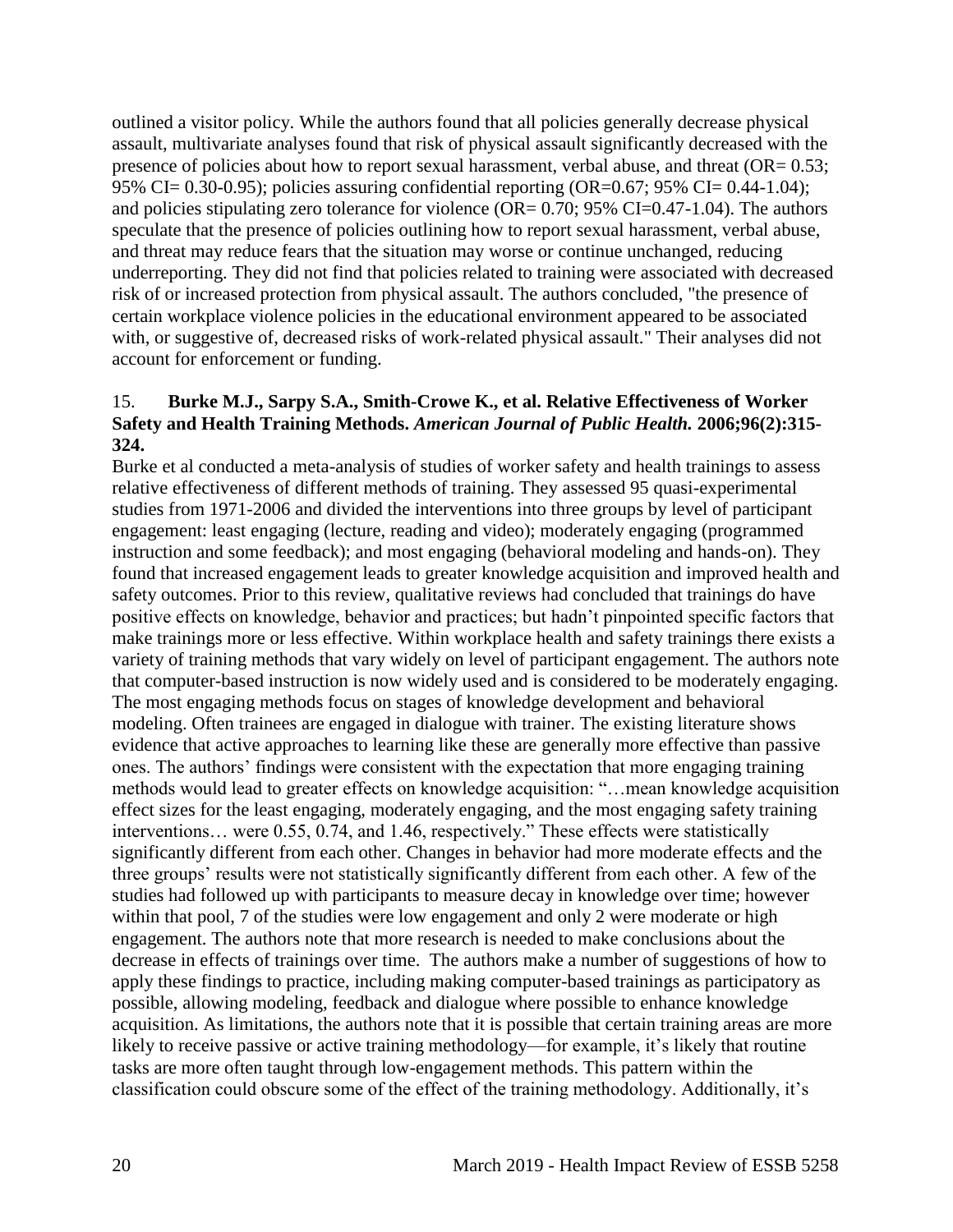likely that remote and computer-based trainings have become both more common and more participatory since this review was carried out, as remote conferencing and other technologies have become more widely available. This review's classification system may not be completely generalizable to today.

## <span id="page-23-0"></span>16. **Cheung H.K., Goldberg C.B., King E.B., et al. Are They True to the Cause? Beliefs About Organizational and Unit Commitment to Sexual Harassment Awareness Training.**  *Group & Organization Management.* **2017;43(4):531-560.**

Cheung et al. created a pre/posttest for participants in a sexual harassment prevention program to assess how two different attitudes toward the surrounding context (cynicism toward organizational change, and perceived ethical climate) affected their post-training knowledge of and attitudes about sexual harassment. The authors hypothesized that individual perceptions towards the organization's training context would predictors of posttest knowledge and attitudes regarding sexual harassment. These two perceptions were: cynicism toward organizational change (perception of organization's ability or true desire to change); and perceived unit ethical climate (perception of one's own unit's norms and ethics). These two perceptions were evaluated individually and together. Motivation to learn about sexual harassment was assessed as a possible mediator of the relationship. This model was grounded in the expectancy theory of change. Prior to this study, most research had been post-test only; and had focused more on changes in knowledge (what is or isn't sexual harassment) rather than changes in attitudes. Overall, little attention has been paid to contextual/environmental factors regarding training effectiveness, even though much of the literature about sexual harassment in the workplace has highlighted the importance of workplace norms and other environmental factors to the incidence of sexual harassment. Participants in the study were full-time faculty members of a mid-Atlantic metropolitan university. They participated in a test before receiving mandatory sexual harassment training; and retook the same test three months later (after the training). Posttests showed a significant gain in knowledge about sexual harassment, but no significant change in attitudes towards sexual harassment. Analysis of the different contextual variables produced mixed results. Overall, the authors conclude that authentic organizational context and ethical work unit context can help employees take the trainings more seriously—and that consideration of these multiple levels of context (organization and work unit) is necessary. Cynicism about the workplace may be related to whether the training is being given simply to comply with the law. When this belief is high, the training might be less effective. On the other hand, if the organization also implements other policies around sexual harassment, this might indicate authentic concern and desire to change, which could increase effectiveness of the training. There are a number of limitations to this study. Foremost is the question of generalizability. This study was conducted with full-time faculty at a university, and so the results may not be generalizable to other contexts. The within-unit sample sizes were small; and there was no control group. Finally, the study looked at changes in knowledge and attitudes, but not behavior. While knowledge and attitudes are important predictors, they may not be enough to actually lead to changes in behavior.

# <span id="page-23-1"></span>17. **Hart C.G., Crossley A.D., Correll S.J. Leader Messaging and Attitudes toward**

**Sexual Violence.** *Socius: Sociological Research for a Dynamic World.* **2018;4:1-11.** Hart et al. designed the following study to assess whether, and to what extent, leaders can shape organizational culture regarding sexual violence. They studied the impact that organizational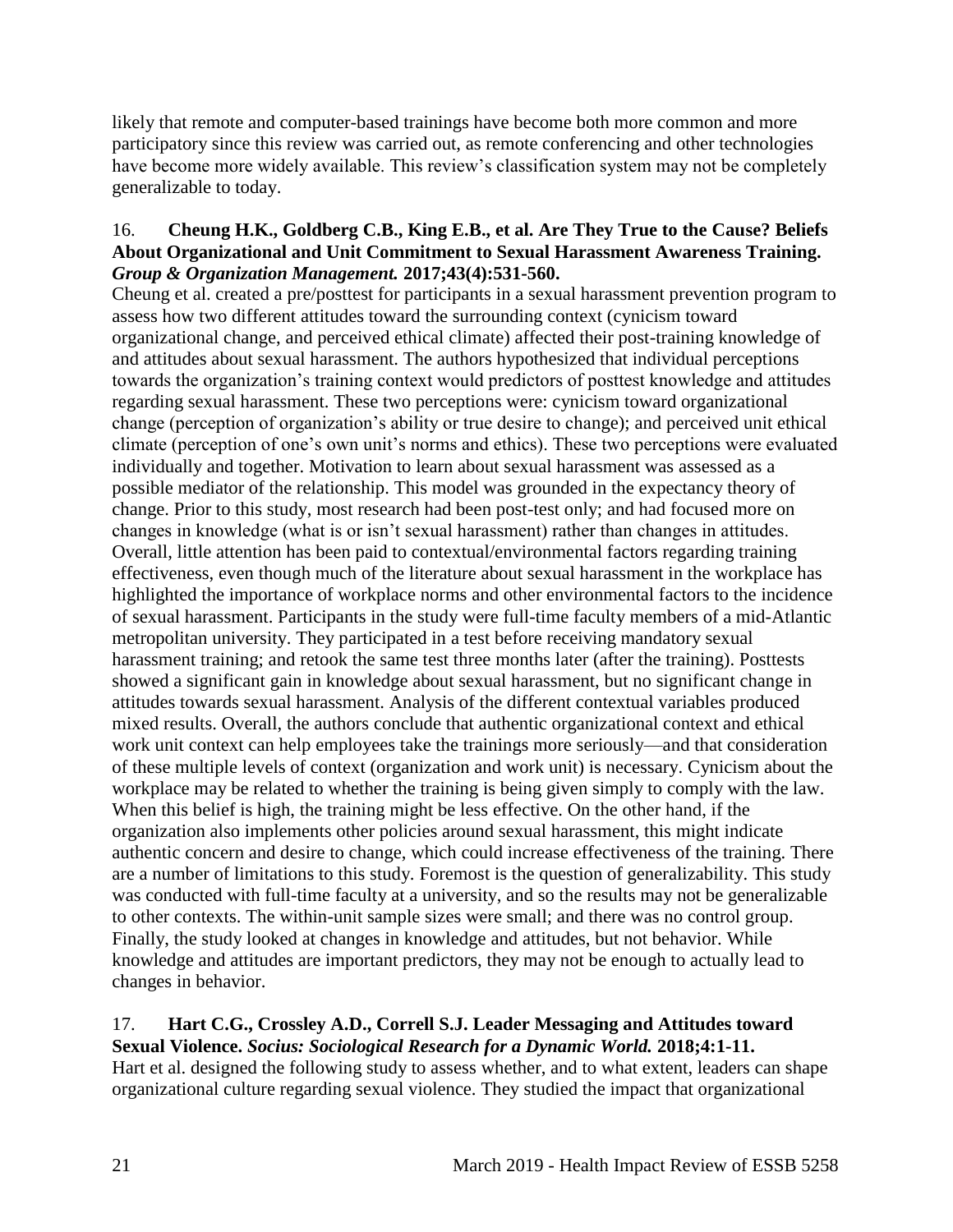leaderships' stated attitudes towards sexual assault and harassment could have on the perceptions of members of that organization. They found that when leaders emphasize or downplay the importance of one of these issues, that messaging does have the power to predict how the public will subsequently rate the issue. The authors summarize existing literature that supports the view that organizations can enable or prevent sexual violence through organizational features as well as cultural ones. However, previous literature hadn't been able to show that the relationship between leadership and culture is in fact causal. This experiment tested how the presentation and messaging of information about sexual assault and harassment would shape participants' responses about the importance of these issues. The authors recruited individuals through the Amazon Mechanical Turk system. Participants were reimbursed for their participation. The authors created messages that varied on relative emphasis of importance of the issue; issue to be addresses; and use of statistics. These messages were randomly given to each participant, who then rated the importance of the issue on a 7-point Likert scale. Aside from sexual harassment and sexual assault, other issues included police violence and property theft, to test whether results were more or less amenable to leader influence depending on the relative politicization of the issue. Comparing reports from participants who read an emphasizing message to a downplaying message, the authors found a moderate effect for leader messaging on sexual assault (0.34 standard deviations) and a substantial effect for leader messaging on sexual harassment (0.51 standard deviations). This study was followed by a second study, which once again recruited participants from the same platform but excluded individuals who had already participated. Here, the authors experimented with different messaging types around sexual assault and harassment. They found that messaging using words like "alarming" made participants more likely to rate sexual assault as high-priority; meanwhile, for sexual harassment issues, some downplaying messages did lead participants to report lower importance. Messaging that stigmatized perpetrators of sexual violence led participants to support punitive action (participants who read a punitive message were 1.09 points more likely to support firing employees found guilty of sexual harassment than participants who read non-punitive messages). Overall, the authors note "the unique ability that organizations' leaders have to shape how people make sense of sexual violence," and that members of the public have views that are "remarkably malleable" and subject to fluctuate according to messaging from leaders. In fact, they speculate that the effect could actually be much stronger in members of an organization when reading messaging from one of their own leaders. Shaping a culture that problematizes and emphasizes the concern around sexual violence is one key to preventing such violence.

## <span id="page-24-0"></span>18. **American College of Obstetricians and Gynecologists Committee on Health Care for Underserved Women. Committee Opinion: Sexual Assault.2014 (Reaffirmed 2016).**

Victims of sexual assault are at risk of unintended pregnancy, sexually transmitted infections, and mental health conditions. The American College of Obstetricians and Gynecologists (ACOG) recognize acute medical consequences of sexual assault, including injuries ranging from scratches to fractures, head and facial trauma, lacerations, bullet wounds, and death. Longterm health effects include chronic pelvic pain, dysmenorrhea, sexual dysfunction, and psychologic and mental health concerns. ACOG states that victims of sexual assault may experience rape-trauma syndrome, which includes general pain, sleeping and eating disturbances, a range of emotional reactions, flashbacks, nightmares, phobias, and somatic and gynecologic symptoms. Long-term mental health concerns may include Posttraumatic Stress Disorder (PTSD) and substance use. ACOG recommends that healthcare providers routinely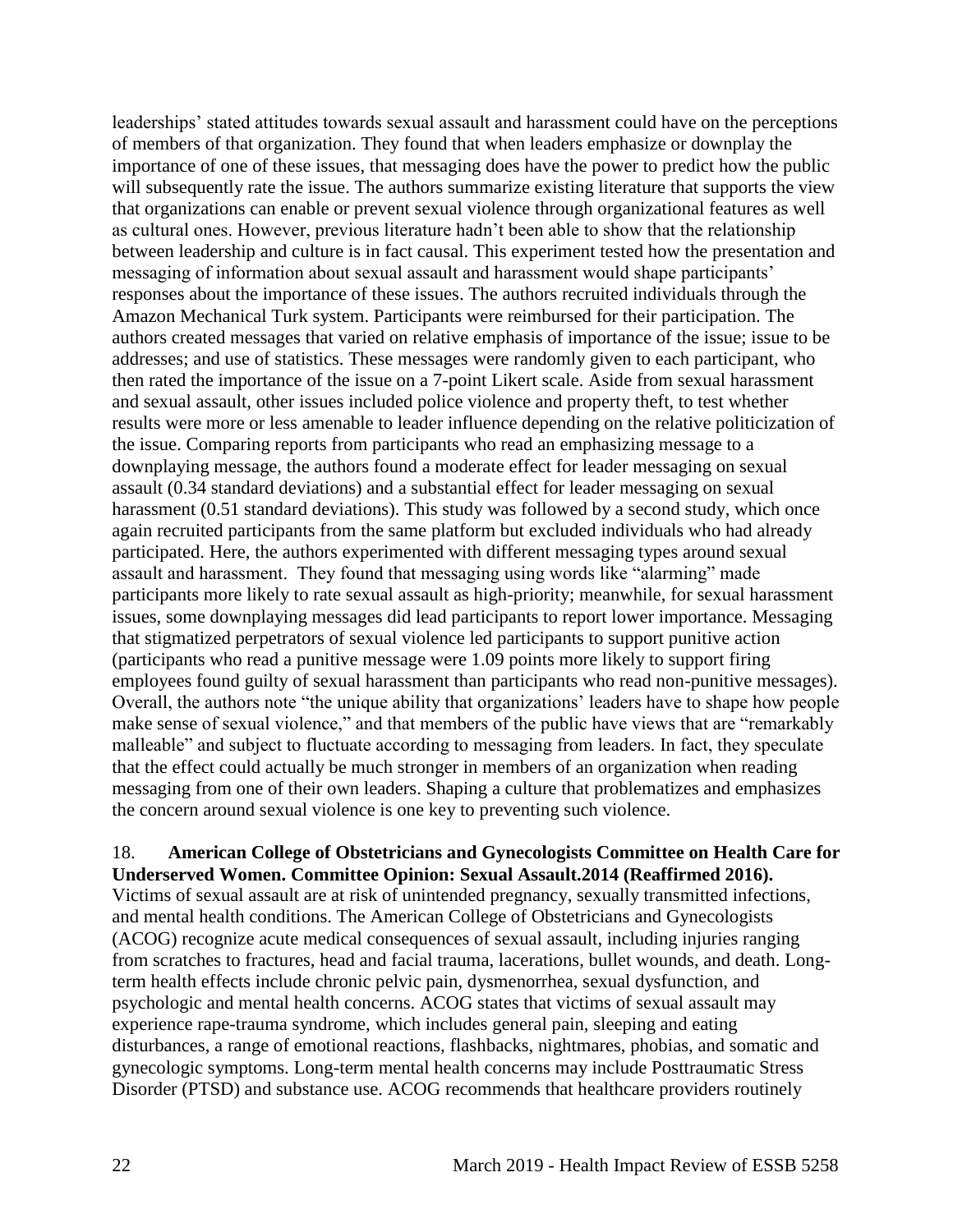screen all women for a history of sexual assault, and healthcare providers should offer victims both emergency contraception and sexually transmitted infection prophylaxis. They write, "[e]arly identification of victims of sexual assault can lead to prevention of long-term and persistent physical and mental health consequences of abuse."

## 19. **Linden J. Care of the Adult Patient after Sexual Assault.** *New England Journal of Medicine.* **2011;365(9):834-841.**

Linden provides a case vignette for a 20 year old women presenting to the emergency department for sexual assault. Estimates suggest that only 17% to 43% of rape victims seek medical treatment after rape, and 33% of rape victims never disclose the assault to their primary care provider. Overall, two-thirds of rape victims who report to the emergency department report general body trauma, including attempted strangulation; traumatic injuries to the head, face, torso, or limbs; lacerations, abrasions, and bruises; bite marks; and penetrating injuries. Genital trauma is less reported, and anogenital injuries may not be evident after assault. Timely medical care is necessary to provide emergency contraception and prophylaxis for sexually transmitted infections, including gonorrhea, chlamydia, trichomoniasis, Hepatitis B, and HIV. Rape-related pregnancy rates are 5%, and efficacy of emergency contraception decreases after 72 hours. In addition to medical care, victims of sexual assault should also receive emotional and mental health support. Linden cites prior evidence that sexual assault survivors are at an increased lifetime risk for posttraumatic stress disorder, major depression, and contemplation or actual attempt of suicide as well as increased risk of chronic medical problems like chronic pelvic pain, fibromyalgia, and gastrointestinal disorders. All rape victims should be referred for medical follow-up and psychiatric support. The author notes that there is unclear evidence about the use of HIV-postexposure prophylaxis for rape victims as well as uncertainty about the role of different types of psychotherapy interventions. However, "limited data support a potential benefit of the early initiation of cognitive behavioral therapy, which involves education of the patient about normal reactions to assault, relaxation training, recounting of the experience, exposure to feared (but safe) stimuli, and cognitive restructuring. In one randomized trial, women who were assigned to receive early cognitive behavioral therapy after sexual assault had a significantly greater reduction in self-reported symptoms of PTSD after the intervention than did those receiving only supportive counseling." Linden notes that the Department of Justice, American College of Emergency Physicians, and the World Health Organization all have guidelines for the treatment of patients after sexual assault.

## 20. **Thurston R. C., Chang Y., Matthews K. A., et al. Association of Sexual Harassment and Sexual Assault With Midlife Women's Mental and Physical Health.** *JAMA Internal Medicine.* **2019;179(1):48-53.**

Thurston et al. conducted a prospective cohort study with women aged 40 to 60 living in Pittsburgh, Pennsylvania to determine the association between sexual harassment and sexual assault and certain health outcomes, including blood pressure, mood, depression, anxiety, and sleep. Nationally, 40% to 75% of women have experienced workplace sexual harassment and a third of women have experienced sexual assault. Of the 304 women who participated in the study, 19% (n=58) had experienced workplace sexual harassment, 22% (n=67) reported a history of sexual assault, and 10% (n=30) had experienced both. After accounting for confounding factors and compared to women who did not experience sexual harassment or sexual assault, workplace sexual harassment was significantly associated with greater odds of hypertension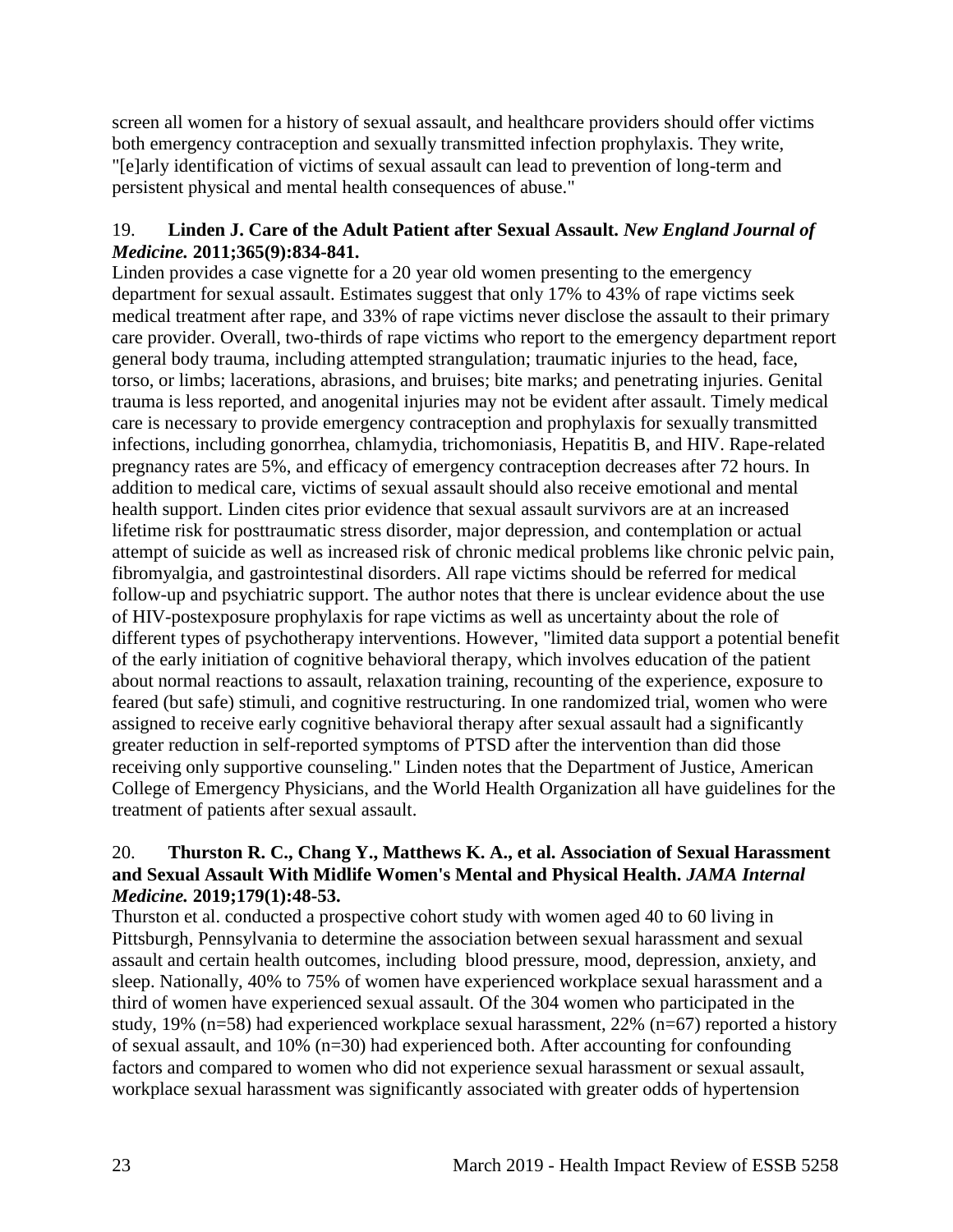$(OR = 2.36; 95\% CI = 1.10-5.06, p=0.03)$  and poor sleep  $(OR = 1.89, 95\% CI = 1.05-3.42, p=0.03)$ . They note that, "the magnitude of increase in [systolic blood pressure] observed in the present study associated with a history of harassment (approximately 4 mm Hg in SBP) is clinically significant (e.g., a 20% increased risk for [cardiovascular disease]}." Sexual assault was significantly associated with greater odds of depressive symptoms (OR= 2.86, CI= 1.42-5.77, p=0.003), anxiety (OR= 2.26, 95% CI= 1.26-4.06, p=0.006), and poor sleep (OR= 2.15, CI= 1.23-3.77, p=0.007). Women who experienced sexual assault had "almost 3-fold greater odds of symptoms consistent with a major depressive disorder and more than 2-fold greater odds of elevated anxiety." Both sexual harassment and sexual assault were associated with a 2-fold increase in poor sleep outcomes consistent with clinical insomnia. The authors note that high blood pressure, depressed mood, anxiety, and poor sleep are all associated with poor physical health outcomes. Study limitations included lack of multidimensional scale to measure severity of symptoms or chronic symptoms, limited representation of people of color, and inability to establish temporality. However, this is one of the first studies that evaluated exposure to sexual harassment and sexual assault with measured blood pressure (instead of only self-report) and that used fully validated mental health scales.

## 21. **Vrees R.A. Evaluation and Management of Female Victims of Sexual Assault.**  *Obstetrical and Gynecological Survey.* **2017;72(1):39-53.**

Vrees outlines clinical and forensic components of the initial evaluation of victims of sexual assault, outlines counseling and treatment needs, and discusses immediate and long-term sequelae following sexual assault. She cites previous evidence showing that, "immediate consequences for survivors include physical injury, infection, unintended pregnancy, and emotional states such as hysteria, dissociation, and amnesia. Long-term outcomes include sexual dysfunction, depression, anxiety, pelvic pain, posttraumatic stress disorder, chronic headaches, and even suicide." The author notes that medical and psychological treatment and support are important following sexual assault. She writes, "in the setting of complex social issues and acute psychological ramifications, trained patient advocates and social workers provide an important immediate support role to survivors of sexual assault and can provide immediate crisis intervention, counseling and ongoing support services including legal advocacy, assistance with crime victim compensation, and long-term services." She notes that time sensitive care is required for emergency contraception, sexually transmitted disease prevention, and post assault follow-up. Nationally, the rape-related pregnancy rate for women aged 12-45 years is 5%. Medical follow-up is also required, especially as "long-term manifestations of sexual assault include diminished quality of life, an altered perception of one's health, decreased overall functional status, nonspecific genital symptoms, depression, chronic pelvic pain, and sexual dysfunction." She concludes, "this review highlights the importance of prompt medical screening and evaluation for all survivors of sexual assault, as well as coordination of follow-up care, regardless of whether forensic evidentiary evaluation occurs." Future research is needed to determine the efficacy and uptake of sexually transmitted infections prophylaxis and ongoing sexual health screening among victims and survivors of sexual assault.

## <span id="page-26-0"></span>22. **Okechukwu C. A., Souza K., Davis K. D., et al. Discrimination, harassment, abuse, and bullying in the workplace: contribution of workplace injustice to occupational health disparities.** *Am J Ind Med.* **2014;57(5):573-586.**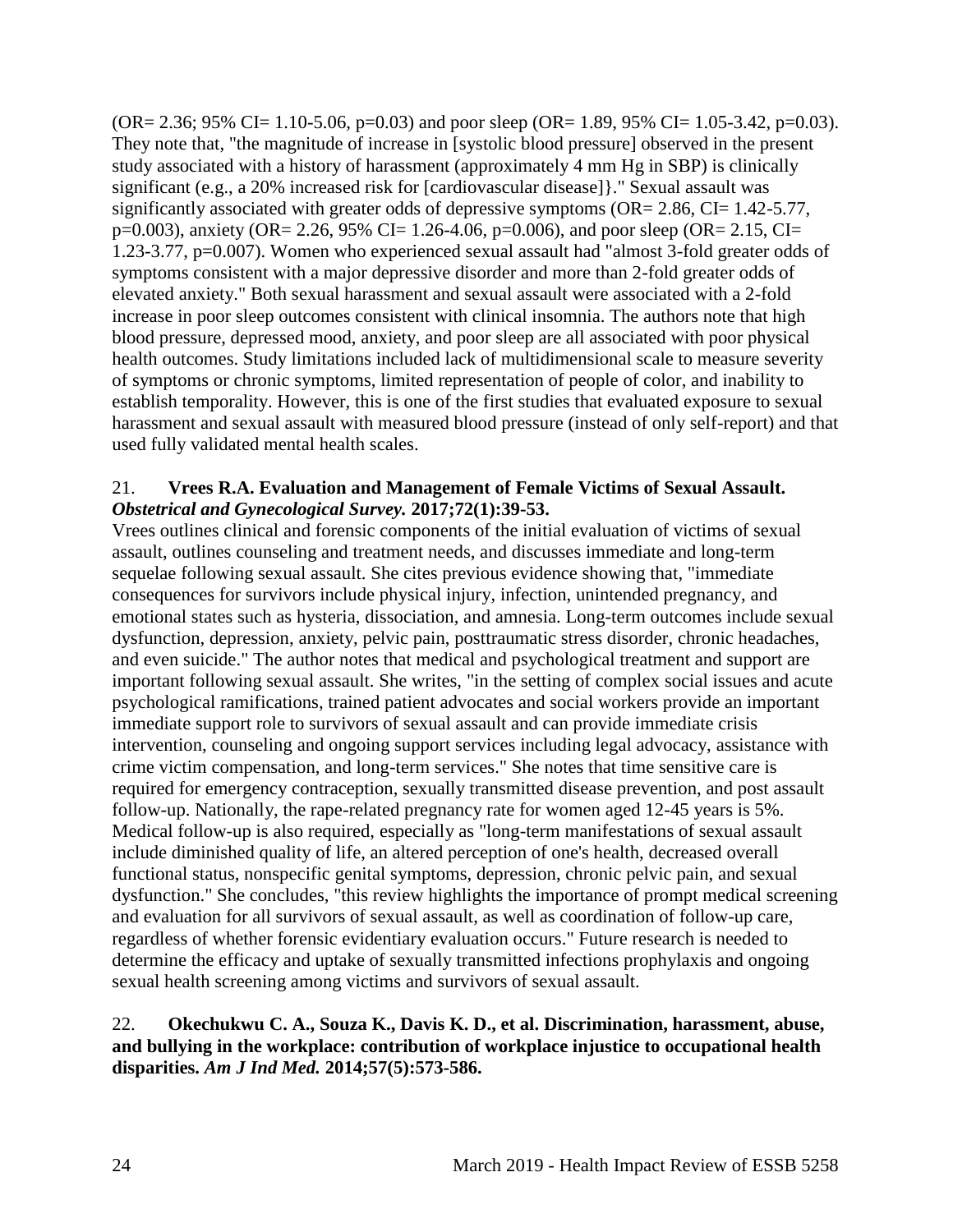In this summary paper, Okechukwu et al. outline existing research showing how institutional and interpersonal workplace injustices, including discrimination, harassment, abuse, and bullying contribute to occupational health disparities. They "theorize that mistreatment of workers in the workplace may exacerbate health disparities between groups of workers." As part of their research, the authors looked specifically at the how sexual harassment in the workplace contributes to occupational health disparities. Based on their research, they present a conceptual model suggesting that labor is stratified into hazardous positions and that individuals in the same position are differentially assigned to hazardous duties. For example, they found that "minority and other disadvantaged workers are systematically hired into certain (usually lower power) positions." They also cite data showing that people of color and immigrants are disproportionately hired into jobs with poorer working conditions, and are therefore at higher risk for work-related injury or illness. They state, "available evidence suggests that, after controlling for differences in education and experience, African-American and Hispanic workers are consistently more likely to be employed in occupations where serious injuries and illnesses are more likely to occur." Okechukwu et al. also state that workplace injustices may contribute to underlying health disparities as disadvantaged populations are more likely to experience these injustices. For example, they cite literature showing that "African-American women who did not tell others about the unfair treatment they received were four times more likely to report high blood pressure than women who told others." Overall, they found that workplace injustices have been associated with psychological and physical health, health behaviors, job outcomes, andthough not as well-researched, family well-being. Among workers that experience sexual harassment, related psychological and physical health outcomes include general poor mental health, post-traumatic stress disorder (PTSD), anxiety, depression, poor self-rated health and unhealthy days, headaches, stomachaches, and disrupted sleep. They also found that workers who witnessed sexual assault in the workplace experienced lower psychological well-being. In addition, sexual harassment can lead to unhealthy behavior changes, including heavy alcohol use, and has been associated with greater workplace absenteeism. Overall, they conclude that workplace discrimination, harassment, abuse, and bullying "are most often described as affecting workers in non-dominant and/or disadvantaged worker groups. Our review pointed out that these same worker groups often hold more hazardous jobs and have been shown to experience poorer general health."

#### 23. **Brown L. P., Rospenda K. M., Sokas R. K., et al. Evaluating the association of workplace psychosocial stressors with occupational injury, illness, and assault.** *Journal of Occupational and Environmental Hygiene.* **2011;8(1):31-37.**

Brown et al. completed 2,151 surveys with workers age 18 and older in the contiguous U.S. to evaluate the relationship between occupational injuries, illness, and assaults (OIIAs) and worker exposure to generalized workplace abuse and harassment, sexual harassment, and job threat and pressure. They cite previous literature defining occupational stress and explain that, "levels of influence that interact to form an individual's perception of workplace stress are largely driven by workplace policies and procedures, including interactions with co-workers and supervisors as well as general life experience with violence, abuse, and/or discrimination." They also cite previous research showing that health impacts of occupational stress include depression, anxiety, diminished mental functioning (e.g. inattentiveness, fatigue), headaches, absenteeism, and occupational injuries. In addition, generalized work harassment and sexual harassment has been linked to "recipients feeling a sense of threat and insecurity in their jobs, potentially influencing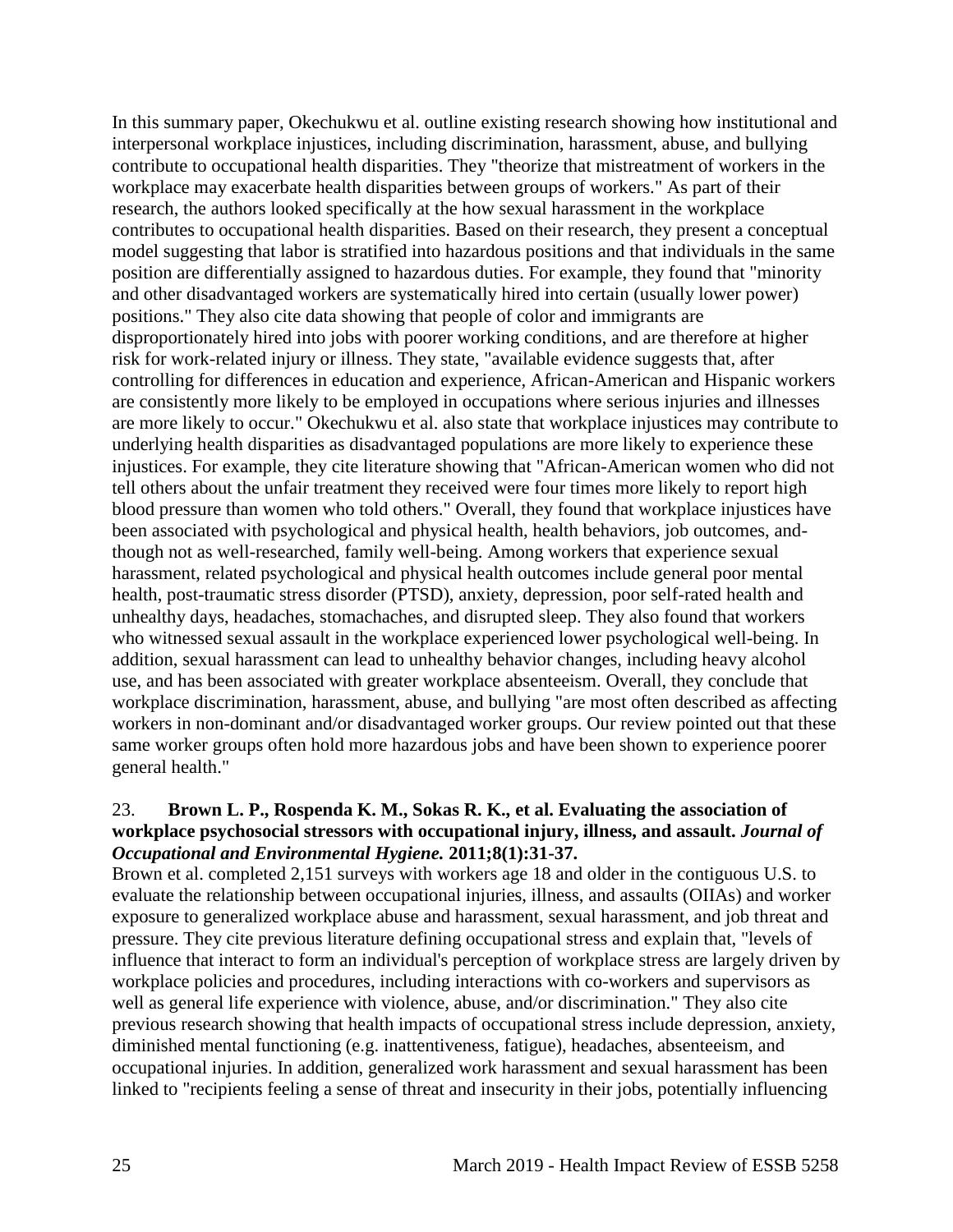their ability to function productively and safety carry out work tasks. Research suggests that harassment in the workplace represents a particularly pathogenic form of stress, as [sexual harassment and generalized work harassment] have been shown to predict negative mental health outcomes above and beyond the effects of more typically studied job stressors." Brown et al. completed 2,151 surveys with workers age 18 and older in the U.S. in English and Spanish using a nationwide random-digit -dial telephone assessment from 2003 to 2004 (response rate= 52%). Survey respondents were representative of the overall U.S. working population in the same time period, and included workers from every identifiable occupational category recognized by the Bureau of Labor Statistics. Occupations were then grouped into 8 general subgroups, including management/business, professional, service, sales/office, construction/extraction, farming/fishing/forestry, production/transportation, and military. OIIA was self-reported, and generalized work harassment, sexual harassment, and job pressure and threat were measured using evidence-based instruments and scales. Of respondents, 351 reported having an OIIA in the past 12 month. Non-white Hispanics were at greatest risk of experiencing OIIA. Individuals employed in professional, service, production/transportation, sales/office, and construction/extraction jobs were also more likely to experience OIIA. Psychosocial stressors were independently and significantly associated with reporting an OIIA, even after controlling for age, sex, race/ethnicity, and occupation. Overall, they found that workers that experienced generalized workplace harassment were 1.53 times as likely (CI= 1.33-1.75; p  $\vert$  < 0.05) to report occupational injury, illness, and assault in the past 12 months. Workers that experienced sexual harassment were 1.18 times as likely (CI=  $1.04$ -1.34;  $-$  <0.05) to report OIIAs in the past 12 months. Workers that experienced job threat and pressure were 1.26 times as likely (CI= 1.10-1.45; p<0.05) to report OIIAs in the past 12 months. The authors note that it is not possible to establish temporality and that, "in the scenario where occupational stressors preceded the OIIA, one could hypothesize that stress was responsible for the worker being mentally distracted, thereby causing the OIIA to happen, or that organizations that have poor interpersonal working climates have poor safety climates overall. In respect to the reverse scenario, the injured worker could perceive greater levels of harassment and job pressure and threat as a result of [their] OIIA..." They note that depression, especially among female workers, may be a mediating factor and cite previous research showing that women who reported a OIIA were significantly more likely to report pre-existing depression as compared with women who did not experience an OIIA.

## <span id="page-28-0"></span>24. **Mutambudzi M. Association between workplace psychosocial factors and mental health in Black, Hispanic, and White women: Cross-sectional findings from the National Health Interview Survey.** *Women Health.* **2017;57(10):1129-1144.**

Mutambudzi evaluated the impacts of job insecurity, workplace harassment, and work-family conflict on self-rated mental health among non-Hispanic Black, Hispanic, and non-Hispanic white women using data from the 2010 National Health Interview Survey. Overall, work-related psychosocial factors have been "implicated in the onset and progression of chronic conditions, adverse reproductive outcomes, and poor mental health outcomes, such as depression, anxiety, psychological distress, mood disorders, and alcohol misuse." Workplace harassment has been associated with increased depression, anxiety, psychosomatic symptoms, low self-esteem, substance use, and mental distress. The impact of work-related psychosocial factors on health have been shown to differ by race and sex, and individuals of color and women are more likely to experience negative health outcomes. For example, the author cites research that, "Black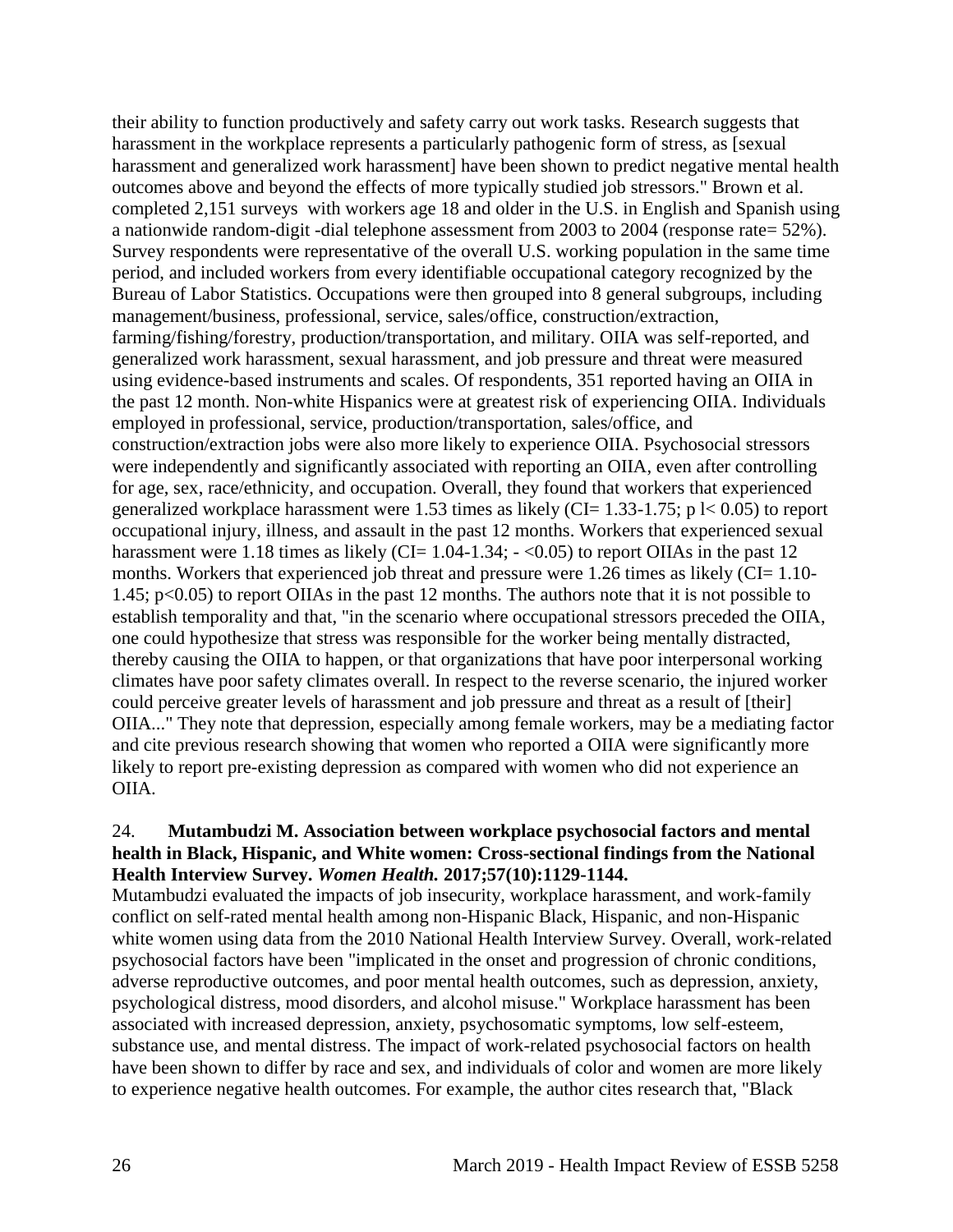women in particular, bear a greater burden of adverse psychological demands, low control, and low work substantive complexity, and the associated subsequent negative health outcomes." This relationship was true across socioeconomic status. The author evaluated data from the 2010 National Health Interview Survey, which is a cross-sectional, household, in-person, and nationally representative survey. The 2010 survey included an Occupational Health Supplement from the National Institute for Occupational Safety and Health to collect data on occupational exposures and health outcomes. The author found that 9.6% of survey participants had experienced workplace harassment and that the prevalence of workplace harassment did not differ significantly by race/ethnicity. The survey asked about harassment generally, and did not indicate the type of harassment experienced. Poor mental health outcomes were significantly higher for women reporting job insecurity, workplace harassment, and work-family conflict and were highest among non-Hispanic Black women (36%) compared to Hispanic women (34%) and white women (30%). The author concluded that, "despite these shortcomings, this study did find prevalence of occupational psychosocial work stress and their consequences to be highest in minorities."

<span id="page-29-0"></span>25. **Shaw E., Hegewisch A., Phil M., et al. Sexual Harassment and Assault at Work: Understanding the Costs-- Briefing Paper. Institute for Women's Policy Research;2018.** The Institute for Women's Policy Research conducted a literature review to evaluate how workplace sexual harassment and sexual assault impact economic advancement and security for women and the impact this has on employers. The report also provides recommendations for preventing workplace sexual harassment. They found that employment situations associated with high rates of sexual harassment included: working for tips (including hotel housekeepers); working in isolation (including female janitors, domestic care workers, hotel workers, agricultural workers); lacking legal immigration status or having only a temporary work visa; working in a male-dominated job (e.g. construction; and working in a setting with significant power differentials. Individuals who are undocumented often work in agricultural, food processing, garment, domestic work, and janitorial services occupations. The authors explain that, "in principle, victims of sexual violence at work who bring charges have the same protection against deportation as survivors of domestic violence through U-visas. Yet, many fear that reporting harassment or assault will put their immigration status at risk...Retaliation against women who speak up against workplace sexual assault may involve threats to call Immigration and Customs Enforcement or to revoke temporary work visas." Immigrants may also find it difficult to understand their rights or to report an incident due to language barriers. The authors also noted that intersectionality may compound experiences of harassment and that "structural risk factors often intersect and are exacerbated by racism, discrimination, and harassment on the basis of age, disability, or national origin." Their review of literature also found that workplace sexual harassment and assault can impact an individual's mental and physical health, financial situation, opportunities for career advancement, and employment status. Background information in the report finds that, "Black women were the most likely of all racial and ethnic groups to have filed a sexual harassment claim (15.3 charges per 100,000 workers), and 1 in 17 sexual harassment charges filed with the EEOC also alleged racial discrimination." They also cite research showing that, "only a small number of those who experience harassment (one in ten) ever formally report incidents of harassment- let alone make a charge to the EEOC- because of lack of accessible complaints processes, simple embarrassment, or fear of retaliation. This fear is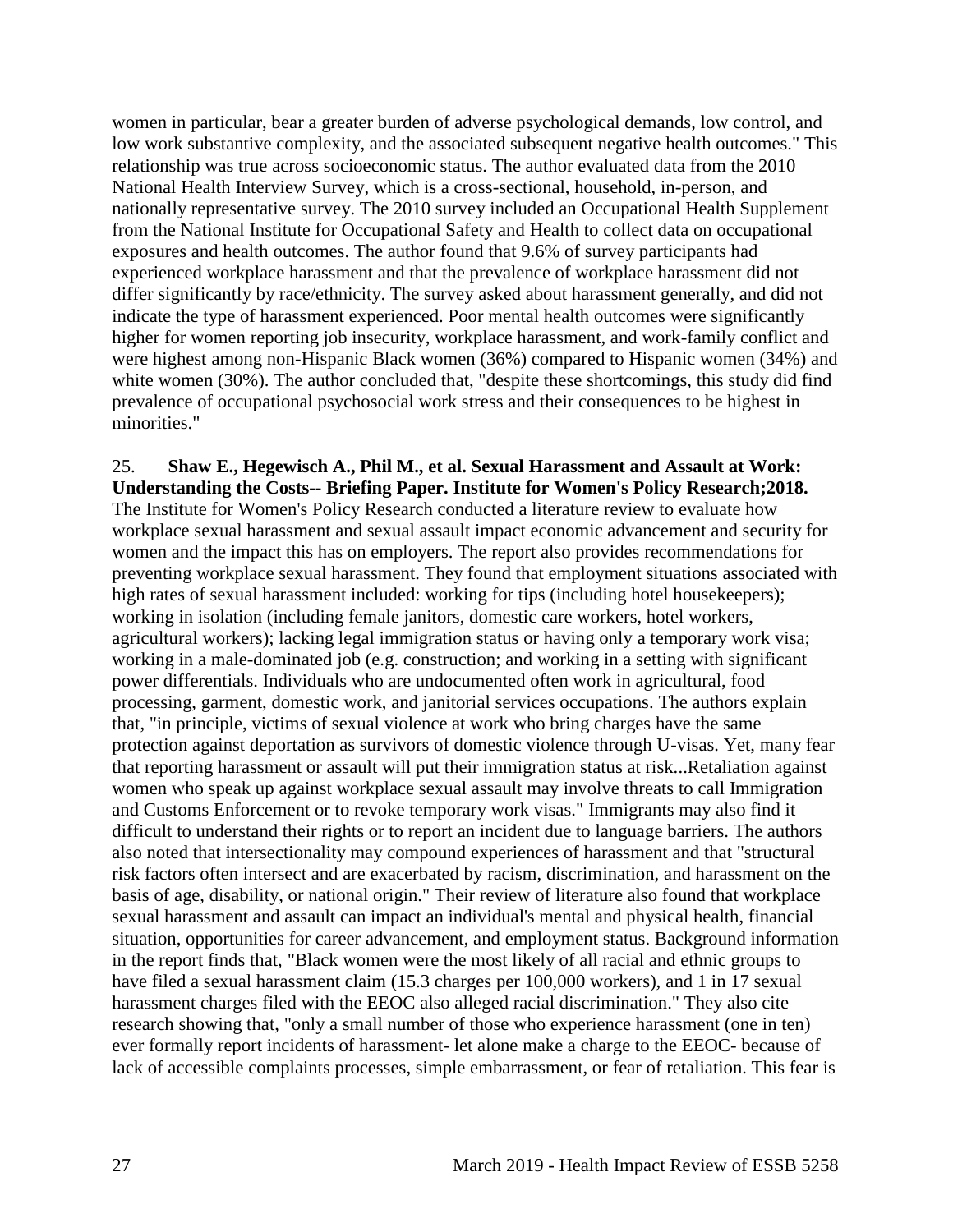justified: according to an analysis of EEOC data, 71 percent of charges in FY 2017 included a charge of retaliation."

<span id="page-30-0"></span>26. **Rossie A., Tucker J., Patrick K. Out of the Shadows: An analysis of sexual harassment charges filed by working women. National Women's Law Center;2018.** In this report from the National Women's Law Center, Rossie et al. obtained two datasets from the U.S. Equal Employment Opportunity Commission (EEOC) to analyze sexual harassment charges filed between 2012 and 2016. The datasets included information about claimants' sex, race/ethnicity and national origin, date of birth, industry, and company size. Their analysis found that women made the majority of claims, with the largest percentage of claims (43.9 %) made by women at companies with 15-100 employees. By industry, the largest percentage of claims (13.8%) were made by women in the accommodation and food services industry. Women make up 51.6% of the accommodation and food services industry. Hotel, hospitability, restaurant, and retail workers are more likely to depend on tips to supplement wages, which puts them at heightened risk of sexual harassment. The authors note, "the reliance on customer tips as income forces tipped workers to tolerate sexual harassment and other inappropriate behavior from customers just to make a living, which in turn perpetuates a cultural of harassment in tipped industries." Looking more specifically at sub-industry, women working at full-service restaurants accounted for half of the claims within the accommodations and food service industry and women account for 71.8% of tipped workers in the food service industry. Overall, Black women filed sexual harassment charges at 3 times the rate of white, non-Hispanic women (15.3 charges per 100,000 Black women workers compared to 4.7 chargers per white, non-Hispanic women workers). In addition, Black women were disproportionately represented in sexual harassment charges across every industry. For example, Black women make up 13.6% of the accommodation and food services industry, but file 31.4% of the sexual harassment charges. In total, "women of color- and Black women in particular- are disproportionately likely to experience sexual harassment at work. Out of the charges filed by women, 56 percent were filed by women of color; yet, women of color only make [up] 37 percent of women in the workforce."

27. **Quality Agency for Healthcare Research and. 2016 National Healthcare Quality and Disparities Report.Rockville, MD: U.S. Department of Health and Human Services;2017.** The National Healthcare Quality and Disparities Report is mandated by Congress and has been published every year since 2003. The intent of the report is to summarize the quality of healthcare received by people in the United States, and to identify disparities in care and access to care by priority populations. It evaluates quality of healthcare in six core areas: personcentered care, patient safety, healthy living, effective treatment, care coordination, and care affordability. The report uses four main measures for access to care: having health insurance, having a usual source of care, encountering difficulties when seeking care, and receiving care as soon as wanted. Over time, the report has found disparities in access to care based on race and ethnicity, socioeconomic status, age, sex, disability status, sexual orientation, gender identity, and residential location. The 2016 report concluded that, while disparities in health insurance status decreased since 2014, about 70% of care affordability measures have not changed since 2010 and disparities in care persisted for poor and uninsured populations in all priority areas. The report stated, "poor people experienced worse access to care compared with high income people for all access measures except one" and "more than half of measures show that poor and lowincome households have worse care than high-income households." Further, the report concluded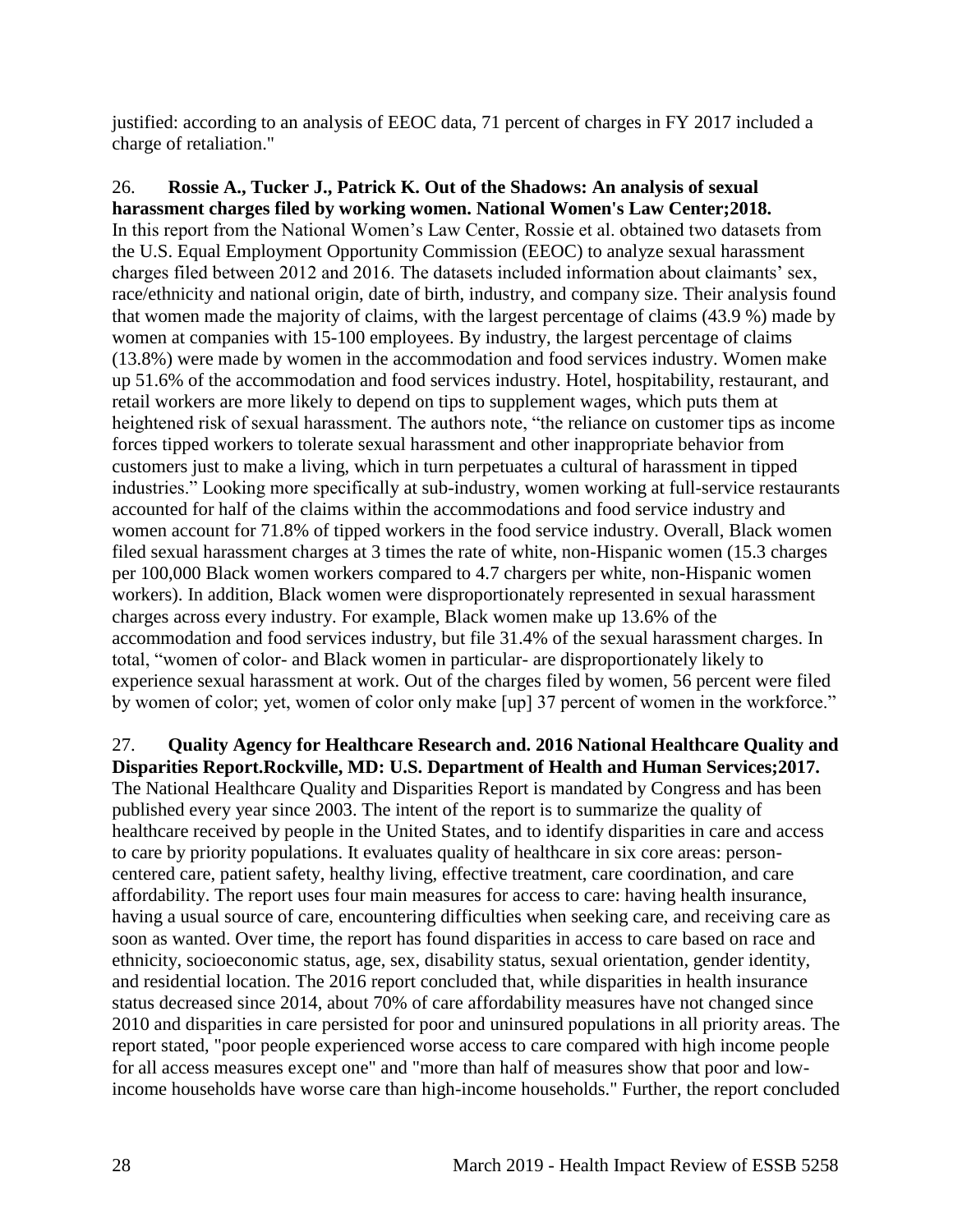that "significant disparities continue for poor people compared with high-income people who report they were unable to get or were delayed in getting need medical care due to financial or insurance reasons."

# 28. **Centers for Disease Control and Prevention. Behavioral Risk Factor Surveillance System Prevalence And Trends Data: Washington-2014. 2014; Available at:**

**[http://apps.nccd.cdc.gov/brfss/page.asp?cat=XX&yr=2014&state=WA#XX.](http://apps.nccd.cdc.gov/brfss/page.asp?cat=XX&yr=2014&state=WA#XX) Accessed August 16, 2016.**

Behavioral Risk Factor Surveillance System (BRFSS) 2014 data from Washington state show significant correlations between lower income and a number of health indicators including: worse overall self-reported health, depression, asthma, arthritis, stroke, oral health, tobacco use, women's health indicators, health screening rates, physical activity, and diabetes.

# <span id="page-31-1"></span>29. **Poel A. Health of Washington State Report: Mortality and Life Expectancy. Data Update 2015. Washington State Department of Health;2015.**

Poel presents Washington state data on mortality and life expectancy. The data show that ageadjusted death rates were higher in Washington census tracks with higher poverty rates. The state data also show that American Indian/Alaska Natives, Native Hawaiian/Other Pacific Islanders, and black residents had the highest age-adjusted death rate and shortest life expectancy at birth compared to other groups in the state. Children 1-4 and 5-14 experience the lowest mortality rates, with no difference between sexes. However, in each of the remaining age groups, death rates among men are higher than death rates for women, including among those aged 85 or older.

# 30. **Serafin M. Health of Washington State Report: Self-reported Health Status. Data Update 2016. Washington State Department of Health;2016.**

Serafin presents data from Washington state on self-reported health status. The data show that after accounting for age, education, race and ethnicity, household income was a strong predictor of self-reported health status. Health status varied by race and ethnicity, with close to 20% of Native Hawaiian/Other Pacific Islander reporting fair or poor health.

# <span id="page-31-0"></span>31. **Centers for Disease Control and Prevention. Violence Prevention | Consequences. 2018; Available at:**

# **[https://www.cdc.gov/violenceprevention/sexualviolence/consequences.html.](https://www.cdc.gov/violenceprevention/sexualviolence/consequences.html) Accessed March, 2019.**

This Centers for Disease Control and Prevention webpage details health consequences associated with sexual violence including physical health outcomes, psychological health outcomes, social, and health risk behaviors.

## <span id="page-31-2"></span>32. **Hsieh Y. C., Apostolopoulos Y., Hatzudis K., et al. Social, Occupational, and Spatial Exposures and Mental Health Disparities of Working-Class Latinas in the US.** *Journal of Immigrant Minority Health.* **2016;18(3):589-599.**

Hsieh et al. conducted a review of literature published between 2000 and 2013 investigating mental health disparities for working-class Latinas. They included 73 articles in their review. Evidence indicates that Latinos are at higher risk for depression, anxiety, and substance use and that "mental health is a fast-growing concern among Latinos, particularly Latina immigrants, who often experience gender-specific issues such as domestic violence, rape, and sexual abuse."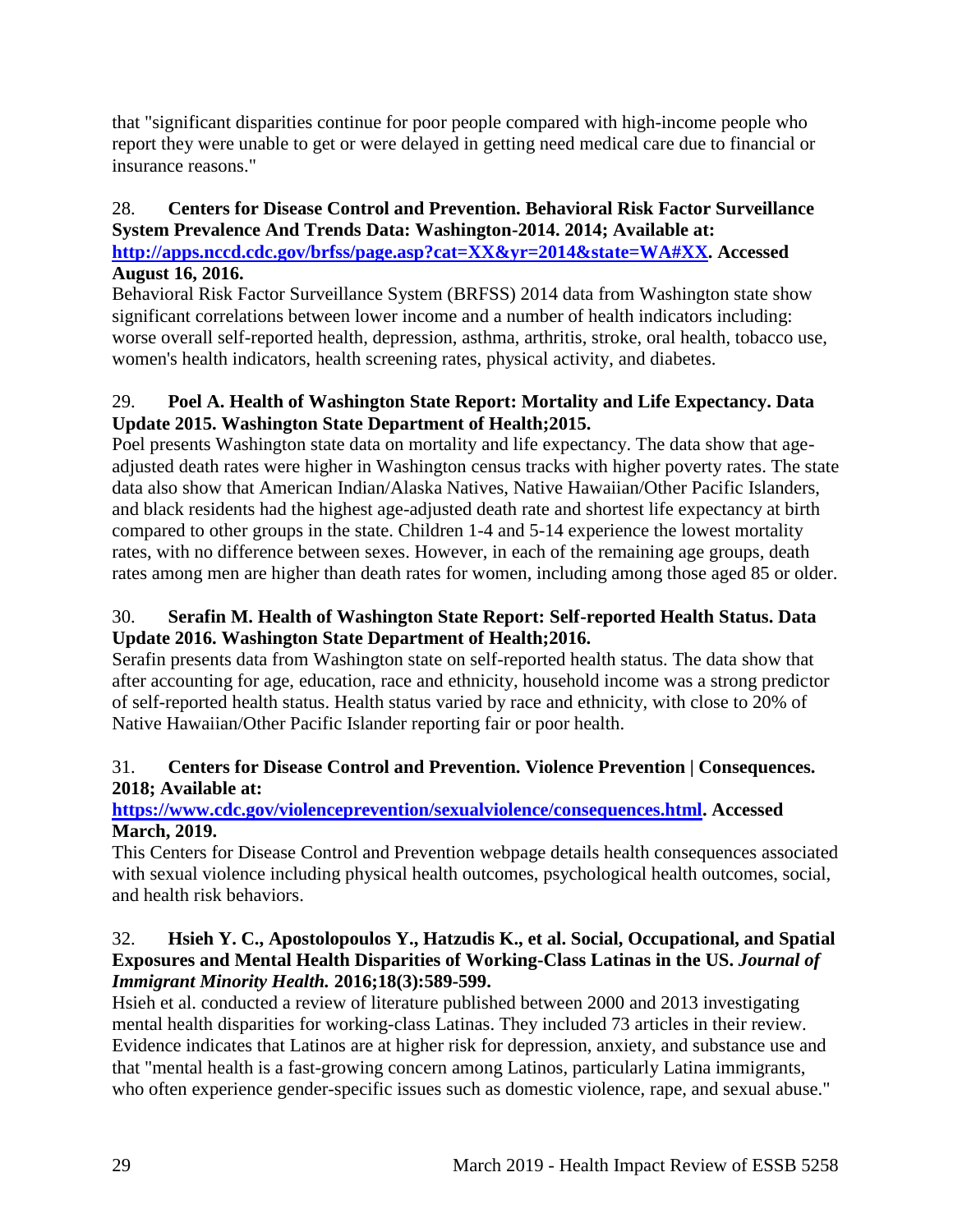In addition, "the Latino community experiences poverty, discrimination, and underutilization of medical services at higher rates than any other racial or ethnic group." Hsieh et al. summarize the occupational, social, and spatial exposures and hazards that have an adverse impact on the mental health of Latinas in the U.S. Related specifically to occupational hazards, they found that dangerous jobs, occupational mobility, workplace racial discrimination, sexual harassment, and external work-related factors (e.g. language barriers) contribute to poor mental health outcomes. Sexual harassment contributed to poor physical and psychological health, and job and life dissatisfaction. The authors did not provide the total number of articles for each topic.

33. **The Henderson Center for Social Justice Berkeley Law. Equal opportunity: The Evidence- a summary of key ideas , current research, and relevant information for those who aim to promote and protect equal opportunity. University of California Berkeley;2012.** University of California Berkeley's Henderson Center for Social Justice provided an overview and history of equal opportunity efforts in the U.S. They use the term "equal opportunity" to include both affirmative action and equal opportunity efforts. Affirmative action and equal opportunity programs began as a result of the Kennedy Administration's Executive Order 10925, which required government contractors to "take affirmative action to ensure that applicants are employed, and that employees are treated during employment, without regard to their race, creed, color, or national origin." This report summarizes information related to contracting, education, wealth, homeownership, and other factors. It stated that "overall, people of color rate their health status lower than Whites ([non-Hispanic]). The life expectancy at birth for African Americans is five years less than for Whites...In general, people of color report less access to health care and poorer quality health care than Whites ([non-Hispanic])." The report found that, "although the effect of [state affirmative action] bans are complicated to assess, there is a recurring pattern of decreased diversity." The report presents some research on Washington State. For contracting, transportation contracts awarded to minority-owned and women-owned businesses increased under affirmative action and decreased sharply after I-200 passed in 1998. Similarly, applications and enrollment by people of color decreased at University of Washington, and to a lesser degree at other public universities. For public employment, the authors note that, "in Washington, the diversity of state employees before and after the passage of the anti-equal opportunity Initiative 200 in 1998 has not been tracked." They noted that Washington State began tracking this information in 2006, and that the current state workforce is similar in diversity to the private sector, though people of color were slightly less represented.

## <span id="page-32-1"></span>34. **Christensen Trevor, Weisser Justin. Health of Washington State Report: Tobacco Use. Washington State Department of Health;2015.**

Christensen et al. report Washington state Behavioral Risk Factor Surveillance System (BRFSS) data from 2012 to 2014 indicate that prevalence of smoking decreases as income and levels of education increase. Further, American Indians and Alaska Natives (AI/AN) and Native Hawaiian/Other Pacific Islander populations have significantly higher smoking rates than white, black, Hispanic, and Asian populations.

#### <span id="page-32-0"></span>35. **Pew Research Center. Immigrants don't make up a majority of workers in any U.S. industry. 2017; Available at: [http://www.pewresearch.org/fact](http://www.pewresearch.org/fact-tank/2017/03/16/immigrants-dont-make-up-a-majority-of-workers-in-any-u-s-industry/)[tank/2017/03/16/immigrants-dont-make-up-a-majority-of-workers-in-any-u-s-industry/.](http://www.pewresearch.org/fact-tank/2017/03/16/immigrants-dont-make-up-a-majority-of-workers-in-any-u-s-industry/) Accessed February, 2019.**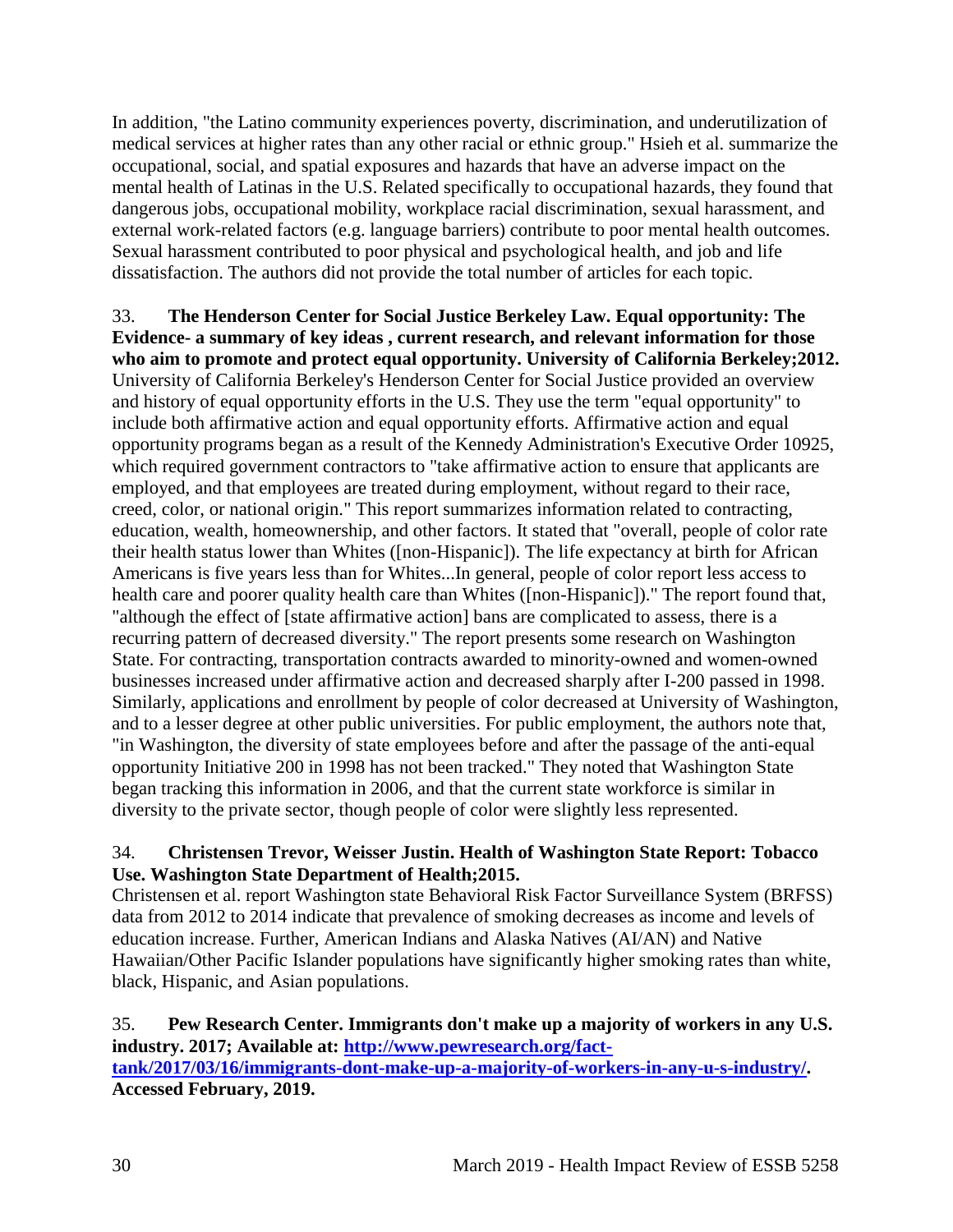In this article from Pew Research Center, Desilver differentiates between the facts that 1) immigrants are more likely than U.S.-born workers to be employed in a number of specific jobs, and 2) there are not major U.S. industries in which immigrants outnumber the U.S.-born. According to a Pew Research Center analysis of government data, immigrants made up 17.1% of the total U.S. workforce in 2014 (27.6 million workers out of 161.4 million). The article details which industries, occupation groups, and detailed occupations had the highest proportion of immigrant workers (both lawful and undocumented) in 2014.

36. **Hacker K., Anies M., Folb B. L., et al. Barriers to health care for undocumented immigrants: a literature review.** *Risk Management and Healthcare Policy.* **2015;8:175-183.** Hacker et al. completed a literature review of 66 articles published in the 10 years prior to this review to examine barriers to accessing health care for undocumented immigrants, and identifying strategies to address these barriers. Articles in the review included research from multiple countries, including the United States. Policy barriers to accessing health care included health insurance laws and documentation requirements to get services. Health system barriers included constraints related to work conflicts and transportation, constraints related to lack of translation services and culturally competent care, discrimination in the clinic environment, and complex paperwork or registration systems to receive care. Individual level barriers included fear of deportation, stigma, shame about seeking services, lack of social capital, lack of financial capital to pay for services, limited health literacy or knowledge about the health care system, limited English proficiency, and cultural differences. Overall, the largest barrier identified through the review was "national policies excluding undocumented immigrants from receiving health care" with the majority of policies restricting access to health insurance. The authors state, "because insurance was generally required for affordable care or required to receive services at all, these laws effectively barred access to care [for undocumented immigrants]." The authors identified five categories of recommendations: 1. Change policies; 2. Extend insurance options; 3. Expand the safety net; 4. Train providers; 5. Educate undocumented immigrants on navigating the health care system. Specific to changing policy, recommendations include expanding health care access regardless of immigration or citizenship status, giving full rights to health care for all immigrants, and delaying deportation until care is completed. Recommendations related to insurance included allowing all immigrants access to a state funded health plan, providing insurance to all workers regardless of immigration status, providing a limited insurance option to preventive care or by disease, and offering sliding-scale payment systems. Safety net recommendations included expanding the capacity of clinics (e.g. federally qualified health centers, public hospitals, community health centers, state and local public health clinics) to provide care to immigrants through additional state support, and providing health education in alternative settings (e.g. faith-based organizations). Training recommendations included educating providers to understand the specific medical needs of immigrant communities, to use interpretation services, and to understand immigration laws. Health literacy recommendations included educating immigrants about the health care system and their right to health care as well as connecting immigrants with "culturally appropriate navigators in health care environments" to help navigate services. The authors note that an important limitation is that, "many of the recommendations we have identified in the reviewed articles have not been tested so it is difficult to ascertain whether or not they would be deemed successful."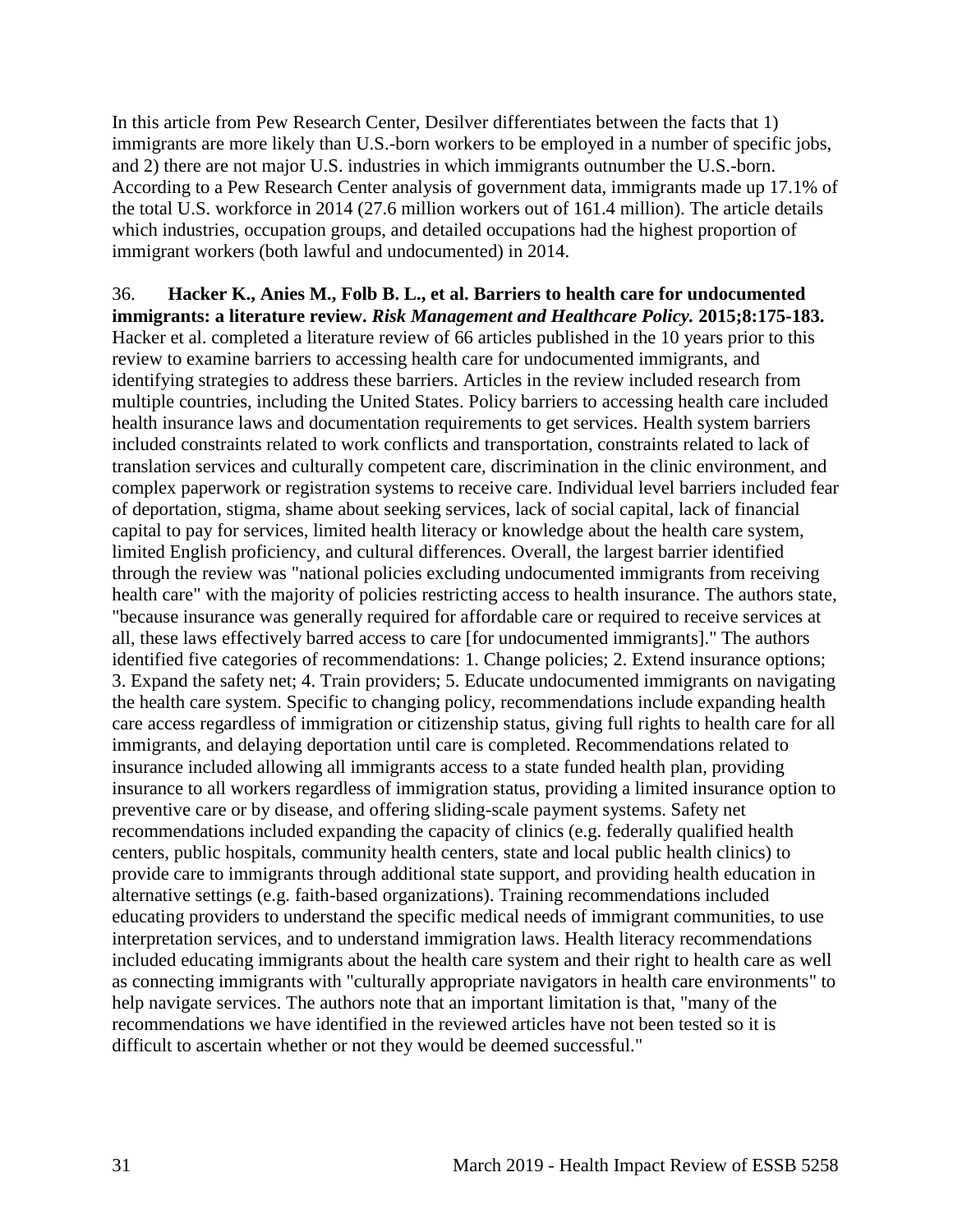#### 37. **Martinez O., Wu E., Sandfort T., et al. Evaluating the impact of immigration policies on health status among undocumented immigrants: a systematic review.** *J Immigr Minor Health.* **2015;17(3):947-970.**

Martinez et al. completed a literature review of 40 articles published between 1990 and 2012 to determine how immigration laws impact access to health services and health outcomes for undocumented immigrants. The review included research from multiple countries, including the United States. Thirty articles were related to access to health services. The authors noted barriers including policies that limit or restrict access to insurance or care, financial barriers and cost of care, complex administrative procedures to apply for care, fear of deportation or legal action, harassment and discrimination from providers, institutionalized discrimination, cultural differences, language barriers, low health literacy and knowledge of the health care system, presence of police checkpoints at health departments, identification requirements to receive care, and criminalization of undocumented status. Specific to the Affordable Care Act, the authors note, "healthcare safety net hospitals and clinics, which are the main providers of health care and services for undocumented immigrants, might face funding and reimbursement challenges by [Affordable Care Act], making it impossible to continue providing services to undocumented immigrants. [Affordable Care Act's] exclusion and denial of participation of undocumented immigrants may lead to further marginalization of undocumented immigrants and alienation from health services..." The authors also noted recommendations from the literature. They recommend revising national policies to extend access to comprehensive primary care (including preventive care like vaccinations and infectious disease screening), prenatal care, and chronic disease management to decrease risk to public health and reduce the cost of emergency care. They recommend developing culturally and linguistically appropriate programs and training providers in cultural competency, linguistic competency, and cultural diversity. They also recommend that health care providers develop relationships and referral systems with community organizations to connect immigrants with information about their rights, citizenship pathways, and educational opportunities. Lastly, they recommend developing new support strategies for safety-net health care facilities (e.g. federally qualified health centers, community health centers).

## 38. **May 2017 State Occupational Employment and Wage Estimates | Washington. In: U.S. Department of Labor BoLS, ed. Washington, DC2017.**

This U.S. Bureau of Labor Statistics webpage provides occupational employment and wage estimates for Washington State. The estimates are calculated with data collected from employers in all industry sectors in metropolitan and nonmetropolitan areas in Washington. The dataset is based on the Occupational Employment Statistics (OES) survey, a semiannual survey measuring occupational employment and wage rates for wage and salary workers in nonfarm establishments in the U.S. In Washington State the annual mean wage for all occupations is \$57,480. Janitors and cleaners (except maids and housekeeping cleaners) make an annual mean wage of \$32,830; maids and housekeeping cleaners make an annual mean wage of \$27,390; and security guards make an annual mean wage of \$37,410.

# 39. **Harrell Erika. Workplace Violence Against Government Employees, 1994-**

# **2011.Washington, DC: U.S. Department of Justice; April 2013 2013.**

This Bureau of Justice Statistics (BJS) report assesses trends in workplace violence against local, county, state, and federal government employees compared to trends in the private-sector. "The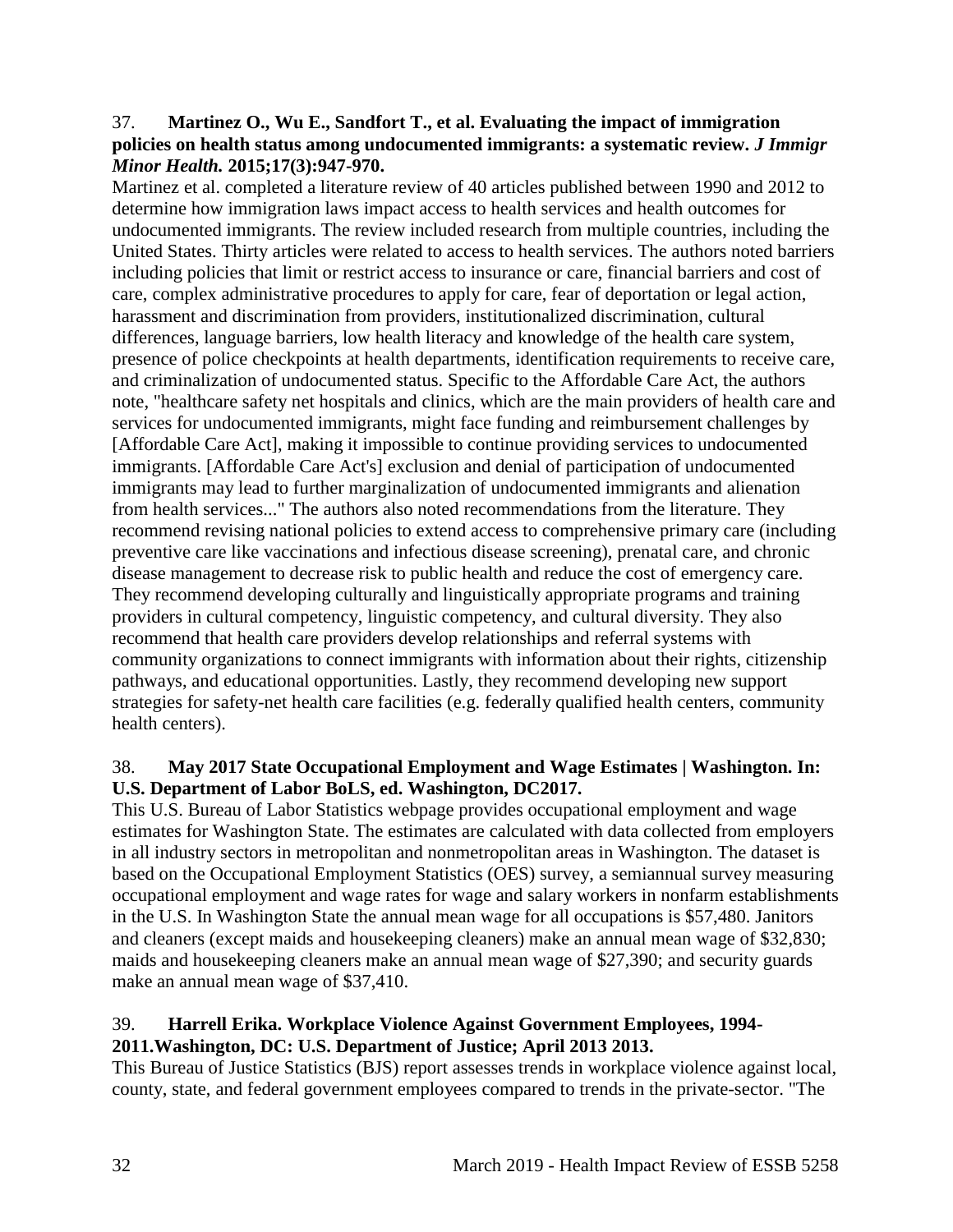estimates of nonfatal violent victimization [including rape/sexual assault] in the workplace against government employees are based on data from the [BJS's National Crime Victimization Survey (NCVS), which collects information on nonfatal crimes against persons age 12 or older, reported and not reported to the police, from a nationally representative sample of U.S. households." According to the report, from 2002 to 2011 there was an average of 15,200 workplace rape/sexual assaults among governmental workers (ages 16 years and older) and 28,180 among private-sector employees (for rates of 0.6 and 0.2, respectively).

40. **Household Data Annual Averages | 11. Employed persons by detailed occupation, sex, race, and Hispanic or Latino ethnicity. In: U.S. Department of Labor BoLS, ed2018.** This Bureau of Labor Statistics webpage presents labor force statistics from the current population survey. The table presents 2018 data.

# 41. **Libero Frank de. Statistical analysis. 2019.**

An omnibus chi-squared test might show statistically significant associations between Black/African American, Asian, and Hispanic/Latino ethnicity when compared to occupation has statistical significance. Because of potential confounding between race and ethnicity, we are unable to do a cell by cell comparison to determine which specific associations are statistically significant.

Because of this confounding, we focused on practical significance. In Table 3 we use Pearson residuals ([Observed – Expected] /  $\sqrt{\text{[Expected]}}$ . Using 2018 Bureau of Labor Statistics data, practical significance indicates that Black/African Americans were over-represented among people employed as security guards and gaming surveillance officers in the U.S. in 2018 (see Table 3). Conversely, Hispanic/Latino individuals were disproportionately over-represented among those working as maids and housekeeping cleaners in the U.S. in 2018 (see Table 3).

| Occupation                                          | Black/African<br>American | Asians | Hispanic/Latino |
|-----------------------------------------------------|---------------------------|--------|-----------------|
| Janitors and building cleaners                      | -3                        | $-12$  |                 |
| Maids and housekeeping cleaners                     | $-202$                    | -6     | 157             |
| Security guards and gaming<br>surveillance officers | 300                       | 28     | $-239$          |

**Table 3. Practical significance between selected occupation and race/ethnicity by cell (Cell entries are Pearson residuals)**

# <span id="page-35-0"></span>42. **Health of Washington State: Mental Health. Washington State Department of Health;2008.**

Washington Behavioral Risk Factor Surveillance System (BRFSS) data from 2004-2006 indicate that American Indians/Alaska Natives and non-Hispanic Black individuals reported significantly higher rates of poor mental health compared to other groups. These relationships persisted after adjusting for additional factors such as age, income, and education. Washington BRFSS data also show an association between lower annual household income and poor mental health, a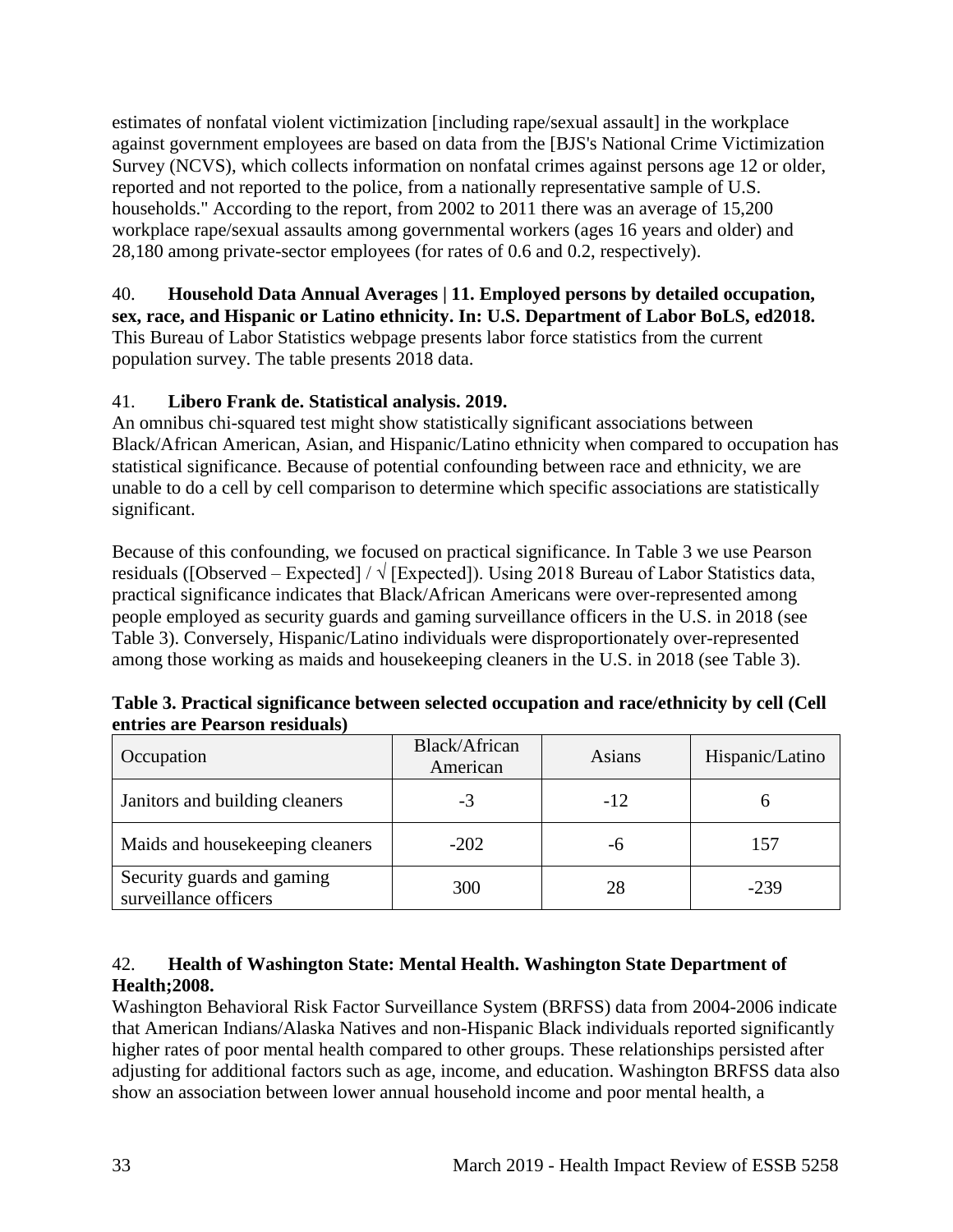relationship that was also shown with education. It is well understood that mental health is also closely related to other areas such as employment opportunities, physical health, and substance abuse. This report also highlights a Washington State study from 2002 that reveal that 16% of individuals in the state who were receiving publicly funded mental health services had at least one felony conviction, a rate over twice that of the general population.

## <span id="page-36-0"></span>43. **VanEenwyk J. Health of Washington State Report: Socioeconomic Position in Washington. Washington State Department of Health;2016.**

VanEenwyk presents data about socioeconomic position in Washington State including differences within the state as well as statewide differences compared to national data. Data indicate that compared to the United States as a whole, fewer Washington residents are living in poverty and a higher percentage of residents ages 25 and older have college degrees. However, these economic resources are not evenly distributed among all Washington residents. Females in Washington were more likely to be living in poverty than males and were also more likely to have lower wages. Further, American Indian and Alaska Native, Hispanic, and black residents had higher percentages of living in poverty and lower median household incomes compared to other groups. Data also indicated that counties in eastern Washington were more likely to have high poverty rates and high rates of unemployment than counties in western Washington.

# <span id="page-36-1"></span>44. **Kemple Angela. Health of Washington State Report: Coronary Heart Disease.Tumwater, Washington: Washington State Department of Health; 17 February 2016 2016.**

Kemple presents data from Washington regarding coronary heart disease in the state. Washington data from the Behavioral Risk Factor Surveillance System (BRFSS) from 2012- 2014 combined, age-adjusted coronary heart disease death rates were 1.7 times higher for Washington residents in census tracts where less than 15% of the population were college graduates compared to rates in census tracts where 45% or more of the population were college graduates. Further, BRFSS data also show that age-adjusted diabetes prevalence is highest among Native Hawaiians and Other Pacific Islanders, American Indian/Alaska Native, and Blacks. The numbers and rates of coronary heart disease deaths in Washington increase with age. In each age group, men have higher rates than women

# 45. **Health Washington State Department of. 2018 Washington State Health Assessment. March 2018 2018.**

The *State Health Assessment* provides an overview of health and well-being of Washington residents. It outlines the changing population trends --increasing in number, becoming more racially and ethnically diverse, and aging. It also discusses disparate health outcomes experienced by various populations within Washington.

# 46. **Prather Cynthia, Fuller Taleria R., Marshall Khiya J., et al. The Impact of Racism on the Sexual and Reproductive Health of African American Women.** *Journal of Womens Health (Larchmt).* **2016;25(7):664-671.**

Prather et al. use the socioecological model to describe racism and its effect on African American women's sexual and reproductive health. Authors examine the historical context of racism (e.g., medical experimentation) as well as institutional racism (society), personally mediated racism (neighborhood/community), and internalized racism (family/interpersonal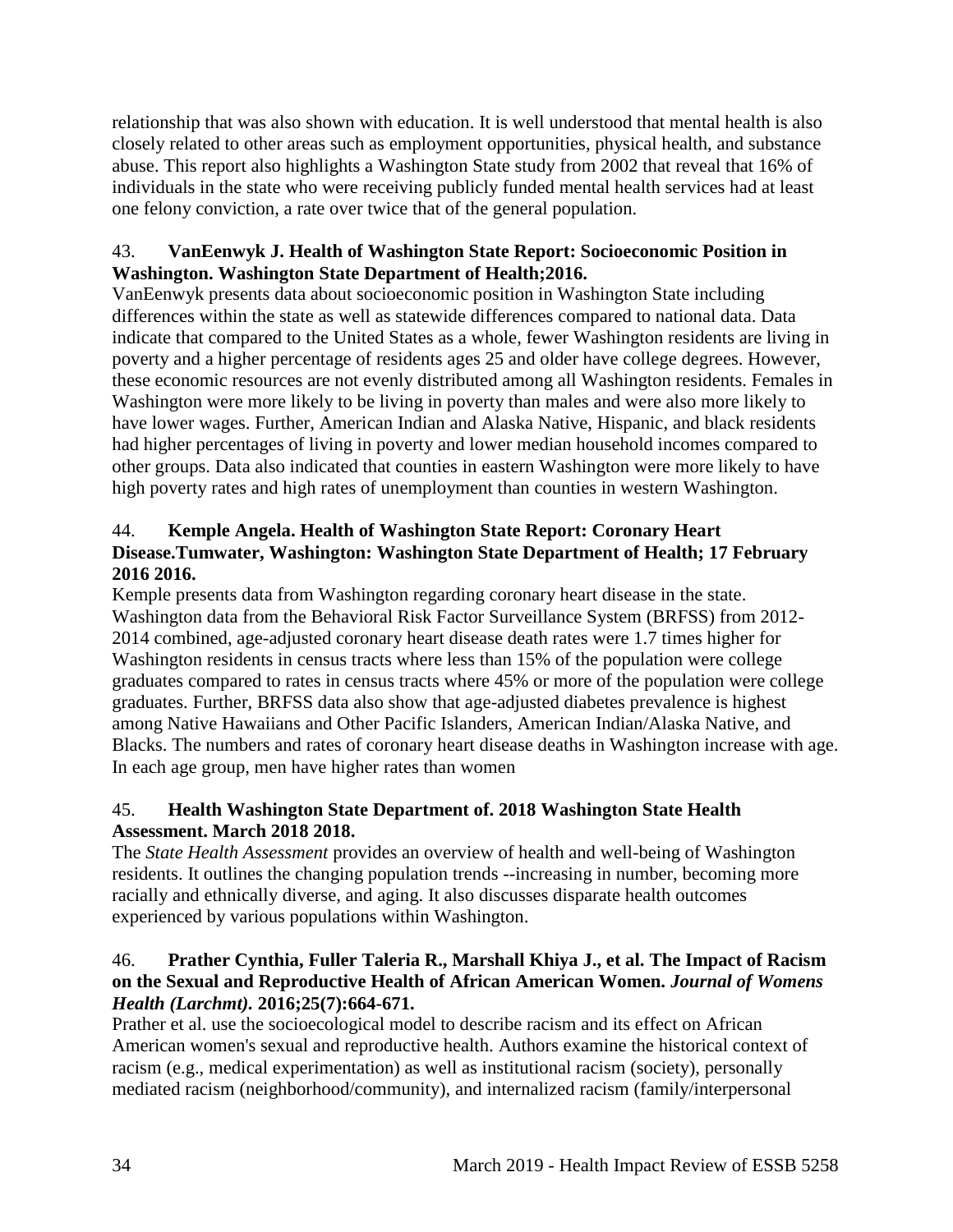supports and individual). Authors concluded, "[i]n both historical and contemporary contexts, race-based mistreatment has been shown to place African American women at increased risk for HIV/STIs, pregnancy-related complications, and early mortality."

## 47. **Eichelberger K.Y., Doll K., Ekpo G.E., et al. Black Lives Matter: Claiming a Space for Evidence-Based Outrage in Obstetrics and Gynecology.** *American Journal of Public Health.* **2016;106(10):1771-1772.**

This American Journal of Public Health Perspective article provides an overview of why the authors believe the phrase "Black Lives Matter" should inform obstetric and gynecological care.

# 48. **Kemple Angela. Health of Washington State Report: Stroke.Tumwater, Washington: Washington State Department of Health;2016.**

Kemple presents data from Washington regarding stroke in the state. Washington data from the Behavioral Risk Factor Surveillance System (BRFSS) from 2012-2014 show that among adults, the percentage of persons with stroke increased as household income decreased. This relationship was also true for education. Further, BRFSS data also show that age-adjusted diabetes prevalence is highest among those who are black and American Indian/Alaska Native. The rate for Native Hawaiian and other Pacific Islander residents is also high (81 deaths per 100,000 people), but subject to greater random variation than rates for other groups because of small numbers. Men ages 45–74 have higher stroke death rates than women, and women ages 85 and older have higher stroke death rates than men.

# 49. **Dehlendorf C., Rodriguez M. I., Levy K., et al. Disparities in family planning.**  *American Journal of Obestrics & Gynecology.* **2010;202(3):214-220.**

Dehlendorf et al. provide a descriptive summary of reproductive health disparities by race/ethnicity and socioeconomic status, and the barriers women of color and women of low socioeconomic status experience in accessing family planning services. They present background information that minority women and those with lower socioeconomic status are more likely to experience poor reproductive health outcomes, including unintended pregnancy, unintended births, abortions, and teen pregnancies. They also state that low socioeconomic status has also been associated with earlier initiation of sexual intercourse, and adolescent pregnancy and childbirth, and state that "undesired or mistimed pregnancies...significantly impact the course of a woman's life, and disparities in the ability to plan pregnancies as desired can contribute to the cycle of disadvantage experienced by vulnerable populations." Delendorf et al. present the barriers to accessing family planning services using a framework developed by Kilbourne 2006 to examine barriers related to patient preferences and behaviors, health care system factors, and provider-related factors. Patient preferences and behaviors include barriers such as health literacy; education level; culturally-based myths and misinformation; historical trauma and discrimination; cultural and familial differences in communication, attitudes, and practices related to reproductive health; and culturally and linguistically appropriate care and services. Health care system factors include, changes in federal and state legislation and funding (including Title X, Medicaid expansion and the Hyde Amendment), insurance status, insurance coverage of contraception, and cost of care (e.g. abortions). Dehlendorf et al. also state that "immigrants often face unique challenges accessing family planning services due to language and insurance coverage barriers." Immigrants also face barriers due to legislative changes and the Personal Responsibility and Work Opportunity Act of 1996 which, "restricted legal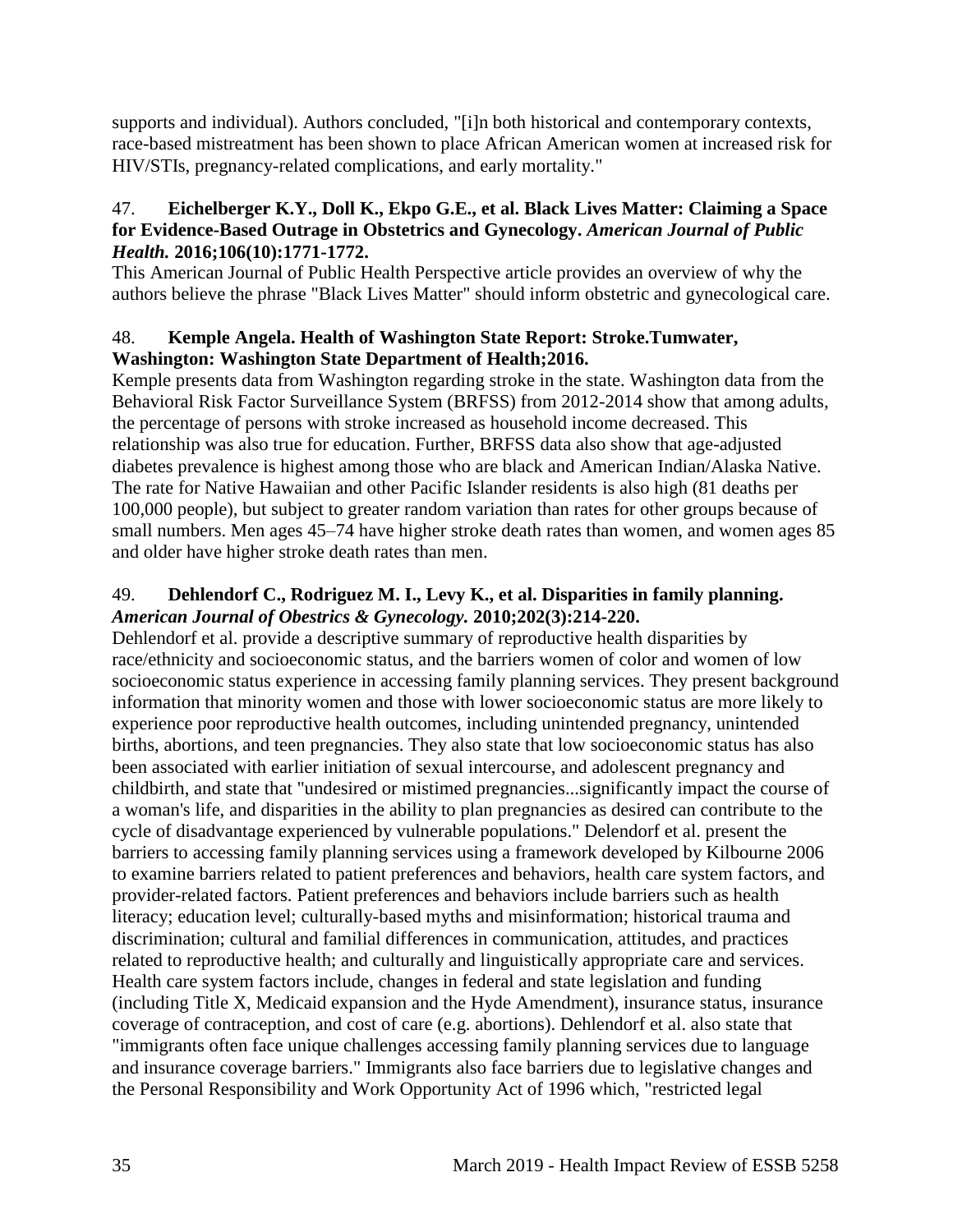immigrants' access to publically financed health care for their first 5 years of residence." Dehlendorf et al. explain that immigrants are only eligible for "Emergency Medicaid" which only covers acute illnesses and obstetric delivery, not preventive services like contraception. Provider-related barriers to care include provider biases and discrimination. Dehlendorf et al. also present five potential solutions to reduce disparities in access to care: 1. Provide universal coverage for contraceptive methods (similar to the Family PACT program in California); 2. Provide public funding for abortion services; 3. Increase training related to abortions in obstetrics and gynecology and family medicine residency programs; 4. Provide information about birth control options in ways that are culturally and linguistically appropriate; and 5. Train providers to provide quality and patient-centered family planning care to all women.

## 50. **Mehta P. K., Saia K., Mody D., et al. Learning from UJAMBO: Perspectives on Gynecologic Care in African Immigrant and Refugee Women in Boston, Massachusetts.**  *Journal of Immigrant Minority Health.* **2018;20(2):380-387.**

Mehta et al. analyzed results from 6 focus groups completed with 31 Congolese and Somali female immigrants in Boston, Massachusetts to understand access to and use of gynecological services. They identified a number of barriers to accessing reproductive health care, including fear of stigma (that seeking care means sexual promiscuity), concerns about privacy and sexual modesty, fear of discrimination, prior experiences with sexual trauma or violence, lack of providers who understand female circumcision/genital cutting, lack of partner support, lack of financial resources and cost of care, lack of insurance, attitudes and beliefs (including cultural beliefs about when to see a doctor and what constituted pain/discomfort), and environmental constraints (e.g. transportation, cultural limitations on mobility, lack of childcare). Recommendations to improve access include training providers in culturally humble communication and culturally-appropriate and trauma informed care, including understanding of female circumcision/genital cutting; providing health education about preventive care in community-based and religious settings; and developing peer support programs to reduce social stigma.

#### 51. **Munro K., Jarvis C., Munoz M., et al. Undocumented pregnant women: What does the literature tell us?** *Journal of Immigrant and Minority Health.* **2013;15:281-291.**

Munro et al. completed a literature review of 23 articles published between 1987 and 2010 evaluating access to prenatal and obstetric health services for undocumented pregnant migrants. The authors define migrants as, "individuals who...choose to leave their home countries and establish themselves either permanently or temporarily in another country." Based on their review, the authors found that pregnant undocumented migrants were more likely to be young, unmarried, engaged in low-income domestic work, and have unintended pregnancies. They were also less likely to access prenatal care than documented migrant women and women in the general population. Reasons for not seeking care were related to lack of legal residency status, lack of health insurance, cost of care, fear of deportation, and confusion about healthcare policies. The authors did not consider strength of study design or quality of research as inclusion criteria for the literature review. In addition, articles included research completed in the United States, Canada, and Europe. Therefore, articles may be of varying quality and lower generalizability.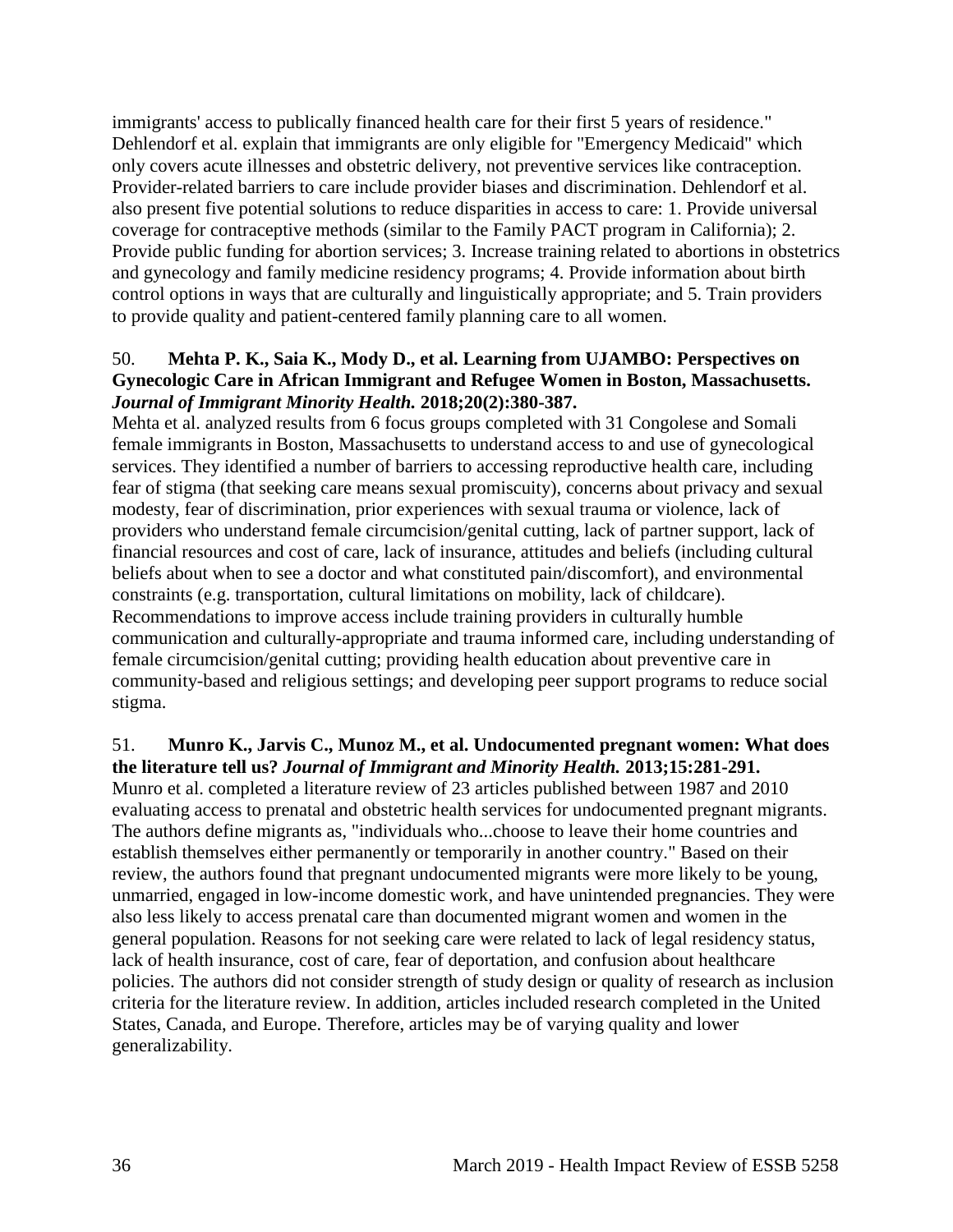<span id="page-39-0"></span>52. **McMullen K.D., Kane L.T. Better Safe Than Sorry: Panic Buttons as a Security Measure in an Academic Medical Library.** *Public Services Quarterly.* **2009;4(4):391-396.** McMullen and Kane detailed the conditions surrounding the installation of panic buttons in the USC School of Medicine Library. They noted that certain factors entailed risk for patrons and employees of the library: public access (in this case, particularly access of patients from the psychiatric unit); 24/7 access (which many medical students take advantage of to study late); and scheduling of a single staffer after hours at the circulation desk (most often female). Security guards are employed during night hours and they patrol the library but may not be immediately on hand in case of an incident. In response to these potential risks the library installed four panic buttons to ensure safety of staff and students during all hours. Two were stationary and two were portable, to be carried by staffers when making rounds to close the library. The panic buttons are silent, and dispatched to campus police as well as VA police (who are in closer proximity). The panic buttons are only one part of a larger plan to ensure library security. Other steps include installation of camera surveillance; personal safety training; hiring of an additional staff member to increase after-hours personnel to two; and a comprehensive disaster plan.

## 53. **Karusala N., Kumar N. Women's Safety in Public Spaces. Proceedings of the 2017 CHI Conference on Human Factors in Computing Systems - CHI '17; May 6-11, 2017, 2017; Denver, Colorado.**

In 2016, the Indian government mandated that cell phones sold in India after 2017 must include a panic button for women's safety. Kurusala and Kumar evaluated how the panic button impacted women's perceived safety in public spaces in New Delhi, India. The authors defined personal safety as, "a state in which one is protected from or need not feel compelled to think of ways in which to protect oneself from immediate threats to the individual person, such as people who seem to or actually have the intent to harm one's physical or mental well-being." They completed 17 semi-structured interviews and 30 in-depth surveys using the same set of questions to elucidate women's opinions of the panic button and experiences of personal safety. All interviews were conducted with women between 21 and 33 years of age living, working, and/or studying in New Delhi. Surveys were completed with women and men between 18 to 64 years of age living in India. The majority of respondents to both the interviews and surveys were of middle to upper socioeconomic status. They found that "women's sense of safety may be deconstructed into a multitude of factors- personal, public, social, technological- that must align for this sense of safety to be preserved." They also note that technological designs (like a panic button) will not work for all users. Interviewees felt that the panic button could act as a deterrent "if the perpetrator of a crime knew there could be consequences or at least complications in the process of committing a crime" as a result of a panic button. Based on previous research, the authors explained that, "the desire to contact police also differed by culture. In one study, women in the U.S. preferred contacting the police, while women in India preferred contacting their social circle." Interviewees further explained that "the panic button...would only work if there was an efficient and reliable police system in the back end (which they agreed was absent). They were unsure of whether or not there would be response if someone pressed the button...if there was a response, it was not certain if police would arrive on time or if they would further harass the person in need of help. Participants said that police officers could themselves be the source of harassment..." Overall, the authors stated that, "hypothetically, a panic button should be able to utilize law and order to prevent instances of sexual assault in public spaces. However, the mandate will likely be ineffective in doing so because it does little to interact with and even